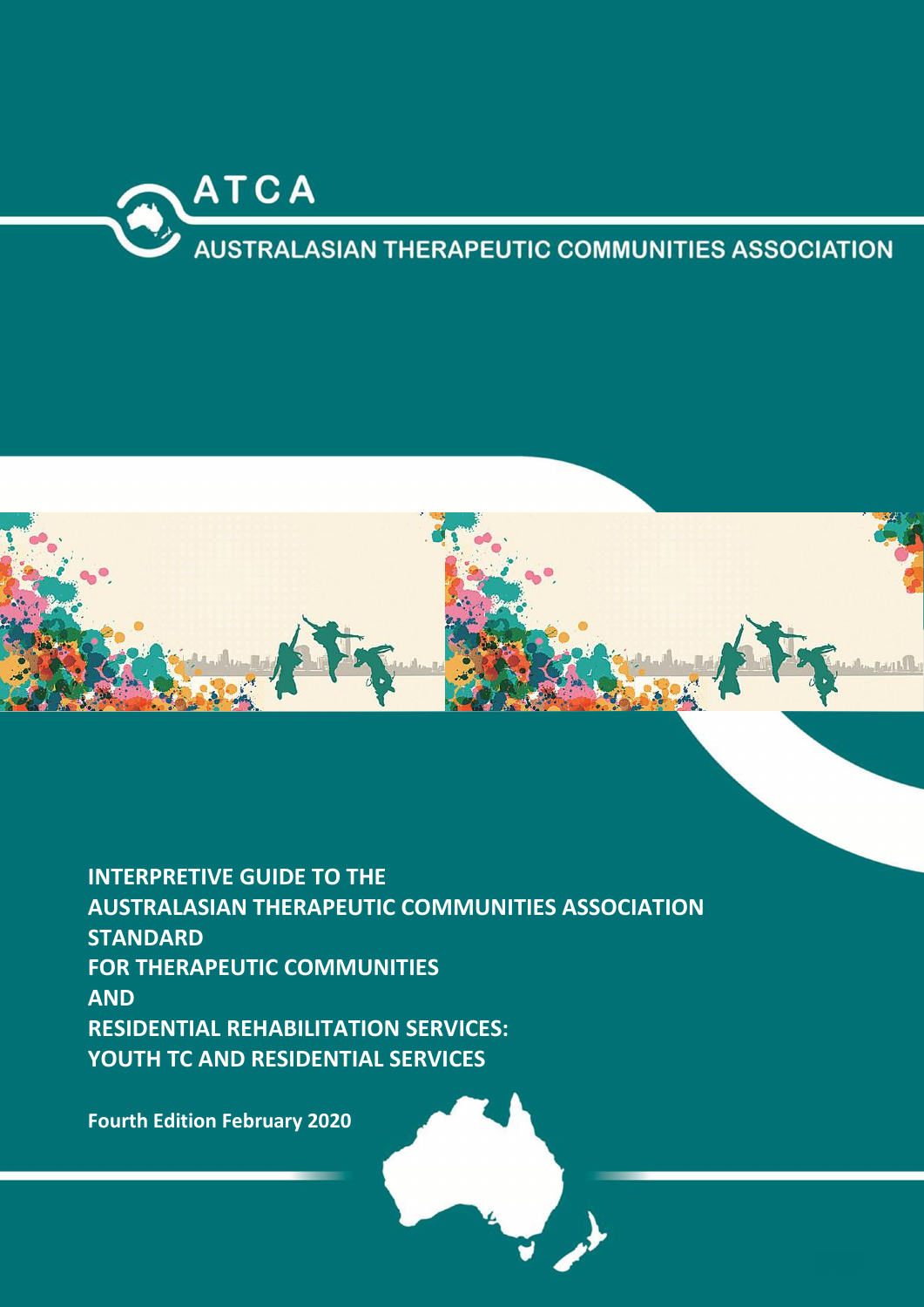#### © Australasian Therapeutic Communities Association (ATCA) 2015

This work is copyright. Apart from any use permitted under the Copyright Act 1968, no part may be reproduced by any process without prior written permission from the Australasian Therapeutic Communities Association. Requests and enquires regarding reproduction and rights should be directed to the ATCA.

Second Edition: March 2017 Third Edition: September 2017 Fourth Edition: February 2020

The Australasian Therapeutic Communities Association Standard for Therapeutic Communities and Residential Rehabilitation Services Reference Group:

| Barry Evans (Chair) | James Pitts    | Carol Daws   |
|---------------------|----------------|--------------|
| Lynne Magor-Blatch  | Garth Popple   | Jackie Long  |
| Eric Allen          | Mitchell Giles | Gerard Byrne |

This Interpretive Guide, which has been specifically developed for AOD TC and Residential Youth Services, has been undertaken in consultation and support of staff and residents from:

- The Ted Noffs Foundation (New South Wales and Australian Capital Territory)
- Birribi (Youth Support Advocacy Service (YSAS), Victoria)
- One180TC (New South Wales)

ATCA is also engaged in the development of further Interpretive Guides to support the implementation of the ATCA Standard for residential and TC services working with specific populations, including services working with Aboriginal and Torres Strait Islander groups, and TCs based in correctional facilities.

| Funders:          | Commonwealth Department of Health                |
|-------------------|--------------------------------------------------|
| Responsible Body: | Australasian Therapeutic Communities Association |
| Enquiries to:     | Australasian Therapeutic Communities Association |
|                   | PO Box 464                                       |
|                   | <b>YASS NSW 2582</b>                             |
|                   | www.atca.com.au                                  |

ATCA acknowledges Aboriginal and Torres Strait Islander people as the Traditional Custodians of Australian country and its waters. We wish to pay our respect to Elders past and present and extend this to all Aboriginal people seeing this message.

#### Reconciliation Vision

ATCA acknowledges the need to ensure that services are both accessible and appropriate for Aboriginal and Torres Strait Island peoples and those with Culturally and Linguistically Diverse (CaLD) backgrounds. Cultural security is about ensuring that the delivery of health services is such that no one person is afforded a less favourable outcome simply because she or he holds a different cultural outlook.

ATCA is committed to applying this principle in practice across all aspects of organisational governance and planning, service delivery and all relationships with individuals and organisations. We aim to further develop positive relationships and ways of working that will contribute to improving the health and wellbeing and dignity of all Australasians, including Aboriginal and Torres Strait Islander, Mãori and Pasifika peoples.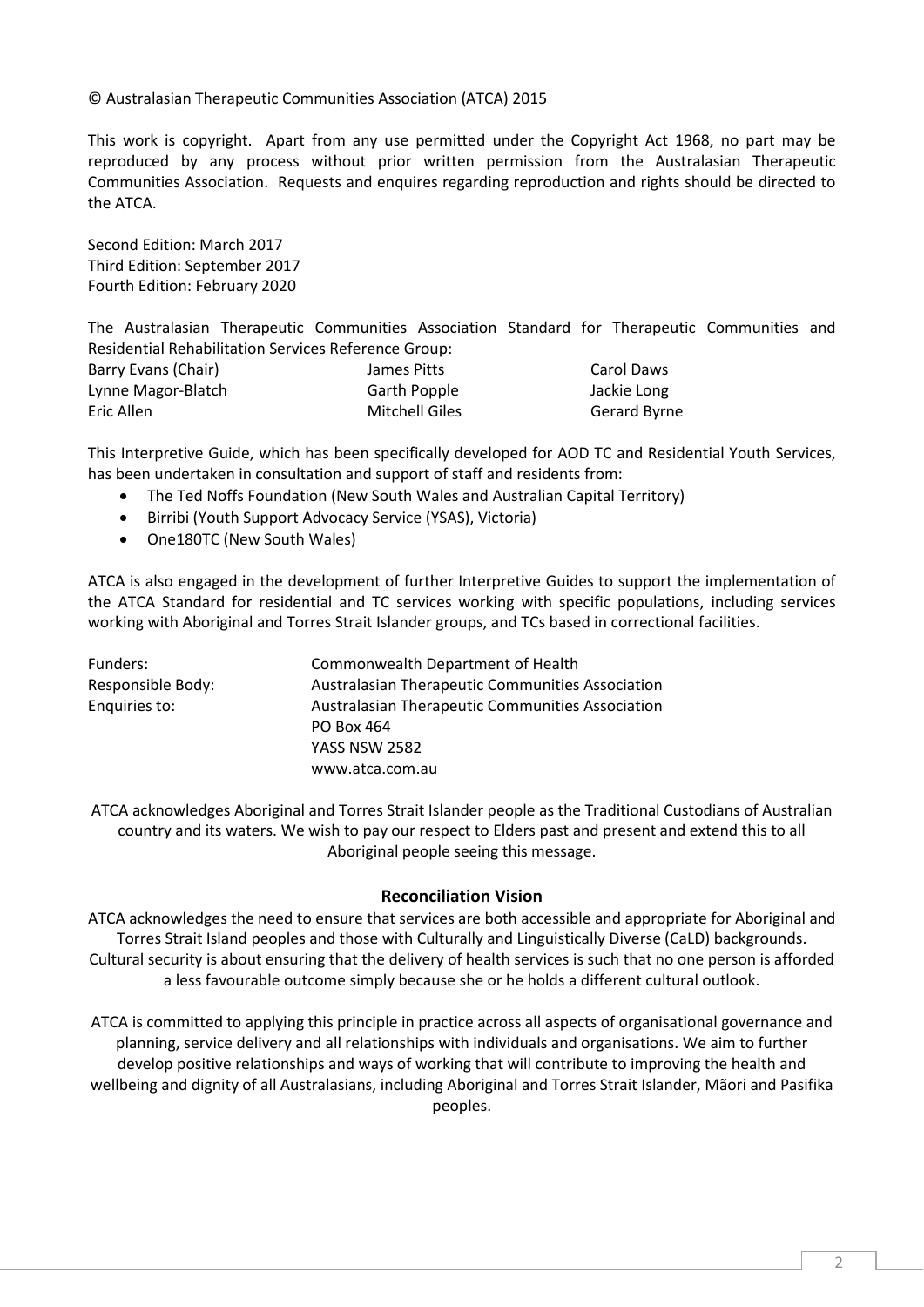| <b>Table of Contents</b><br><b>History of the ATCA Standard</b>                          | 5  |
|------------------------------------------------------------------------------------------|----|
| Application of the Youth Interpretive Guide to the ATCA Standard                         | 6  |
| <b>Performance Expectation 1: The Residential Community</b>                              | 8  |
| Performance Expectation 1.1                                                              | 8  |
| <b>Performance Expectation 2: Resident Member Participation</b>                          | 11 |
| Performance Expectation 2.1                                                              | 11 |
| Performance Expectation 2.2                                                              | 14 |
| Performance Expectation 3: Strategic Human Resource Management                           | 15 |
| Performance Expectation 3.1                                                              | 15 |
| Performance Expectation 3.2                                                              | 18 |
| Performance Expectation 3.3                                                              | 21 |
| Performance Expectation 4: Information Management and Appropriate Use/Evaluation of Data | 24 |
| Performance Expectation 4.1                                                              | 24 |
| Performance Expectation 4.2                                                              | 25 |
| <b>Performance Expectation 5: Workplace Health and Safety</b>                            | 27 |
| Performance Expectation 5.1                                                              | 27 |
| Performance Expectation 5.2                                                              | 29 |
| Performance Expectation 5.3                                                              | 30 |
| Performance Expectation 6: Health and Safety Risk Management                             | 31 |
| Performance Expectation 6.1                                                              | 31 |
| Performance Expectation 6.2                                                              | 32 |
| <b>Performance Expectation 7: Community as Method</b>                                    | 34 |
| Performance Expectation 7.1                                                              | 34 |
| Performance Expectation 7.2                                                              | 39 |
| Performance Expectation 8: Therapeutic Community Leadership and Management Principles    | 39 |
| Performance Expectation 8.1                                                              | 39 |
| Performance Expectation 9: Therapeutic Community Resident Member Participation           | 42 |
| Performance Expectation 9.1                                                              | 42 |
| Performance Expectation 9.2                                                              | 42 |
| Performance Expectation 10: Therapeutic Community Strategic Human Resource Management    | 43 |
| Performance Expectation 10.1                                                             | 43 |
| Performance Expectation 10.2                                                             | 45 |
| Performance Expectation 11: Use of Data from the Therapeutic Community                   | 46 |
| Performance Expectation 11.1                                                             | 48 |
| Performance Expectation 12: Rules in the Therapeutic Community                           | 48 |
| Performance Expectation 12.1                                                             | 48 |
| <b>Performance Expectation 13: Continuous Improvement</b>                                | 49 |
| Performance Expectation 13.1                                                             | 49 |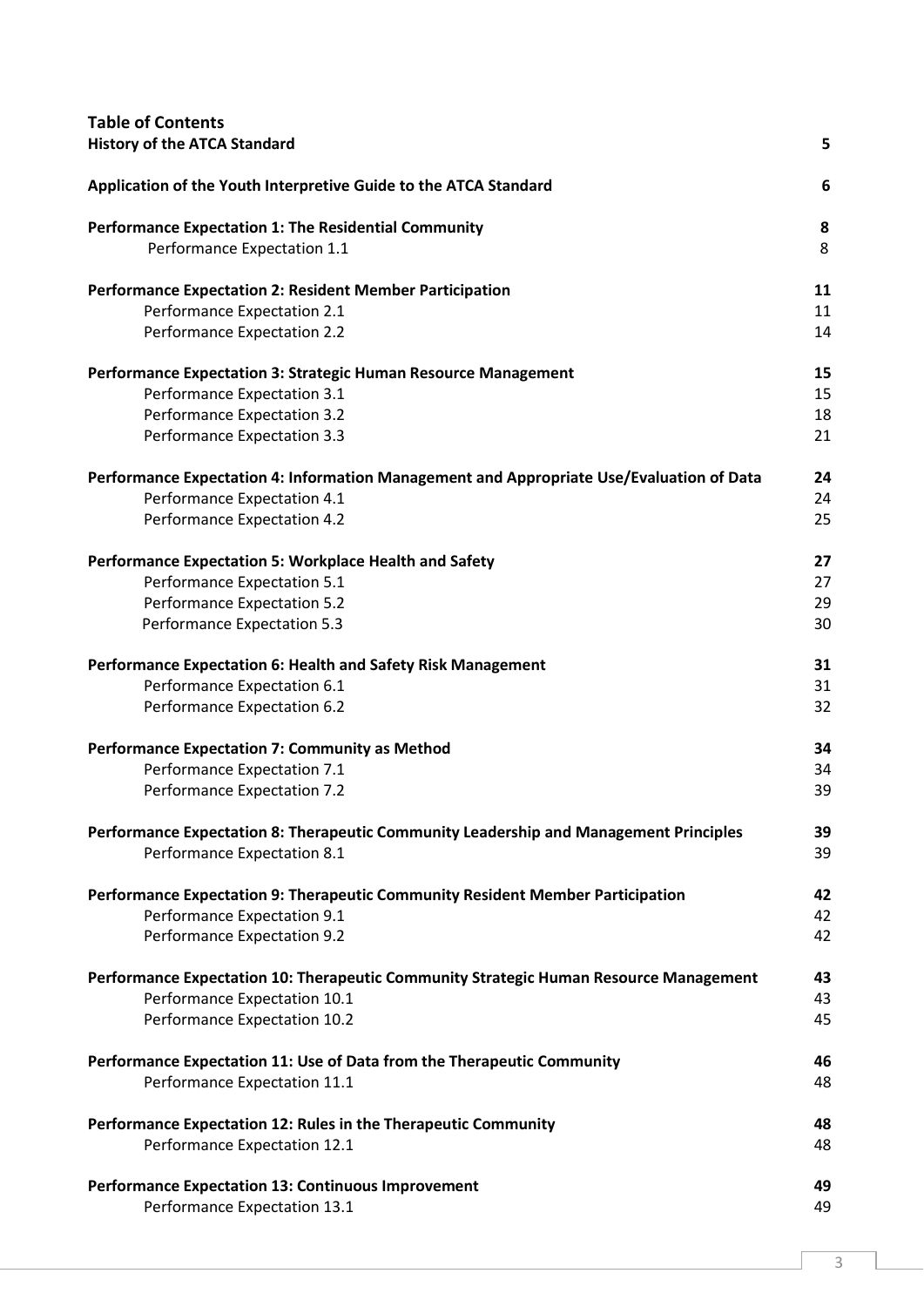| Performance Expectation 14: Governance and Financial Management | 50 |
|-----------------------------------------------------------------|----|
| Performance Expectation 14.1                                    | 50 |
| Performance Expectation 14.2                                    | 51 |
| Glossary                                                        | 52 |
| <b>References</b>                                               | 57 |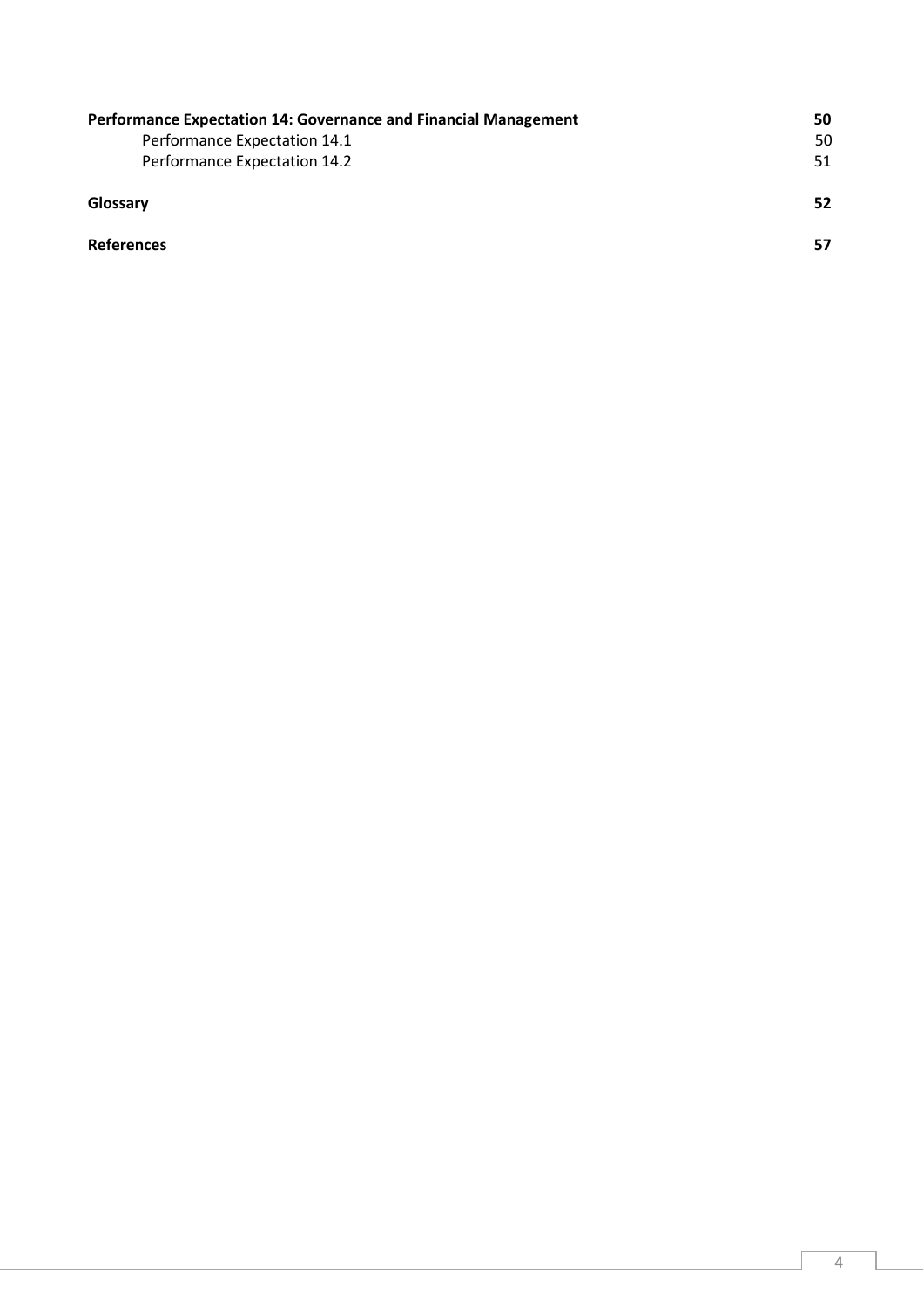## History of the ATCA Standard

Therapeutic Communities (TCs) have been operating in Australia for over four decades, however, until 1985, each TC operated in relative isolation. Following the 1985 National Campaign against Drug Abuse and its resulting Drug Summit, the inaugural meeting of TC Leaders was convened at Odyssey House, Melbourne, in December 1986. At this meeting a commitment was made to develop the TC movement in Australia under the banner of The Australian Therapeutic Communities Association. This would later become the Australasian Therapeutic Communities Association with the addition in 1996 of New Zealand based therapeutic communities under the ATCA banner.

A major concern for the ATCA from its inception has been the implementation of a program of continuous quality improvement and associated with this, an evaluation process to ensure both the quality of service provided by Therapeutic Communities in Australia, but also to ensure adherence to the Therapeutic Community model. An ATCA Peer Review Manual was developed, borrowing heavily on review processes developed by several other expert committees, including the CHASP (later to be the Quality Improvement Council) Health and Community Services Standards, the DASC (SA) 'Drug and Alcohol Review System', the 'Standards for Residential Treatment Services' developed by the WFTC, and the 'Standards for Residential Services' developed in NSW. Pilot reviews were undertaken in 1992 against this Standard, and an ongoing system of reviews continued until 2001.

The ATCA was successful in gaining funding under the National Drug Strategy to undertake an extensive project 'Towards Better Practice in Therapeutic Communities' which was published in 2002. The ATCA was keen to ensure quality assurance, evaluation and monitoring, and evidenced-based practice were all encapsulated in one series of what would become known as the Australasian Therapeutic Communities Association Essential Elements. These Essential Elements provide the foundation of what one could expect to find in a Therapeutic Community in Australia or New Zealand, and remain integral to the ATCA Standard as it now appears.

The ATCEEs are presented under three broad headings:

- TC Ethos (21 statements)
- Aspects of program delivery (50 statements)
- Quality assurance (8 statements)

The ATCA recognised that despite the refinement of the Essential Elements within the Australian context and their use in defining modified therapeutic communities in Australia, under the general movement towards a National Framework of standards for alcohol and other drug agencies specifically, and the nongovernment sector more generally, a framework or Standard that applied directly to Therapeutic Communities was required.

*"The Australasian Therapeutic Communities Association's objective is to ensure the integrity of the 'Therapeutic Community' principle is maintained and will continue to stand as a model of best practice in the treatment of substance misuse and co-occurring disorders.* 

*To support this contention the ATCA aims to develop a set of service standards which identify and describe good practice and will facilitate service evaluation within a quality framework. In concert with this project the ATCA intends to produce a training package for the professional development of management and staff working within the Therapeutic Community (TC) sector. This package will also include an induction kit for staff entering the TC field". (Lynne Magor-Blatch, ATCA Chairperson, 2008)*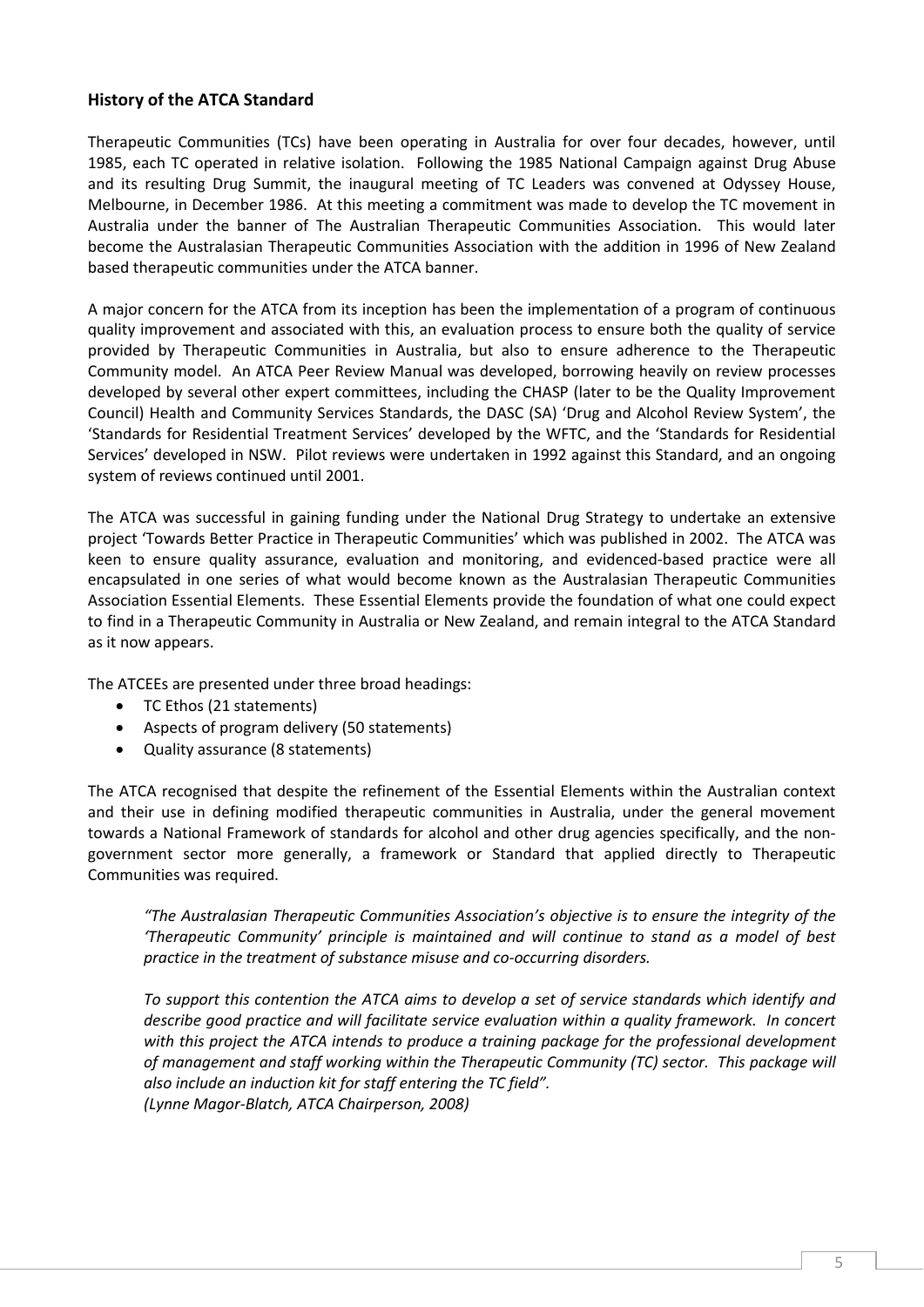In 2009 the ATCA Standard was released and peer reviews commenced against the Standard in 2010. Peer reviews were undertaken by a team trained by the ATCA and comprising members who were qualified by both their time within and commitment towards the TC movement in Australia. Work then commenced towards certifying the Standard with the Joint Accreditation System of Australia and New Zealand (JAS-ANZ). To make the Standard more applicable to residential rehabilitation services, and therefore a more useful tool to a wider audience, some alterations were made to the original work. It was also decided to link this Standard to the ISO 9001 Management Standard. This would mean organisations could undertake a review against the TC Standard and ensure that all other elements of their business could be reviewed for accreditation purposes in the one process.

However, it also became apparent to the ATCA that not all member organisations wished or needed to undertake a full accreditation review. Therefore, the ATCA resolved to take those elements of the Standard that related directly to the Therapeutic Community model 'Community as Method', and to offer these as an independent certification process which could be undertaken both to gain/maintain full membership of the ATCA, and to provide a quality assurance tool that specifically maintains the integrity of the Therapeutic Community model.

In 2019 the Standard was again modified to reincorporate the domains of governance and financial management to allow member agencies to be certified/accredited under a single Standard if that was appropriate for their organization.

## Application of the Youth Interpretive Guide to the ATCA Standard

This interpretive guide has been specifically developed for use by residential AOD services working with young people. It builds on the *Interpretive Guide to the Australasian Therapeutic Communities Association Standard for Therapeutic Communities and Residential Rehabilitation Services,* which was developed by the Australasian Therapeutic Communities Association (ATCA) and first released in July 2013 and certified by the Joint Accreditation System of Australia and New Zealand (JAS-ANZ) in 2014. In contrast to the earlier Interpretive Guide, which was developed for adult services, this Interpretive Guide was developed for AOD Residential Youth Services. It is not intended to be a definitive guide, but rather to provide a framework for reviewers and agencies to both prepare for and to review against the *ATCA Therapeutic Communities and Residential Rehabilitation Services Standard*. Therefore, while the Interpretive Guide provides the opportunity for the collection and observation of evidence specific to TCs and residential rehabilitation services working with young people, the ATCA Standard itself has not been altered or modified.

The work in the development of the *Interpretive Guide to the Australasian Therapeutic Communities Association Standard for Therapeutic Communities and Residential Rehabilitation Services: Youth TC and Residential Services,* was undertaken as a research study by Jaimie Northam, under the supervision of Associate Professor Lynne Magor-Blatch, towards the degree of Master of Clinical Psychology, at the University of Canberra, Australia.

The research study explored the applicability of the ATCA Standard to Australian youth-specific Modified Therapeutic Communities (MTCs). The study was undertaken in three parts:

- 1. An Interpretive Guide for Youth Modified Therapeutic Communities (MTCs) and Residential Rehabilitation (RR) Services was developed through the input of three youth TCs in Australia: the Ted Noffs Foundation (New South Wales (NSW) and Australian Capital Territory (ACT)), Birribi (Youth Support and Advocacy Services (YSAS), Victoria), and the NSW-based One80TC.
- 2. Following the consultation process, a pilot trial of the Interpretive Guide and ATCA Standard was conducted with three Australian youth MTCs (*N* = 53: Birribi and the Ted Noffs Foundation, NSW and ACT) through a self-review process. This was undertaken as a required part of the ATCA certification process.
- 3. Finally, an evaluation of the Interpretive Guide and assessment of applicability of the ATCA Standard to youth MTCs, with pre- (*N* = 32) and post- (*N* = 19) pilot trial administrations of the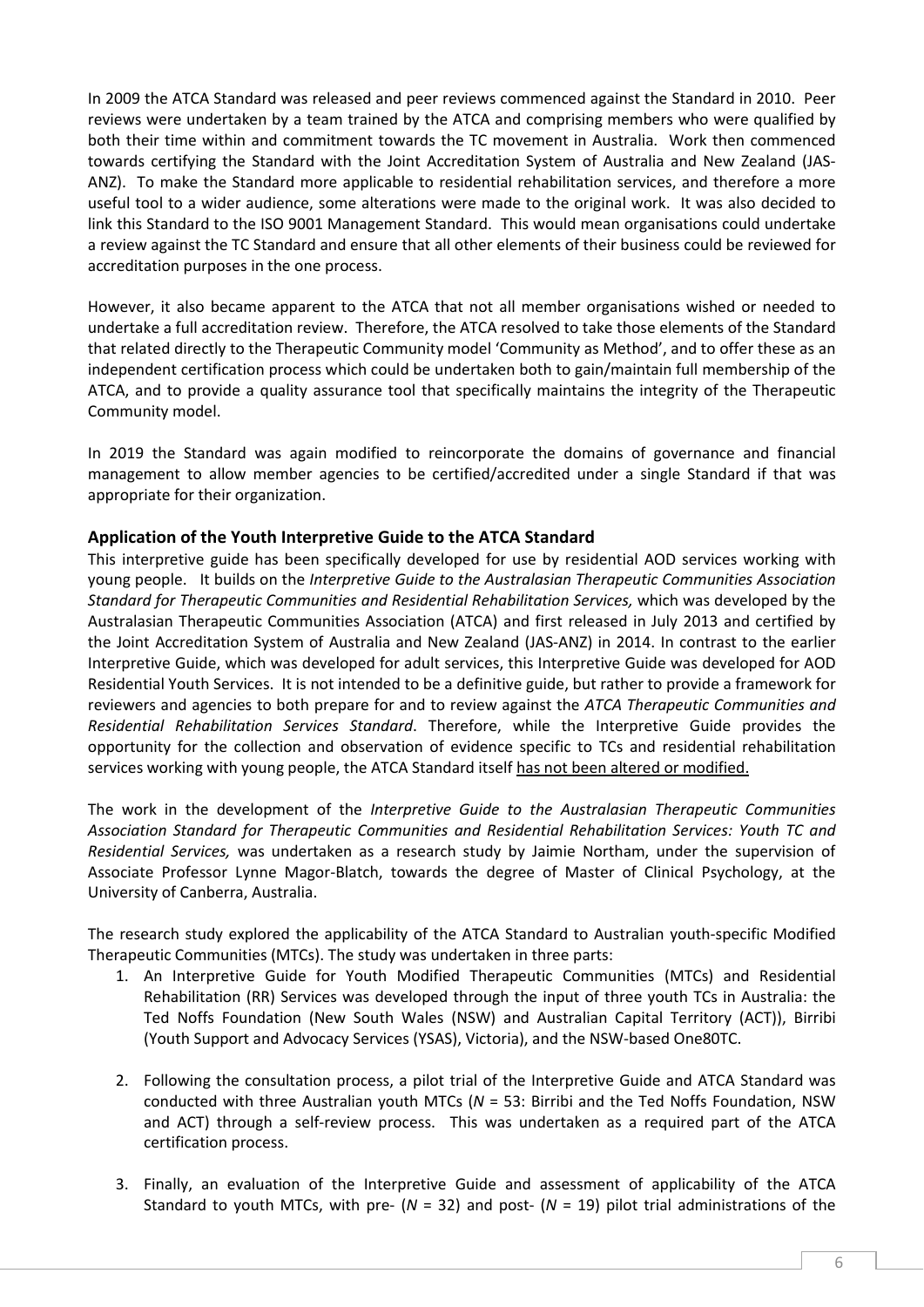Survey of Essential Elements Questionnaires (SEEQ), and post-pilot trial focus groups (*N* = 21) to explore participants' experiences, was conducted.

Results of the study indicate that the ATCA Standard is applicable to youth MTC settings when applied with the Interpretive Guide. Future research is recommended to explore active mechanisms of youth-specific MTCs, differences between adults and youth MTCs, and the development of TC-specific training.

The resulting *Interpretive Guide to the Australasian Therapeutic Communities Association Standard for Therapeutic Communities and Residential Rehabilitation Services: Youth TC and Residential Services,*  provides an important addition to the accreditation literature, and commitment to continuous quality improvement of our TC programs.

Two peer-reviewed papers arising from this work have been published:

- Northam, J.C. & Magor-Blatch, L.E. (2016). Developing a standard for youth modified therapeutic communities. *The International Journal of Therapeutic Communities, 37*(3), 140-148.
- Northam, J.C. & Magor-Blatch, L.E. (2016). Adolescent therapeutic community treatment an Australian perspective. *The International Journal of Therapeutic Communities, 37*(4), 204-212.

There are two levels of accreditation under this Standard. The first is that of a Residential Rehabilitation service.

The first level of the Standard allows an organisation to gain certification against a set of indicators that are directly applicable to residential rehabilitation service for alcohol and other drug use. For services considering a transition to the therapeutic community model, working with this Standard will assist in providing guidelines to the implementing the expectations of a service that is a therapeutic community. To achieve certification/accreditation as a residential rehabilitation service, agencies must achieve 80% of criteria numbers 1–6 labelled as 'essential'. This represents the minimum level of activity required to demonstrate competency in agency practice in the residential rehabilitation setting.

The second level of the Standard allows an organisation to seek certification as a therapeutic community. To achieve certification/accreditation as a Therapeutic Community, 80% of all criteria labelled as 'essential' must be achieved (criteria 1–10 and 12-13). Expectation 11 is all Good Practice. Performance Objective 7.1 "Community as Method" must be within the 80% of achieved criteria. The essential criteria relate to what policies and procedures should be in place, and how agencies identify with the therapeutic community model. The service delivery needs of the target community and what management, staff and consumers of the agencies should know about the therapeutic community model and delivery are also encapsulated within the criterion. The 3rd edition of the ATCA Standard released in June 2019 includes Expectation 14. Expectation 14 addresses Governance and Financial Management. Audits against Expectation 14 are optional. Services wishing to maintain their industry standard will continue to seek certification against the ATCA Standard, in addition to the industry standard, by completing Expectations 1-6 (Residential Rehabilitation Services) or Expectations 1-13 (Therapeutic Communities).

However, services undertaking an audit against the ATCA Standard now have an option to gain full industry accreditation against the ATCA Standard, through the inclusion of Expectation 14. For Residential Rehabilitation Services, this will require an audit against Expectations 1-6 plus Expectation 14; and for services wishing to be accredited as a Therapeutic Community, the completion of all 14 Expectations will be required.

The essential criteria relate to those policies and procedures, which should be in place, and they describe how agencies conform to the Therapeutic Community model. The Standard also documents the service delivery needs of the target community and what management, staff and consumers of the agencies should know about the Therapeutic Community model and its implementation within the service under review.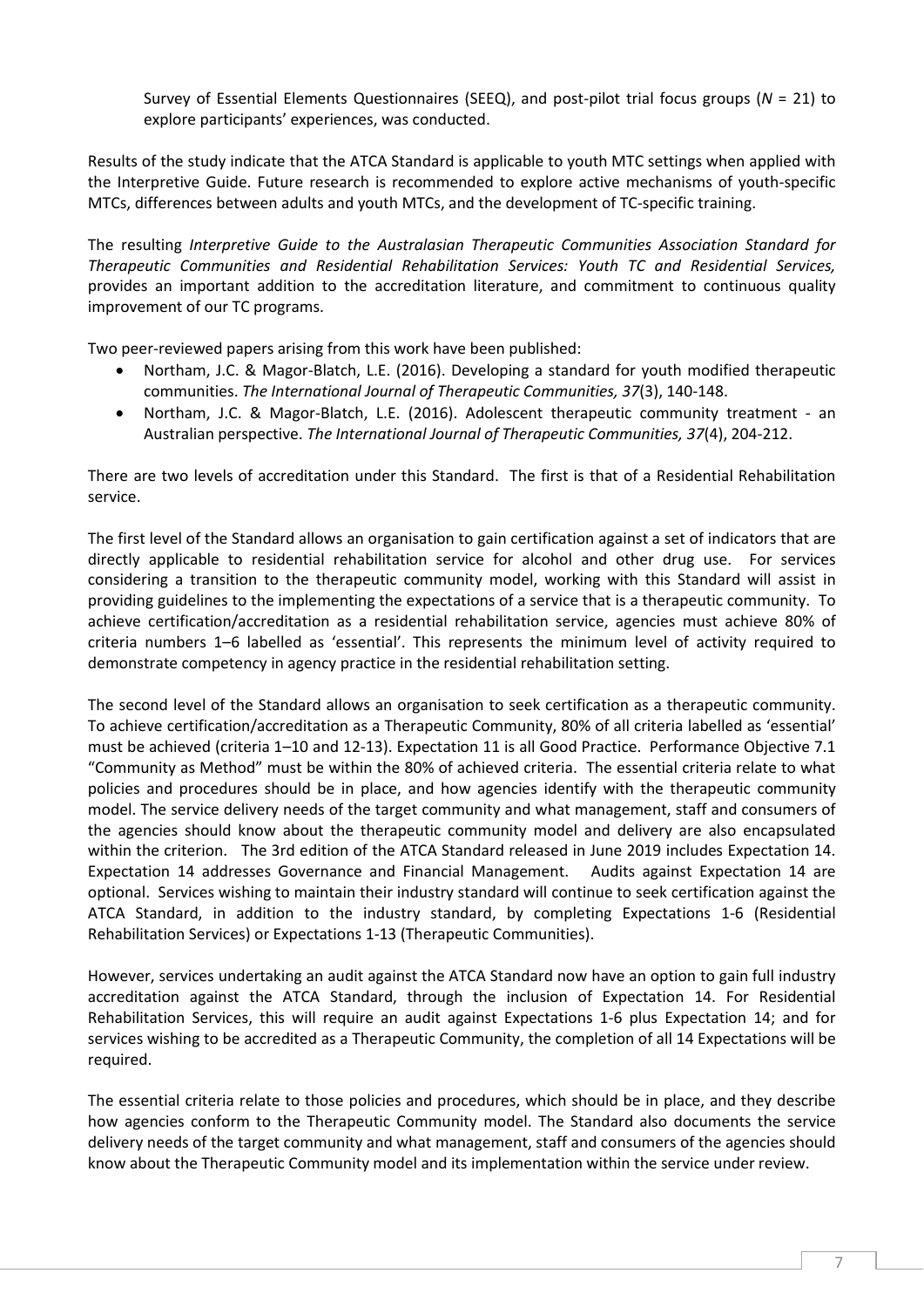For agencies that have participated in other quality certification programs, a further set of criterion, called 'good practice criteria' has been developed. These criteria demonstrate a level of compliance with the Performance Objective, which exceeds that required by the essential criteria. Your agency will be awarded 'good practice' certification if, in addition to meeting 80% or more of the essential criteria, 80% of the 'good practice' criteria are met. All of Expectation 11 is 'good practice'.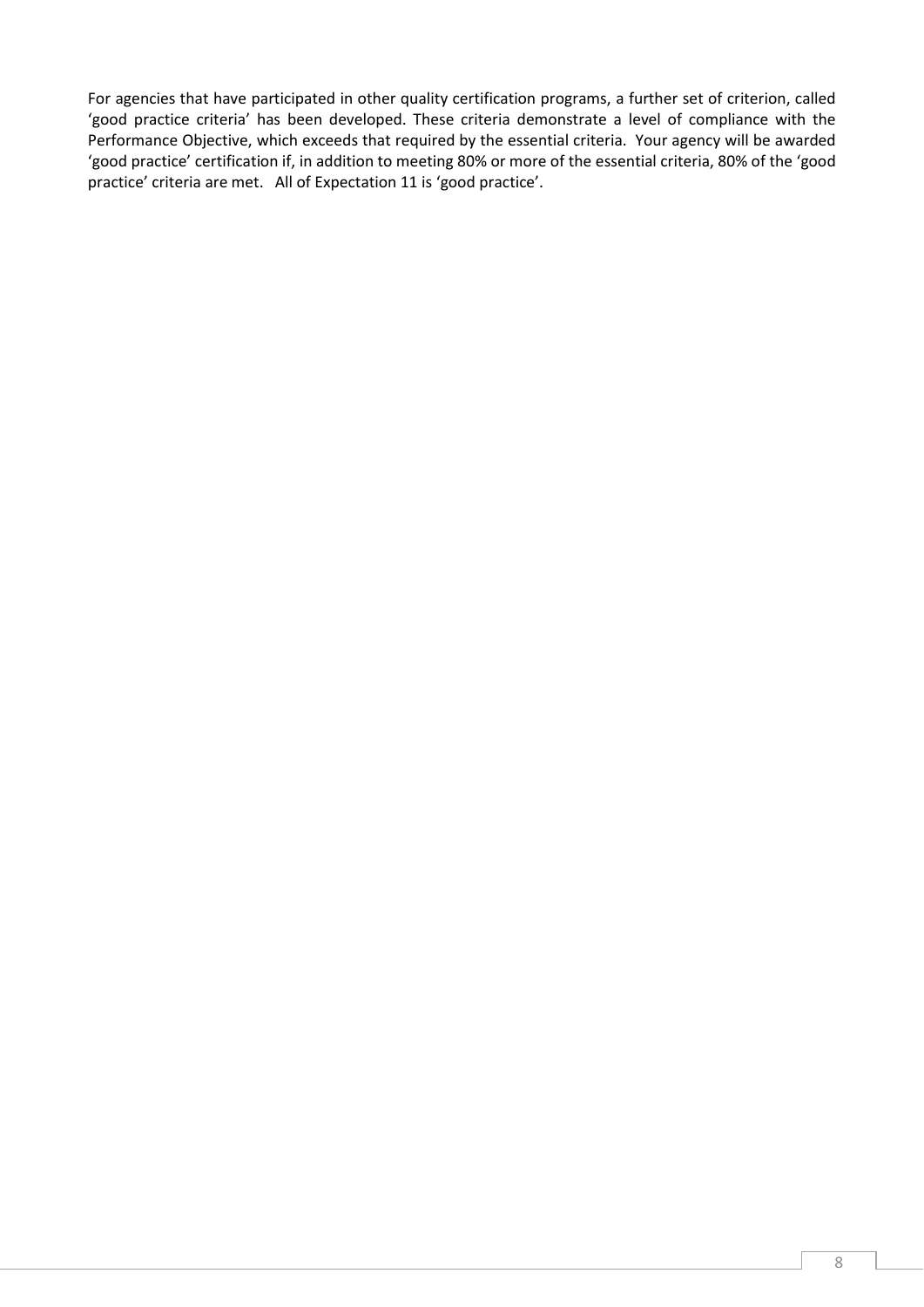# PERFORMANCE EXPECTATION 1: The Residential Community

#### Performance Objective 1.1: Rules and values in the organisation

#### Essential Criteria.

- a. The organisation has a current strategic plan, which clearly articulates the Mission and future direction of the agency.
- b. The organisation has processes in place that demonstrate how the community resident members are informed of the organisation's underlying values and principal rules at assessment and/or prior to admission.
- c. The organisation can demonstrate how the community member is supported throughout the program to understand the underlying values of the organisation.
- d. The organisation can provide evidence of processes in place that outline the activities associated with a breach of rules and the rationale behind the application of consequences for any breaches.

## *About this Objective: Clear and consistent rules assist the individual in establishing or renewing personal values.*

| <b>Criteria</b> |                                                                                                                                                                                                                                          | <b>Guidance</b>                                                                                                                                                                                            | How this might be<br>substantiated                                                                                                                                                                                                                                                                                                                                                                                                                                                                                                            | <b>Support Tools/</b><br><b>Resources</b>                                                                                                                                                                                                                                                                                                                   |  |
|-----------------|------------------------------------------------------------------------------------------------------------------------------------------------------------------------------------------------------------------------------------------|------------------------------------------------------------------------------------------------------------------------------------------------------------------------------------------------------------|-----------------------------------------------------------------------------------------------------------------------------------------------------------------------------------------------------------------------------------------------------------------------------------------------------------------------------------------------------------------------------------------------------------------------------------------------------------------------------------------------------------------------------------------------|-------------------------------------------------------------------------------------------------------------------------------------------------------------------------------------------------------------------------------------------------------------------------------------------------------------------------------------------------------------|--|
|                 | To achieve certification, you'll need to meet the essential criteria                                                                                                                                                                     |                                                                                                                                                                                                            |                                                                                                                                                                                                                                                                                                                                                                                                                                                                                                                                               |                                                                                                                                                                                                                                                                                                                                                             |  |
| a.              | The organisation<br>has a strategic<br>plan, which<br>clearly<br>articulates the<br>Mission and<br>future direction<br>of the agency.                                                                                                    | A strategic plan lays out<br>the direction that the<br>organisation is taking<br>over a fixed period,<br>usually with intent to<br>review the plan<br>periodically.                                        | The reviewer will sight the<br>strategic plan and evidence<br>that the strategic plan is<br>guiding the future direction<br>of the agency and that it has<br>been reviewed at the<br>appropriate time.                                                                                                                                                                                                                                                                                                                                        |                                                                                                                                                                                                                                                                                                                                                             |  |
| b.              | The organisation<br>has processes in<br>place that<br>demonstrate<br>how the<br>community<br>resident<br>members are<br>informed of the<br>underlying<br>values and<br>principal rules at<br>assessment<br>and/or prior to<br>admission. | <b>ATCEE Statement No 3:</b><br>Recovery from drug<br>addiction requires<br>establishment or renewal<br>of personal values, such<br>as honesty, self-reliance,<br>and responsibility to self<br>and others | The reviewer will note the<br>information available to<br>young people prior to entry,<br>which outlines the program<br>requirements, expectations<br>and outcomes. For example,<br>a program information pack<br>may be provided prior to<br>assessment and after phone<br>screen;<br>The reviewer will observe<br>that the organisation has an<br>up-to-date, informative<br>website. It may include staff<br>and residents talking about<br>the program or a virtual<br>tour;<br>The reviewer will ask staff<br>about whether tours of the | De Leon, G. (2000).<br>The Therapeutic<br>Community: Theory,<br>Model, and Method.<br>Rawlings, B. & Yates,<br>R. (2001).<br>Therapeutic<br>Communities for the<br><b>Treatment of Drug</b><br><b>Users</b><br>Ward, A., Kasinski,<br>K., Pooley, J. &<br>Worthington, A.<br>(2003). Therapeutic<br>Communities for<br><b>Children and Young</b><br>People. |  |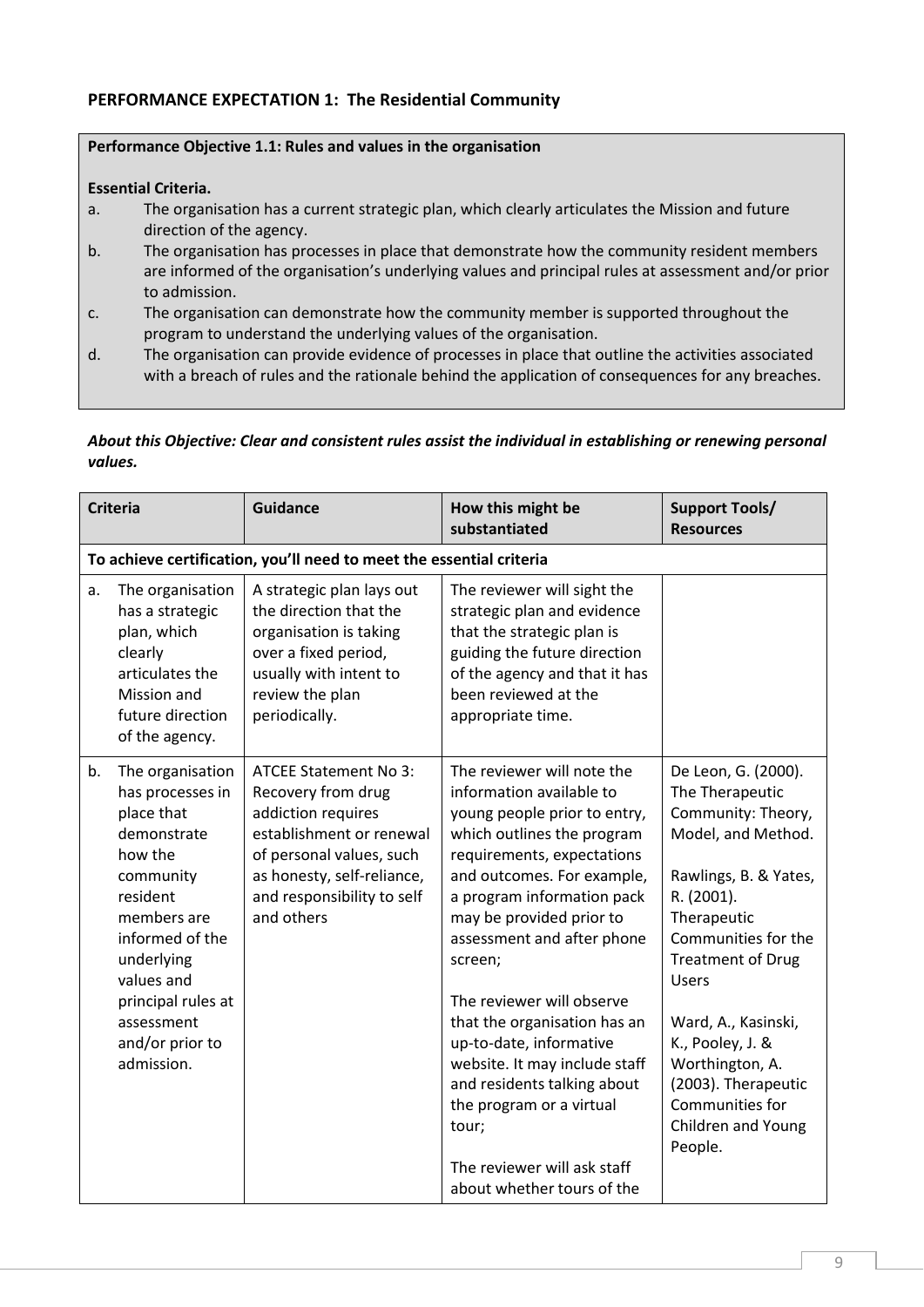| <b>Criteria</b>                                                                                                                                                                                                         | <b>Guidance</b>                                                                                                                                                                                                | How this might be<br>substantiated                                                                                                                                                                                                                                                                                                                                                                                                                                                                                                                                                                                                                                                                                                                                                                                                                                                | <b>Support Tools/</b><br><b>Resources</b>                                                                                                                                                                                                                                                                                                             |
|-------------------------------------------------------------------------------------------------------------------------------------------------------------------------------------------------------------------------|----------------------------------------------------------------------------------------------------------------------------------------------------------------------------------------------------------------|-----------------------------------------------------------------------------------------------------------------------------------------------------------------------------------------------------------------------------------------------------------------------------------------------------------------------------------------------------------------------------------------------------------------------------------------------------------------------------------------------------------------------------------------------------------------------------------------------------------------------------------------------------------------------------------------------------------------------------------------------------------------------------------------------------------------------------------------------------------------------------------|-------------------------------------------------------------------------------------------------------------------------------------------------------------------------------------------------------------------------------------------------------------------------------------------------------------------------------------------------------|
|                                                                                                                                                                                                                         |                                                                                                                                                                                                                | program are offered in<br>certain circumstances, or as<br>part of the assessment<br>process;                                                                                                                                                                                                                                                                                                                                                                                                                                                                                                                                                                                                                                                                                                                                                                                      |                                                                                                                                                                                                                                                                                                                                                       |
|                                                                                                                                                                                                                         |                                                                                                                                                                                                                | The reviewer will interview<br>staff about how families and<br>caregivers are provided with<br>information about the<br>program.                                                                                                                                                                                                                                                                                                                                                                                                                                                                                                                                                                                                                                                                                                                                                  |                                                                                                                                                                                                                                                                                                                                                       |
| The organisation<br>c.<br>can<br>demonstrate<br>how the<br>community<br>member is<br>supported<br>throughout the<br>program to<br>understand the<br>underlying<br>values and<br>principal rules of<br>the organisation. | Clear and consistent rules<br>are desirable in any<br>service organisation.<br>Combined with the<br>principles and values of<br>right living there is an<br>obvious need for<br>transparency of such<br>rules. | The reviewer will take note<br>of the written program,<br>policies and procedures;<br>The reviewer will interview<br>the staff and the young<br>people asking them how the<br>underlying values and<br>principal rules are re-<br>iterated throughout the<br>program;<br>The reviewer will observe<br>client files are adequately<br>maintained, and relevant<br>databases up to date;<br>Reviewer will observe<br>signage with information<br>about responsibilities and<br>rights of young people;<br>The reviewer will observe<br>appropriate language being<br>used within the program<br>(staff towards young people,<br>young people towards staff,<br>simple, clear explanations<br>being used);<br>The reviewer will observe<br>evidence of a structured,<br>pre-planned program (i.e.<br>morning meetings, groups,<br>rosters, community meeting<br>minutes/notes etc.); | De Leon, G. (2000).<br>The Therapeutic<br>Community: Theory,<br>Model, and Method.<br>Rawlings, B., &<br>Yates, R. (2001).<br>Therapeutic<br>Communities for the<br><b>Treatment of Drug</b><br><b>Users</b><br>Ward, A., Kasinski,<br>K., Pooley, J. &<br>Worthington, A.<br>(2003). Therapeutic<br>Communities for<br>Children and Young<br>People. |
|                                                                                                                                                                                                                         |                                                                                                                                                                                                                | The reviewer will observe<br>Information clearly displayed<br>about expectations and daily<br>activities.                                                                                                                                                                                                                                                                                                                                                                                                                                                                                                                                                                                                                                                                                                                                                                         |                                                                                                                                                                                                                                                                                                                                                       |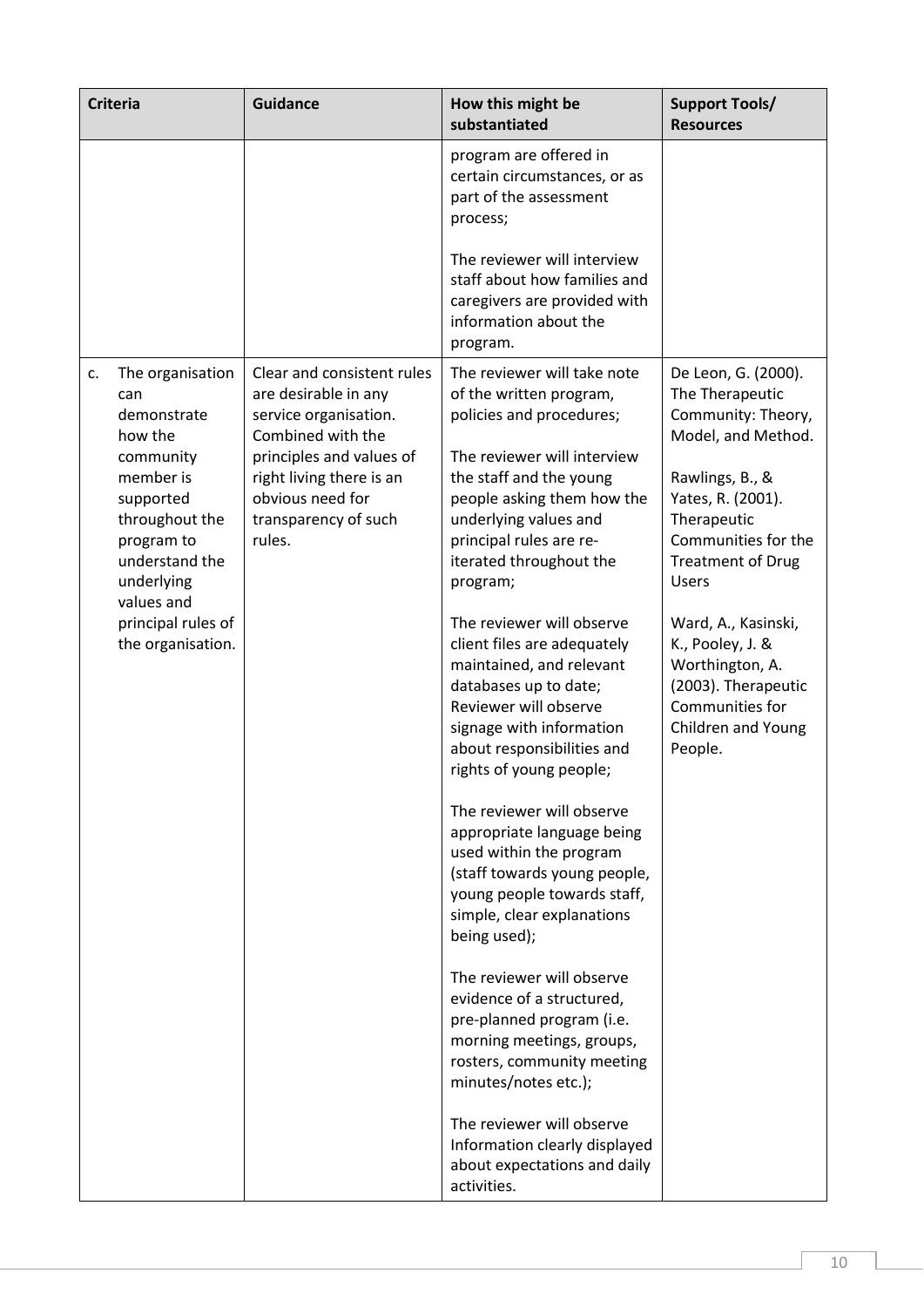|    | <b>Criteria</b>                                                                                                                                                                                                                                                      | <b>Guidance</b>                                                                                                                                                                                                                                                                                                                                                                           | How this might be<br>substantiated                                                                                                                                                                                                                                                                                                                                                                                                                                                                                                                                                                                                                              | <b>Support Tools/</b><br><b>Resources</b>                                                                                                                                                                                                                                                                                                                    |
|----|----------------------------------------------------------------------------------------------------------------------------------------------------------------------------------------------------------------------------------------------------------------------|-------------------------------------------------------------------------------------------------------------------------------------------------------------------------------------------------------------------------------------------------------------------------------------------------------------------------------------------------------------------------------------------|-----------------------------------------------------------------------------------------------------------------------------------------------------------------------------------------------------------------------------------------------------------------------------------------------------------------------------------------------------------------------------------------------------------------------------------------------------------------------------------------------------------------------------------------------------------------------------------------------------------------------------------------------------------------|--------------------------------------------------------------------------------------------------------------------------------------------------------------------------------------------------------------------------------------------------------------------------------------------------------------------------------------------------------------|
| d. | The organisation<br>can provide<br>evidence of<br>processes in<br>place that<br>outline the<br>activities<br>associated with<br>a breach of the<br>organisation's<br>rules and the<br>rationale behind<br>the application<br>of consequences<br>for any<br>breaches. | In relation to rules, De<br>Leon (2000: p 224)<br>categorises them into<br>"cardinal" rules, "major"<br>rules, and "house" rules.<br>The Australasian TC<br>sector representatives<br>often preferred the term<br>"principal" rules instead<br>of cardinal rules. De Leon<br>$(2000: p 225 - 229)$<br>proposed different<br>disciplinary actions for<br>violations of different<br>rules. | The reviewer can note the<br>way in which policies and<br>procedures relating to<br>breaches of rules and<br>consequential actions are<br>developed and<br>implemented;<br>The reviewer will interview<br>the staff and young people<br>asking them how the<br>processes operate;<br>The reviewer will observe<br>information on display<br>outlining the rights and<br>responsibilities of young<br>people in the program;<br>The reviewer can note<br>evidence of a tiered system<br>in response to rule breaches<br>which may include a warning<br>and may also initiate<br>communication with family<br>and specific tasks through a<br>formalised process. | De Leon, G. (2000).<br>The Therapeutic<br>Community: Theory,<br>Model, and Method.<br>Rawlings, B., &<br>Yates, R. (2001).<br>Therapeutic<br>Communities for the<br><b>Treatment of Drug</b><br><b>Users</b><br>Ward, A., Kasinski,<br>K., Pooley, J. &<br>Worthington, A.<br>(2003). Therapeutic<br>Communities for<br><b>Children and Young</b><br>People. |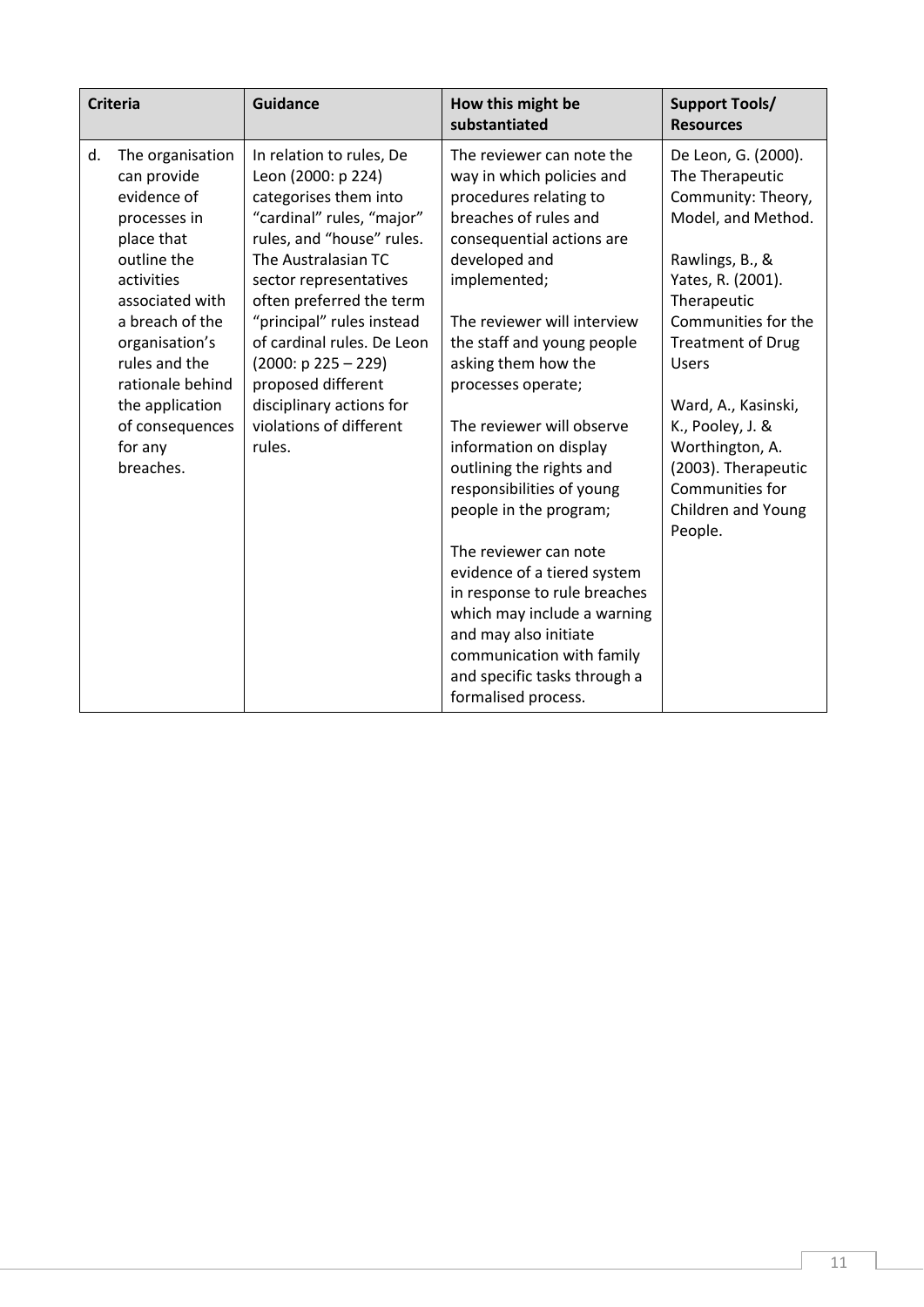# PERFORMANCE EXPECTATION 2: Resident member participation

Performance Objective 2.1: The resident member's participation is the central focus to all aspects of the organisation.

#### Essential Criteria.

- a. Clear principles of resident member participation which includes roles, expectations including respect for all in the community, and the need to maintain confidentiality of other community members, are clearly articulated prior to admission and reinforced throughout engagement in the organisation.
- b. Staff demonstrate an understanding of resident member's participation processes and principles.
- c. Multifaceted processes are utilised to evaluate the gains made by individuals through their participation in the different levels of the program.

#### *About this Objective: All members of a community need to have a clear understanding of their responsibilities towards both themselves and the community.*

|    | <b>Criteria</b>                                                                                                                                                                                                                                                                                                                                                     | <b>Guidance</b>                                                                                                                                                                                                                                           | How this might be<br>substantiated                                                                                                                                                                                                                                                                                                                                                                                                                                                                                                                                                                                                                                                                                                                | <b>Support Tools/</b><br><b>Resources</b>                                                                                 |  |
|----|---------------------------------------------------------------------------------------------------------------------------------------------------------------------------------------------------------------------------------------------------------------------------------------------------------------------------------------------------------------------|-----------------------------------------------------------------------------------------------------------------------------------------------------------------------------------------------------------------------------------------------------------|---------------------------------------------------------------------------------------------------------------------------------------------------------------------------------------------------------------------------------------------------------------------------------------------------------------------------------------------------------------------------------------------------------------------------------------------------------------------------------------------------------------------------------------------------------------------------------------------------------------------------------------------------------------------------------------------------------------------------------------------------|---------------------------------------------------------------------------------------------------------------------------|--|
|    | To achieve certification, you'll need to meet the essential criteria                                                                                                                                                                                                                                                                                                |                                                                                                                                                                                                                                                           |                                                                                                                                                                                                                                                                                                                                                                                                                                                                                                                                                                                                                                                                                                                                                   |                                                                                                                           |  |
| a. | Clear principles of<br>resident member<br>participation<br>which includes<br>roles,<br>expectations<br>including respect<br>for all in the<br>community, and<br>the need to<br>maintain<br>confidentiality of<br>other community<br>members, are<br>clearly articulated<br>prior to admission<br>and reinforced<br>throughout<br>engagement in<br>the organisation. | The individual client has a<br>clear understanding of<br>their role in the<br>organisation, their<br>obligations towards the<br>information they gain<br>about others, and mutual<br>respect, are essential to<br>maintaining a functioning<br>community. | The reviewer will note policy<br>and procedure, program<br>materials, induction<br>materials, client handbooks<br>and other client information.<br>The reviewer may interview<br>staff and residents to<br>ascertain their<br>understanding of these<br>principles;<br>The reviewer will observe<br>intake procedures whereby<br>resident responsibilities are<br>explained by staff, and<br>agreed upon by the young<br>person;<br>The reviewer may note<br>regular groups scheduled<br>into the program which<br>outline the expectations and<br>role of community<br>members;<br>The reviewer will observe<br>evidence of regular,<br>structured case reviews,<br>which may involve the<br>young person, program<br>staff, family members, and | Gowing L., Cooke R.,<br>Biven A., Watts D.<br>(2002). Towards<br><b>Better Practice in</b><br>Therapeutic<br>Communities. |  |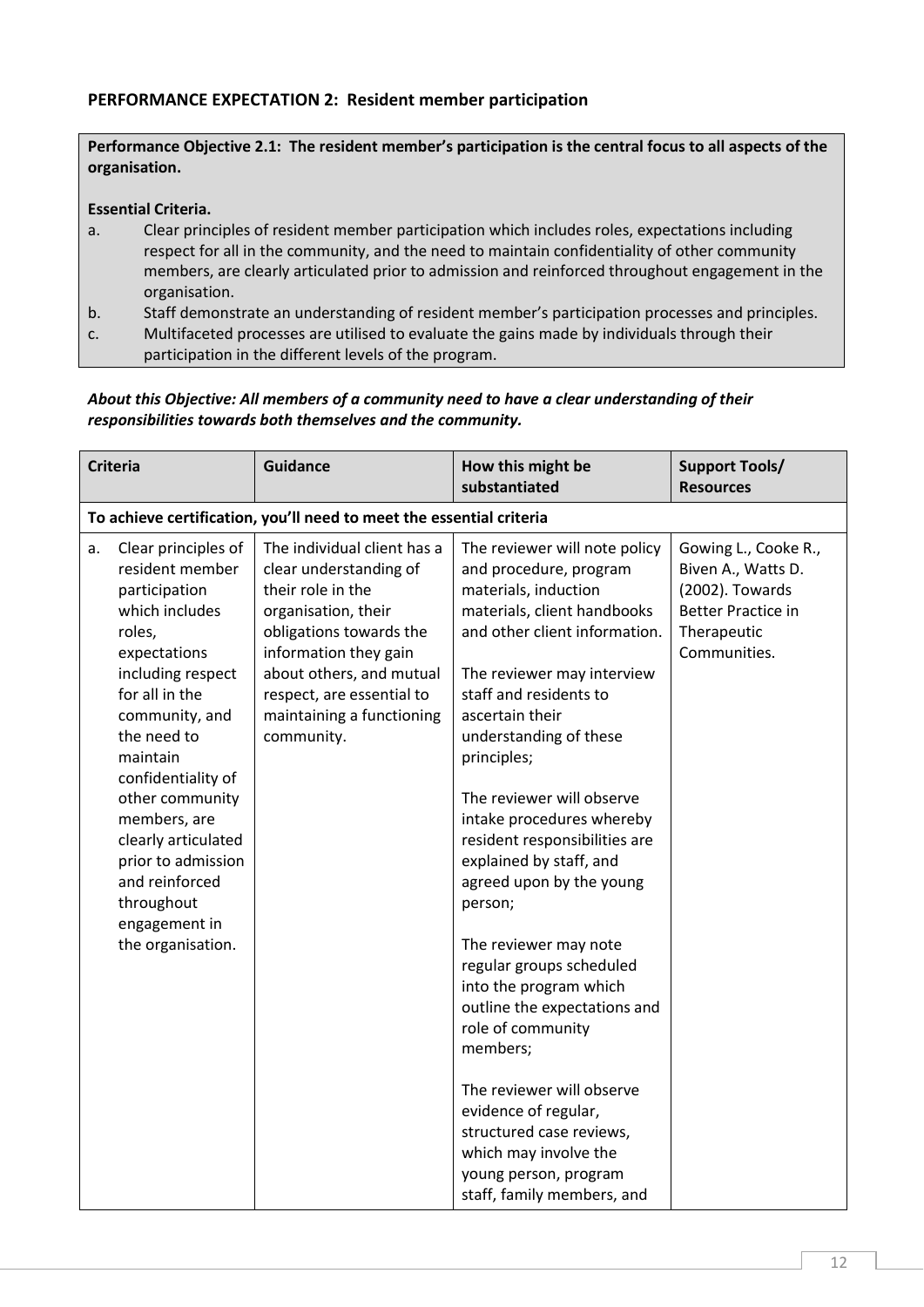| <b>Criteria</b>                                                                                                                                                                       | <b>Guidance</b>                                                                                                                                                                                                                                                                                                                                                                                                                                                                      | How this might be<br>substantiated                                                                                                                                                                                                                                                                                                                                                                                                                                                                     | <b>Support Tools/</b><br><b>Resources</b>                                                                                                                                                                                                                                                                                                                                                                                                   |
|---------------------------------------------------------------------------------------------------------------------------------------------------------------------------------------|--------------------------------------------------------------------------------------------------------------------------------------------------------------------------------------------------------------------------------------------------------------------------------------------------------------------------------------------------------------------------------------------------------------------------------------------------------------------------------------|--------------------------------------------------------------------------------------------------------------------------------------------------------------------------------------------------------------------------------------------------------------------------------------------------------------------------------------------------------------------------------------------------------------------------------------------------------------------------------------------------------|---------------------------------------------------------------------------------------------------------------------------------------------------------------------------------------------------------------------------------------------------------------------------------------------------------------------------------------------------------------------------------------------------------------------------------------------|
|                                                                                                                                                                                       |                                                                                                                                                                                                                                                                                                                                                                                                                                                                                      | primary interagency<br>workers. Case reviews<br>provide a method for all<br>parties to gain an<br>understanding of how a<br>young person is progressing<br>within the program.                                                                                                                                                                                                                                                                                                                         |                                                                                                                                                                                                                                                                                                                                                                                                                                             |
| Staff demonstrate<br>b.<br>an understanding<br>of resident<br>member's<br>participation<br>processes and<br>principles                                                                | Health services will be<br>more effective if<br>decisions are made by the<br>people affected by them.<br>Participation brings<br>community knowledge<br>and preferences into the<br>decision-making process.                                                                                                                                                                                                                                                                         | The reviewer may note<br>policy and procedure,<br>communication regarding<br>member participation<br>including record of staff<br>discussion (meeting<br>minutes), staff induction<br>materials, policy and<br>procedure. The reviewer<br>may interview staff<br>regarding these principles.                                                                                                                                                                                                           | Australian Injecting<br>and Illicit Drug Users<br>League (AIVL). (2008)<br><b>Treatment Service</b><br><b>Users Project: Final</b><br>Report.<br>Coney, S. (2004)<br>Discussion Document,<br><b>Effective Consumer</b><br>Voice and<br>Participation for New<br>Zealand: A Systematic<br>Review of the<br>Evidence.<br>Gowing, L., Cooke R.,<br>Biven A., & Watts D.<br>(2002) Towards Better<br>Practice in<br>Therapeutic<br>Communities. |
| Multifaceted<br>c.<br>processes are<br>utilised to<br>evaluate the gains<br>made by<br>individuals<br>through their<br>participation in<br>the different<br>levels of the<br>program. | Evaluation is the process<br>by which we decide the<br>worth or value of<br>something. It involves a<br>process of reflection on<br>what worked and what<br>did not work and using<br>this information in order<br>to make improvements<br>for the future. Evaluation<br>can be done simply. In<br>fact a lot of what health<br>care workers already do<br>is a form of evaluation,<br>reflecting on practice and<br>modifying their practice<br>on the basis of this<br>reflection. | The reviewer may note<br>relevant policies and<br>procedures, individual<br>treatment plans, program<br>materials.<br>The reviewer may interview<br>staff and residents asking<br>how evaluation is<br>undertaken and the role all<br>members of the community<br>play in evaluation of gains in<br>the program;<br>The reviewer may seek<br>clarification from other<br>agencies, such as Youth<br>Justice/Juvenile Justice, as to<br>how their reports are<br>included/accommodated<br>into program. | Aylward, P. (2005)<br><b>Evaluating AOD</b><br>Projects and Programs<br>Gowing, L., Cooke R.,<br>Biven, A., & Watts D.<br>(2002) Towards Better<br>Practice in<br>Therapeutic<br>Communities.                                                                                                                                                                                                                                               |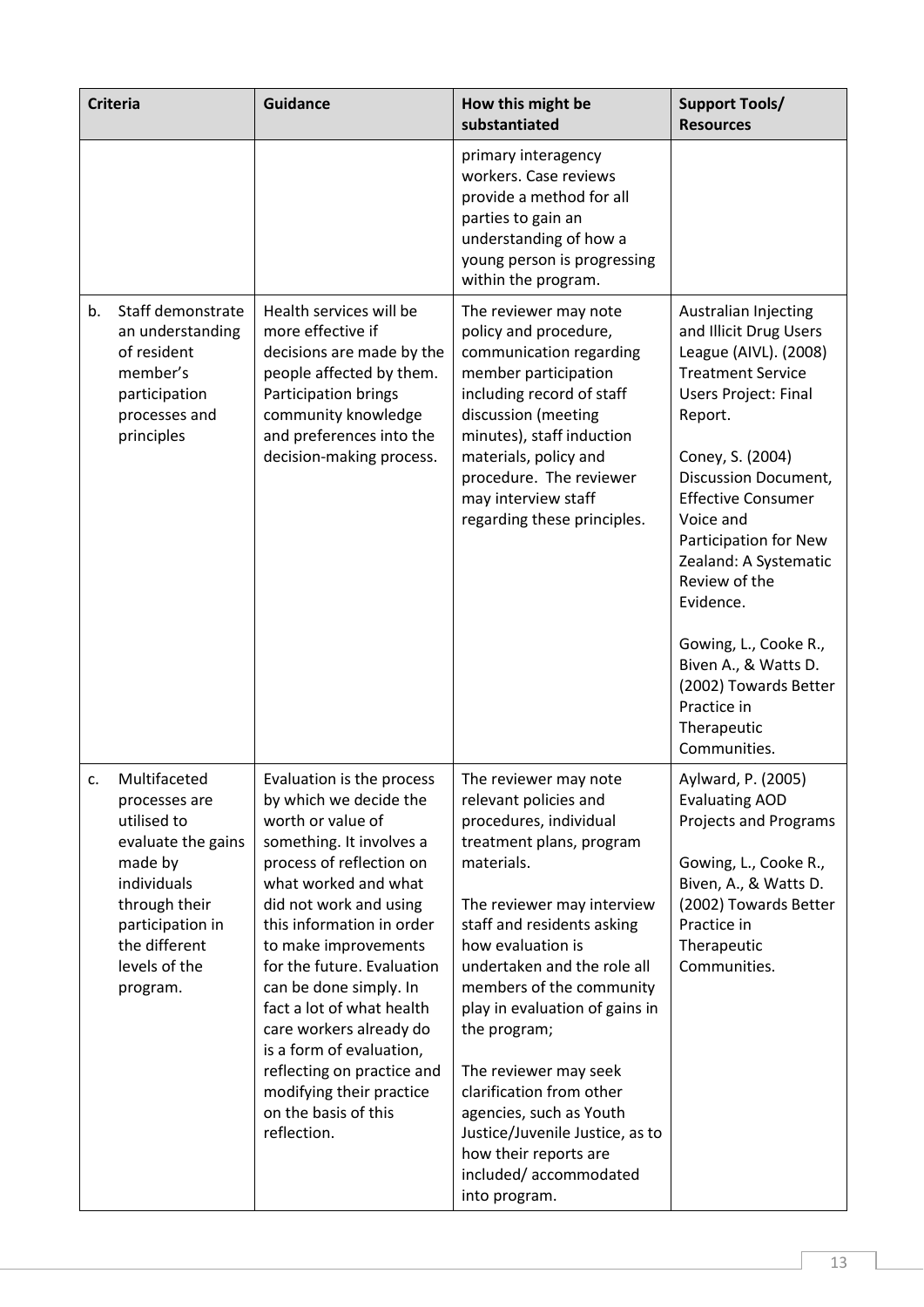#### Performance Objective 2.2: Resident member rights within the residential setting

Good Practice Criteria

a. There is a Bill of Rights for resident members of the organisation, and it is understood by all residents.

*About this Objective: The Bill of Rights includes the areas of access, safety, respect, communication, participation, privacy and comment, as outlined in the Australian Charter of Healthcare Rights (2009) published by the Australian Commission on Quality and Safety in Healthcare. Consumer responsibilities may include open communication with the agency to facilitate appropriate treatment planning, treating the entire community with dignity and respect, keeping appointments and abiding by required community rules. It is important that all members of the community are supported to understand the Bill of Rights and responsibilities as fully as possible.*

| <b>Criteria</b>                                                                                                                                        | Guidance                                                                                                                                                                                             | How this might be<br>substantiated                                                                                                                                                               | <b>Support Tools/</b><br><b>Resources</b>                                                                           |
|--------------------------------------------------------------------------------------------------------------------------------------------------------|------------------------------------------------------------------------------------------------------------------------------------------------------------------------------------------------------|--------------------------------------------------------------------------------------------------------------------------------------------------------------------------------------------------|---------------------------------------------------------------------------------------------------------------------|
|                                                                                                                                                        |                                                                                                                                                                                                      | To achieve good practice certification in residential rehabilitation you'll need to meet the following criteria.                                                                                 |                                                                                                                     |
| There is a Bill of<br>a <sub>z</sub><br>Rights for resident<br>members of the<br>organisation, and<br>it is understood<br>by all community<br>members. | Rights of consumers are<br>articulated across the<br>health sector. The Bill<br>of Rights should be<br>specific to the service<br>provision of the<br>particular rehabilitation<br>service provider. | The reviewer may ask the<br>staff and residents if there is a<br>Bill of Rights, and how they<br>know of it. The reviewer may<br>take note of visible<br>documentation of the Bill of<br>Rights. | Gowing L., Cooke R.,<br>Biven A. & Watts, D.<br>(2002) Towards Better<br>Practice in<br>Therapeutic<br>Communities. |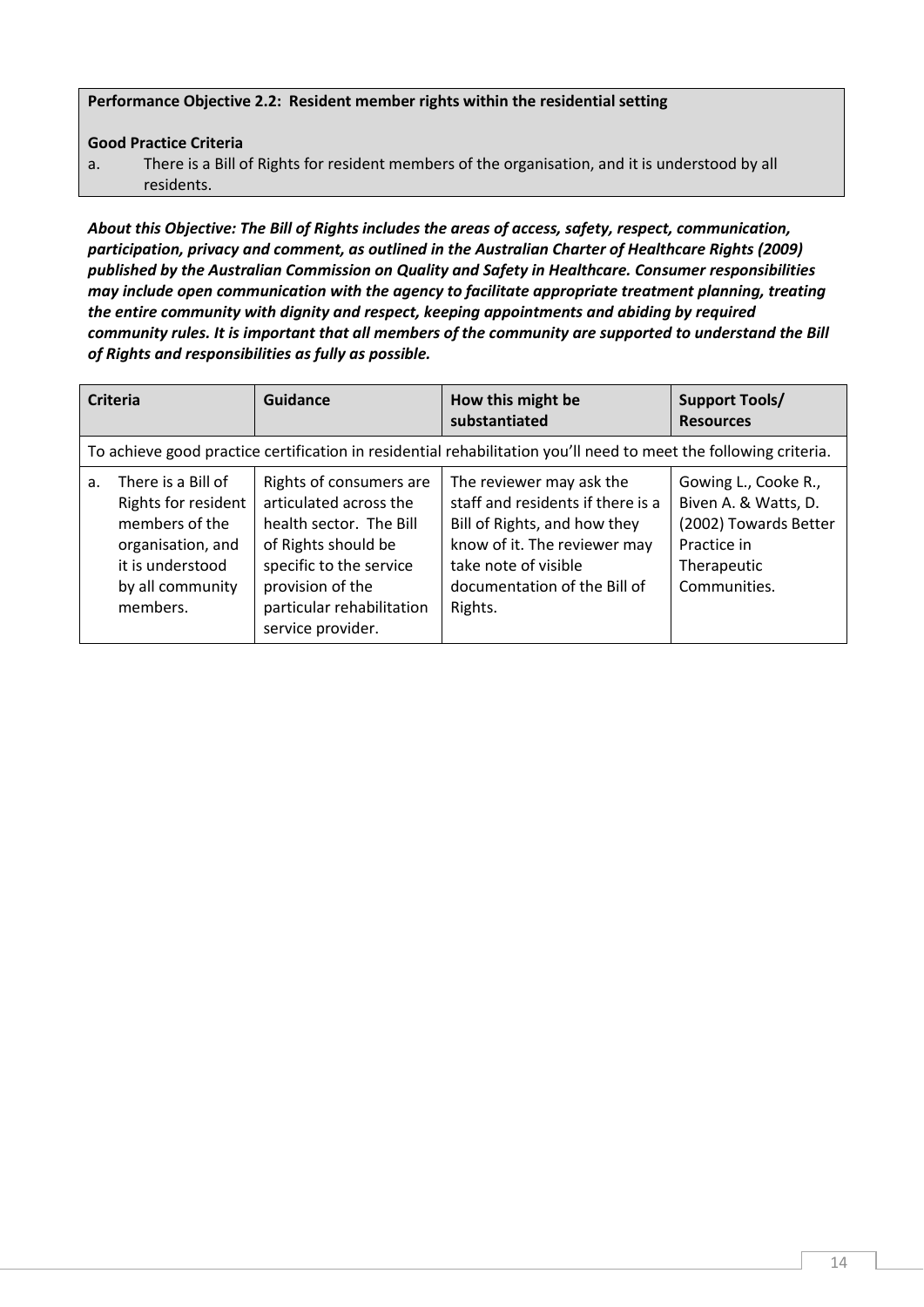# PERFORMANCE EXPECTATION 3: Strategic human resource management

#### Performance Objective 3.1: The organisation's recruitment is based on gaining the best outcomes for the organisation.

#### Essential Criteria.

- a. The organisation has clear roles for staff and volunteers in place that maximise the best effect and outcome for the organisation.
- b. Leaders and managers invest in human resource management to ensure staff and volunteer recruitment for the organisation is based on the alignment of skills, experience and potential with clearly defined organisational need.
- c. The composition of the Board/Management Committee reflects the appropriate mix of skills required to govern the agency.
- d. The organisation demonstrates flexibility in its program to meet the needs of Aboriginal, Torres Strait Islander, Maori, Pacific Islander and all other culturally and linguistically diverse individuals to access the service.

# *About this Objective: Organisations that are staffed appropriately gain better outcomes for their clients and their staff.*

| <b>Criteria</b>                                                                                                                                                                     | <b>Guidance</b>                                                                                                                                                                                                                                                                                                                                                                                                                                                                                                                                                                                                                                                              | How this might be<br>substantiated                                                                                                                                                                                    | <b>Support Tools/</b><br><b>Resources</b>                                                                                                                                           |
|-------------------------------------------------------------------------------------------------------------------------------------------------------------------------------------|------------------------------------------------------------------------------------------------------------------------------------------------------------------------------------------------------------------------------------------------------------------------------------------------------------------------------------------------------------------------------------------------------------------------------------------------------------------------------------------------------------------------------------------------------------------------------------------------------------------------------------------------------------------------------|-----------------------------------------------------------------------------------------------------------------------------------------------------------------------------------------------------------------------|-------------------------------------------------------------------------------------------------------------------------------------------------------------------------------------|
|                                                                                                                                                                                     | To achieve certification you'll need to meet the essential criteria                                                                                                                                                                                                                                                                                                                                                                                                                                                                                                                                                                                                          |                                                                                                                                                                                                                       |                                                                                                                                                                                     |
| The organisation<br>a.<br>has in place clearly<br>defined roles for<br>staff and volunteers<br>in place that<br>maximise the best<br>effect and outcome<br>for the<br>organisation. | A lack of clarity<br>(ambiguity) regarding<br>team members' roles<br>and responsibilities can<br>interfere with team<br>effectiveness. It can also<br>have a negative impact<br>on team members' job<br>involvement, satisfaction<br>and commitment.<br>Flexibility in team<br>members' roles is likely<br>to enhance effectiveness<br>in dynamic environments<br>where tasks are fluid and<br>changeable (e.g.,<br>changing client<br>workloads).<br>Role flexibility relies on<br>team members being<br>multi skilled (i.e., able to<br>perform other's tasks).<br>To avoid conflict and<br>confusion, teams with<br>flexible role assignment<br>should establish a shared | The reviewer may note job<br>descriptions, policies and<br>procedures, staff meeting<br>minutes, Board meeting<br>minutes. The reviewer may<br>interview staff to ascertain<br>their understanding of their<br>roles. | Gowing, L., Cooke R.,<br>Biven A., & Watts D.<br>(2002) Towards<br><b>Better Practice in</b><br>Therapeutic<br>Communities.<br>Skinner, N. (2005)<br>Developing Effective<br>Teams. |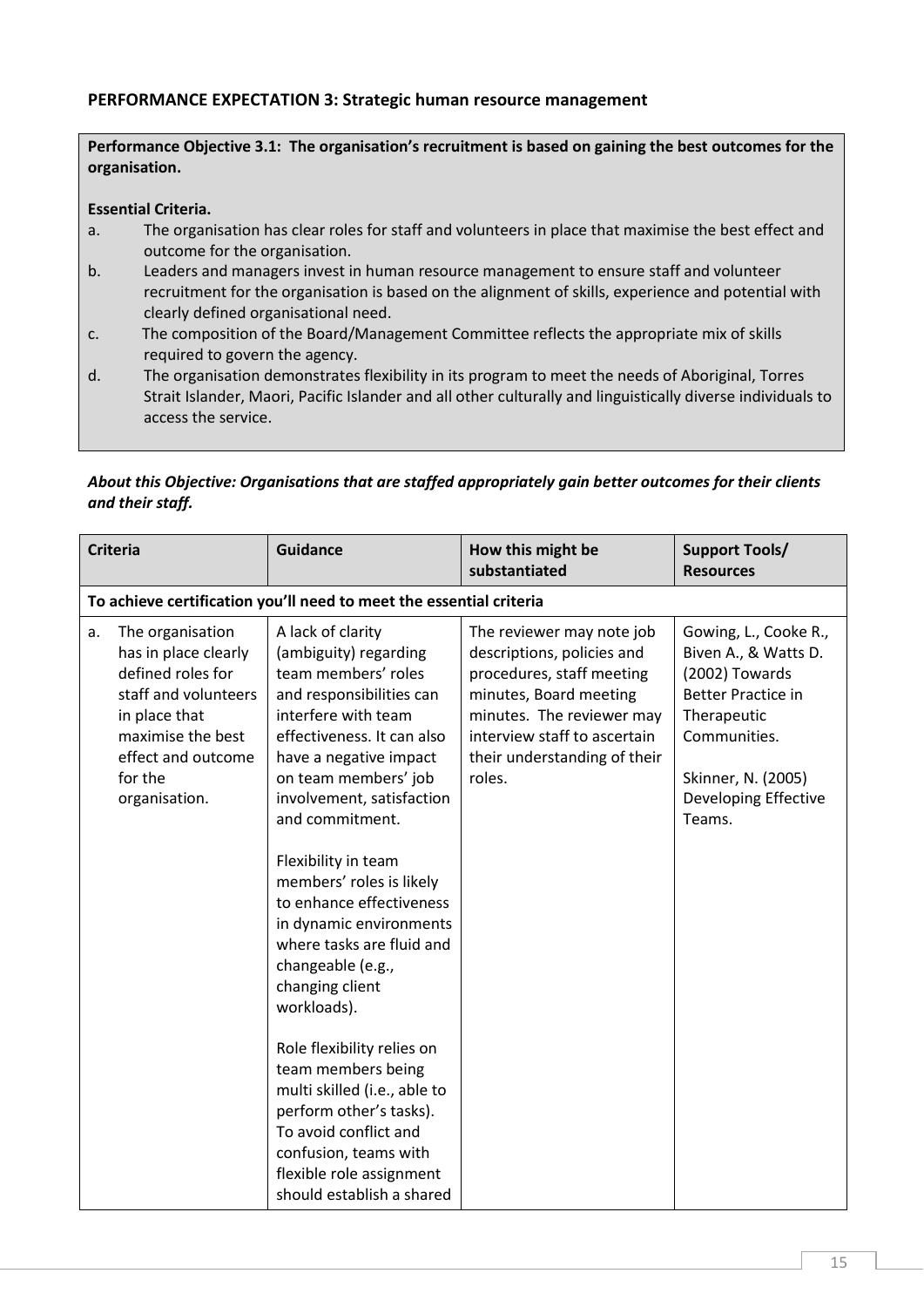| <b>Criteria</b>                                                                                                                                                                                                                                                                                   | <b>Guidance</b>                                                                                                                                                                                                                                                                                                                                                               | How this might be<br>substantiated                                                                                                                                                                                                                                     | <b>Support Tools/</b><br><b>Resources</b>                                                                                                                                                                              |
|---------------------------------------------------------------------------------------------------------------------------------------------------------------------------------------------------------------------------------------------------------------------------------------------------|-------------------------------------------------------------------------------------------------------------------------------------------------------------------------------------------------------------------------------------------------------------------------------------------------------------------------------------------------------------------------------|------------------------------------------------------------------------------------------------------------------------------------------------------------------------------------------------------------------------------------------------------------------------|------------------------------------------------------------------------------------------------------------------------------------------------------------------------------------------------------------------------|
|                                                                                                                                                                                                                                                                                                   | understanding amongst<br>team members of the<br>boundaries of role<br>flexibility (i.e., are certain<br>tasks or roles<br>"quarantined" for<br>specific group members)<br>(Skinner, 2005: p 11).                                                                                                                                                                              |                                                                                                                                                                                                                                                                        |                                                                                                                                                                                                                        |
| Leaders and<br>b.<br>managers invest in<br>human resource<br>management<br>practices, which<br>ensure staff, and<br>volunteer<br>recruitment for the<br>organisation is<br>based on the<br>alignment of skills,<br>experience and<br>potential with<br>clearly defined<br>organisational<br>need. | Work in the AOD field is<br>often demanding, and<br>issues related to stress,<br>burnout and turnover<br>are common. Support<br>from supervisors, co-<br>workers and the<br>organisation as a whole<br>has consistently been<br>identified as an<br>important factor that<br>contributes to AOD<br>workers' wellbeing and<br>effectiveness (Skinner,<br>2005 b: p 4).         | The reviewer may note job<br>descriptions, recruitment<br>materials, job<br>advertisements, policies<br>and procedures. The<br>reviewer may interview<br>leaders and managers.                                                                                         | Gowing, L., Cooke R.,<br>Biven A., & Watts D.<br>(2002) Towards<br><b>Better Practice in</b><br>Therapeutic<br>Communities.<br>Skinner, N. (2005 a)<br>Worker Wellbeing.<br>Skinner, N. (2005 b)<br>Workplace Support. |
| The composition of<br>c.<br>the<br>Board/Management<br>Committee reflects<br>the appropriate mix<br>of skills required to<br>govern the agency.                                                                                                                                                   | An appropriate mix of<br>skills on a Board of<br>Management provides<br>an ideal team to oversee<br>the strategic direction of<br>the organisation. Policies<br>and procedures<br>implemented to<br>encourage the<br>recruitment of a range of<br>diverse management<br>skills ensure the best mix<br>of management<br>perspectives for the<br>organisation is<br>maintained. | The reviewer will note the<br>mix of skills that constitute<br>the Board/Management<br>Committee. The reviewer<br>will take note of the policy<br>and procedure for<br>identifying the skill gap(s)<br>and recruiting Committee<br>members to fill these<br>$gap(s)$ . |                                                                                                                                                                                                                        |
| The organisation<br>d.<br>demonstrates<br>flexibility in its<br>program to meet<br>the needs of<br>Aboriginal, Torres<br>Strait Islander,                                                                                                                                                         | Policies and procedures<br>implemented to<br>encourage the<br>employment of<br>Aboriginal, Torres Strait<br>Islander, Maori, Pacific<br>Islander and all other                                                                                                                                                                                                                | The reviewer will take note<br>of policies and procedures,<br>job descriptions,<br>recruitment materials, job<br>advertisements. The<br>reviewer may interview<br>leaders, staff and residents.                                                                        | Duraisingham, V.<br>(2005) Recruitment<br>and Selection.<br>Gowing, L., Cooke R.,<br>Biven A., & Watts D.<br>(2002) Towards                                                                                            |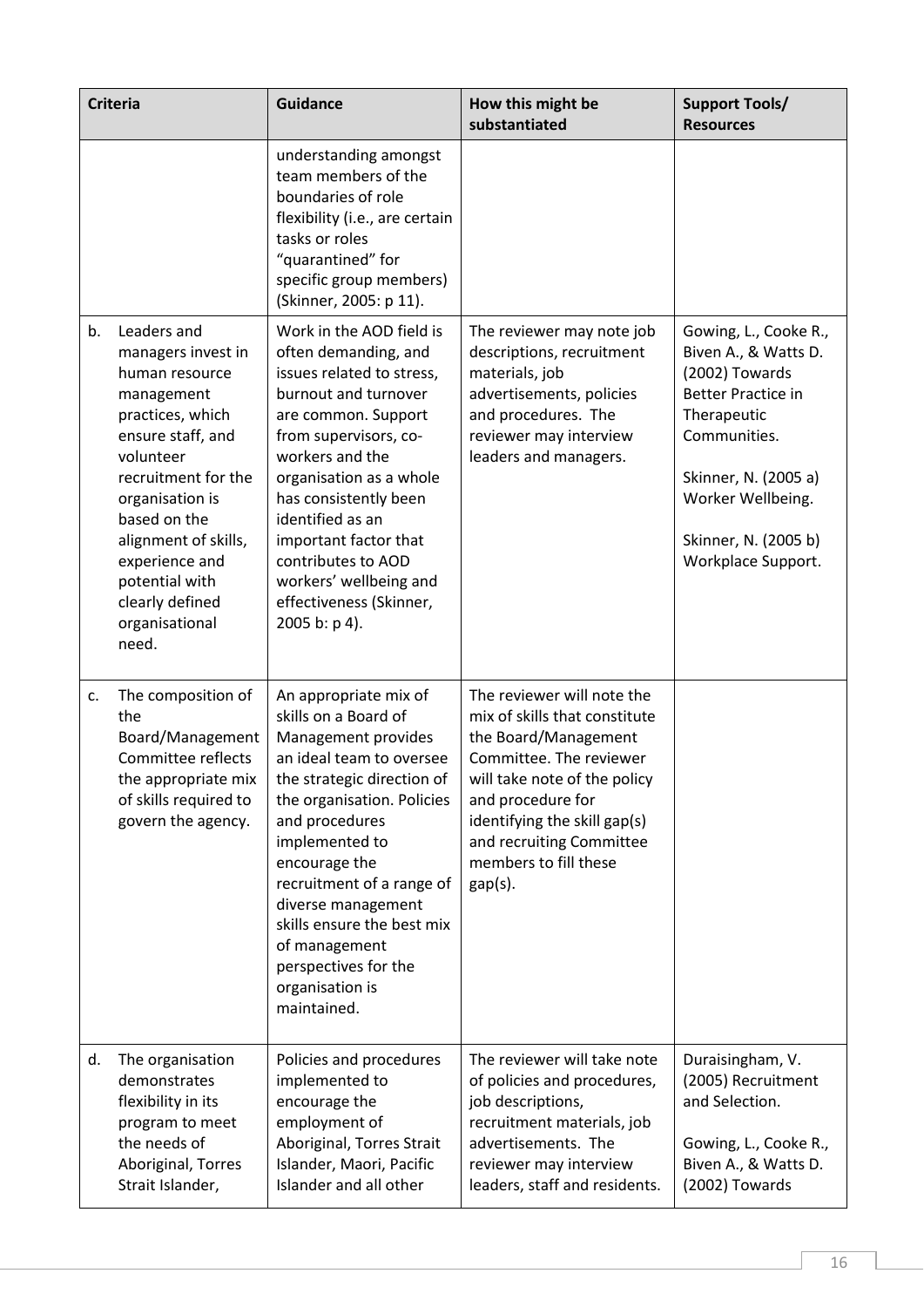| <b>Criteria</b>                                                                                                               | Guidance                                                                                                                                                        | How this might be<br>substantiated | <b>Support Tools/</b><br><b>Resources</b>                |
|-------------------------------------------------------------------------------------------------------------------------------|-----------------------------------------------------------------------------------------------------------------------------------------------------------------|------------------------------------|----------------------------------------------------------|
| Maori, Pacific<br>Islander and all<br>other culturally and<br>linguistically diverse<br>individuals to access<br>the service. | culturally and<br>linguistically diverse<br>persons to ensure a<br>culturally appropriate<br>service that meets the<br>needs of the community<br>are essential. |                                    | <b>Better Practice in</b><br>Therapeutic<br>Communities. |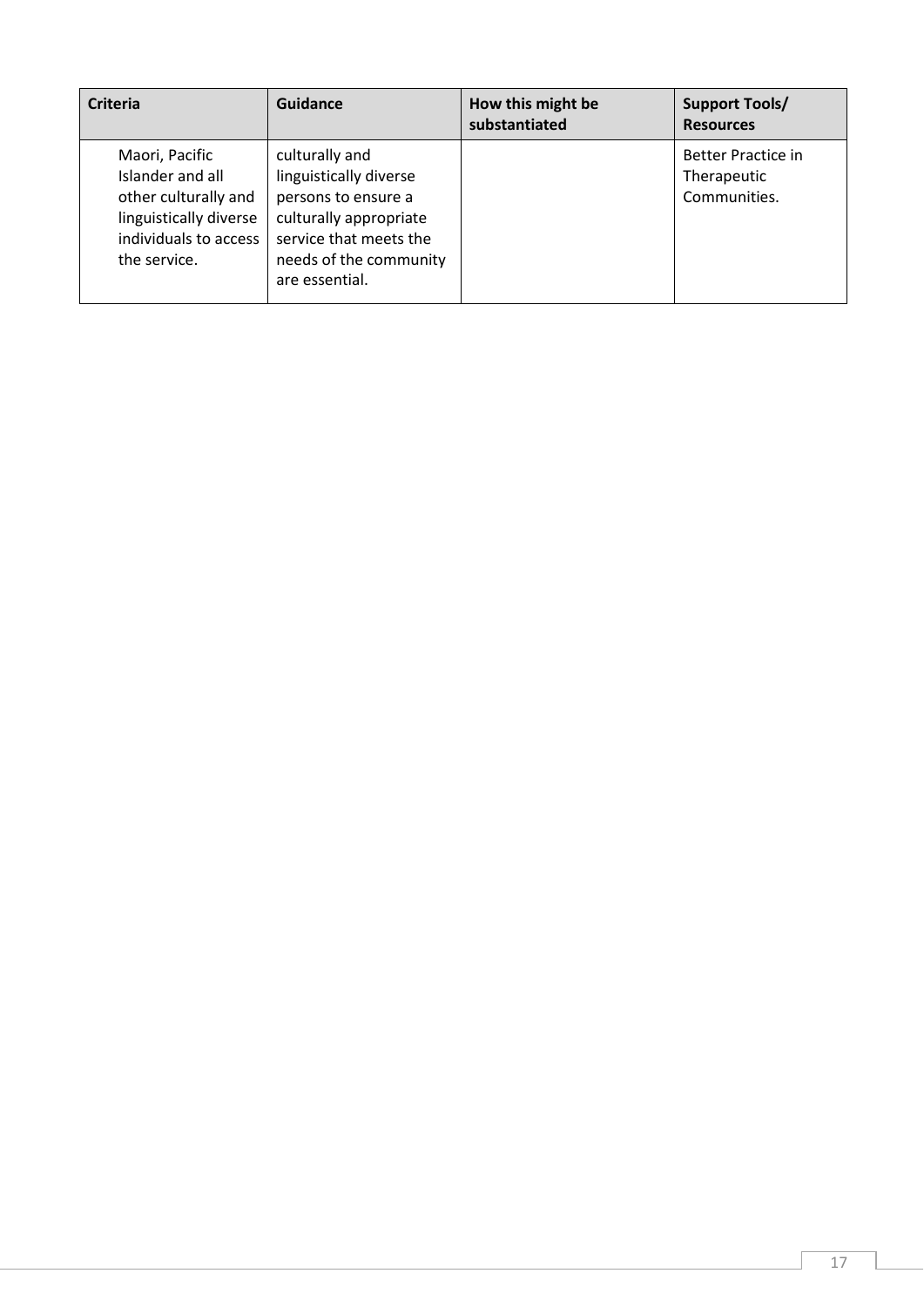## Performance Objective 3.2: Staff are provided with appropriate support to undertake their role within the organisation.

## Essential Criteria.

- a. The organisation has policies and procedures in place to support staff and their competence is regularly assessed and monitored to ensure the quality and appropriateness to users of the services being delivered.
- b. The organisation has a clear process for staff and volunteer on-boarding and training, reviews, workplace appraisals, formal and informal feedback to monitor staff and volunteer practice and conduct.
- c. Key management staff and staff and volunteers have their performance reviewed on an annual basis.
- d. The organisation has a code of conduct which is applied to all staff and volunteer practices; and there are clear policies and procedures outlining staff and management responsibilities and expectations regarding; Conduct, Training and Development, Leave, Privacy and Security and any other Conditions which may apply from time to time.
- e. The organisation has a system of review in place to ensure that planning and continuous quality improvement take place routinely,
- f. The organisation supports the professional development of its leaders and staff.

# *About this Objective: Professional development in the workforce increases optimal outcomes and builds an engaged workforce.*

| <b>Criteria</b> |                                                                                                                                                                                                                                                               | <b>Guidance</b>                                                                                                                                                                                                                                                                                                                                                                                                                                                                                                                                                                                                                                                                                                                     | How this might be<br>substantiated                                                                                                                                                                                                                                                         | <b>Support Tools/</b><br><b>Resources</b>                                                                                                                                                           |
|-----------------|---------------------------------------------------------------------------------------------------------------------------------------------------------------------------------------------------------------------------------------------------------------|-------------------------------------------------------------------------------------------------------------------------------------------------------------------------------------------------------------------------------------------------------------------------------------------------------------------------------------------------------------------------------------------------------------------------------------------------------------------------------------------------------------------------------------------------------------------------------------------------------------------------------------------------------------------------------------------------------------------------------------|--------------------------------------------------------------------------------------------------------------------------------------------------------------------------------------------------------------------------------------------------------------------------------------------|-----------------------------------------------------------------------------------------------------------------------------------------------------------------------------------------------------|
|                 | To achieve certification, you'll need to meet the essential criteria.                                                                                                                                                                                         |                                                                                                                                                                                                                                                                                                                                                                                                                                                                                                                                                                                                                                                                                                                                     |                                                                                                                                                                                                                                                                                            |                                                                                                                                                                                                     |
| a.              | The organisation<br>has policies and<br>procedures in<br>place to support<br>staff and their<br>competence is<br>regularly<br>assessed and<br>monitored to<br>ensure the<br>quality and<br>appropriateness<br>to users of the<br>services being<br>delivered. | Clinical supervision offers a<br>valuable professional<br>development tool for AOD<br>workers to develop<br>professional and personal<br>skills and confidence under<br>the guidance of a more<br>experienced AOD Worker.<br>There are no hard and fast<br>rules regarding the matching<br>of supervisors and<br>supervisees or the content<br>of clinical supervision<br>sessions. The match and the<br>content of sessions will<br>invariably be shaped by the<br>professional needs and goals<br>of the supervisee. However,<br>as a guiding principle, the<br>supervisor and supervisee<br>should be comfortable with<br>the match and the<br>establishment of goals,<br>objectives and tasks should<br>be mutually determined. | The reviewer will note<br>policies and procedures<br>around supervision. The<br>reviewer may note<br>supervision records, staff<br>meeting minutes,<br>individual performance<br>plans, and staff schedules.<br>The reviewer may<br>interview staff on their<br>experience of supervision. | Duraisingam, V. &<br>Skinner, N. (2005)<br>Performance<br>Appraisal.<br>Gowing L., Cooke R.,<br>Biven A., & Watts, D.<br>(2002) Towards<br><b>Better Practice in</b><br>Therapeutic<br>Communities. |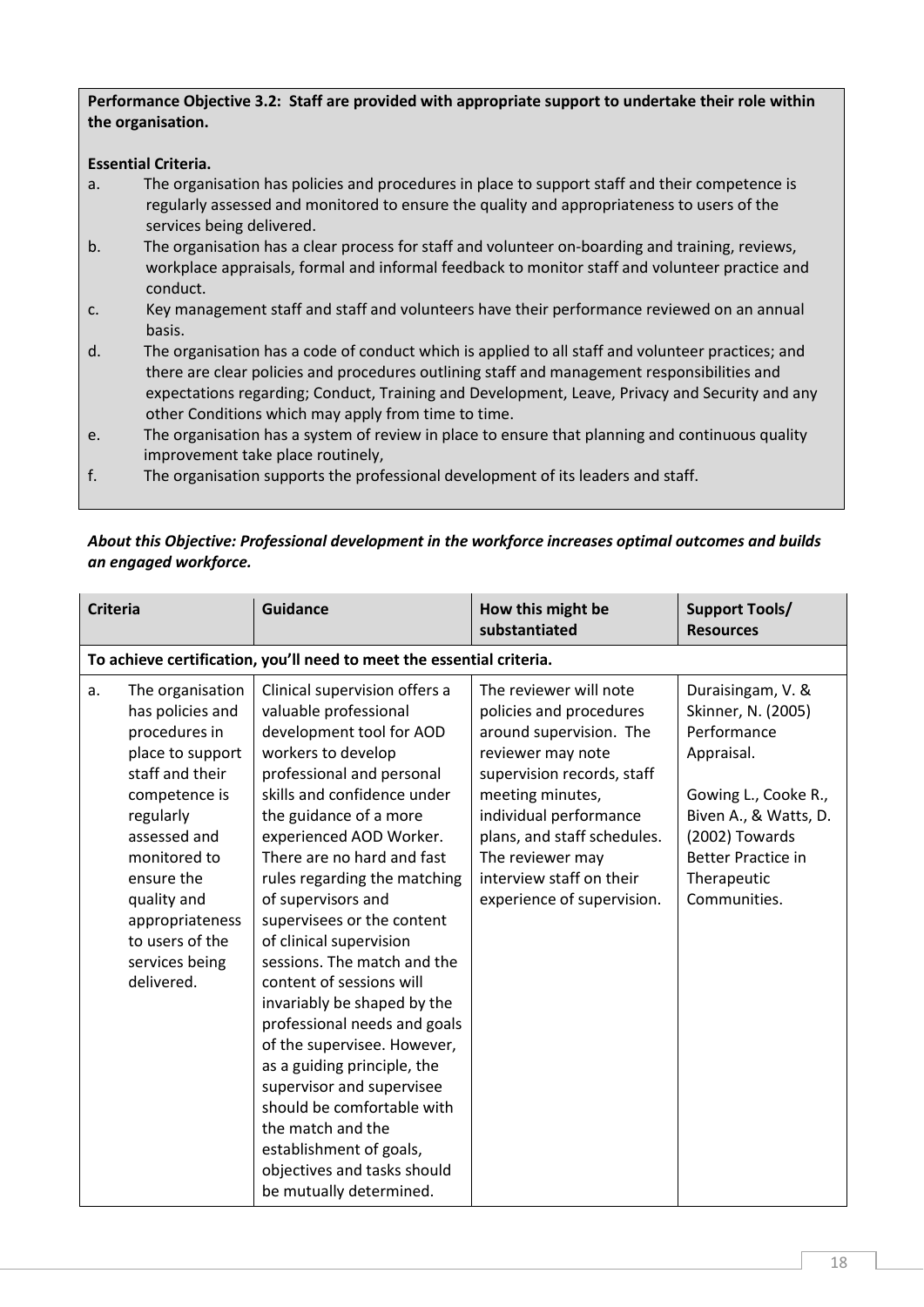| <b>Criteria</b> |                                                                                                                                                                                                                                                   | <b>Guidance</b>                                                                                                                                                                                                                                                                                                                                                                                                                                                                                                                                                      | How this might be<br>substantiated                                                                                                                                                                                                                                                     | <b>Support Tools/</b><br><b>Resources</b>                                                                                                                                                                                                                                                                      |
|-----------------|---------------------------------------------------------------------------------------------------------------------------------------------------------------------------------------------------------------------------------------------------|----------------------------------------------------------------------------------------------------------------------------------------------------------------------------------------------------------------------------------------------------------------------------------------------------------------------------------------------------------------------------------------------------------------------------------------------------------------------------------------------------------------------------------------------------------------------|----------------------------------------------------------------------------------------------------------------------------------------------------------------------------------------------------------------------------------------------------------------------------------------|----------------------------------------------------------------------------------------------------------------------------------------------------------------------------------------------------------------------------------------------------------------------------------------------------------------|
| b.              | The organisation<br>has a clear<br>process for staff<br>and volunteers<br>on boarding and<br>training reviews,<br>workplace<br>appraisals,<br>formal and<br>informal<br>feedback to<br>monitor staff<br>and volunteer<br>practice and<br>conduct. | In order to gain the most<br>benefit from performance<br>appraisals it is<br>recommended that a system<br>is developed in consultation<br>with workers and managers,<br>and clear links are<br>established between<br>appraisals and valued<br>rewards and outcomes. If<br>resources permit,<br>information on work<br>performance should be<br>obtained from multiple<br>sources. Performance<br>appraisals can be a powerful<br>tool for increasing<br>motivation and improving<br>work practice if conducted<br>in a constructive, open and<br>supportive manner. | The reviewer may note<br>policies and procedures,<br>staff meeting minutes,<br>individual staff work plans<br>and performance plans,<br>and other feedback<br>mechanisms that are in<br>place. The reviewer may<br>interview staff and leaders<br>on review and feedback<br>processes. | Senge, P.M, (2006)<br>The Fifth Discipline:<br>The Art and Practice<br>of the Learning<br>Organisation.<br>Duraisingam, V. &<br>Skinner, N. (2005)<br>Performance<br>Appraisal.<br>Gowing L., Cooke R.,<br>Biven A., & Watts, D.<br>(2002) Towards<br><b>Better Practice in</b><br>Therapeutic<br>Communities. |
| c.              | Key<br>management<br>staff and<br>volunteers have<br>their<br>performance<br>reviewed on an<br>annual basis.                                                                                                                                      | Annual performance reviews<br>of staff and volunteers<br>provide opportunities for<br>feedback, opportunities to<br>identify training needs and<br>to offer feedback on job<br>performance.                                                                                                                                                                                                                                                                                                                                                                          | The reviewer will note<br>evidence of annual<br>performance reviews on<br>staff and volunteer files.                                                                                                                                                                                   |                                                                                                                                                                                                                                                                                                                |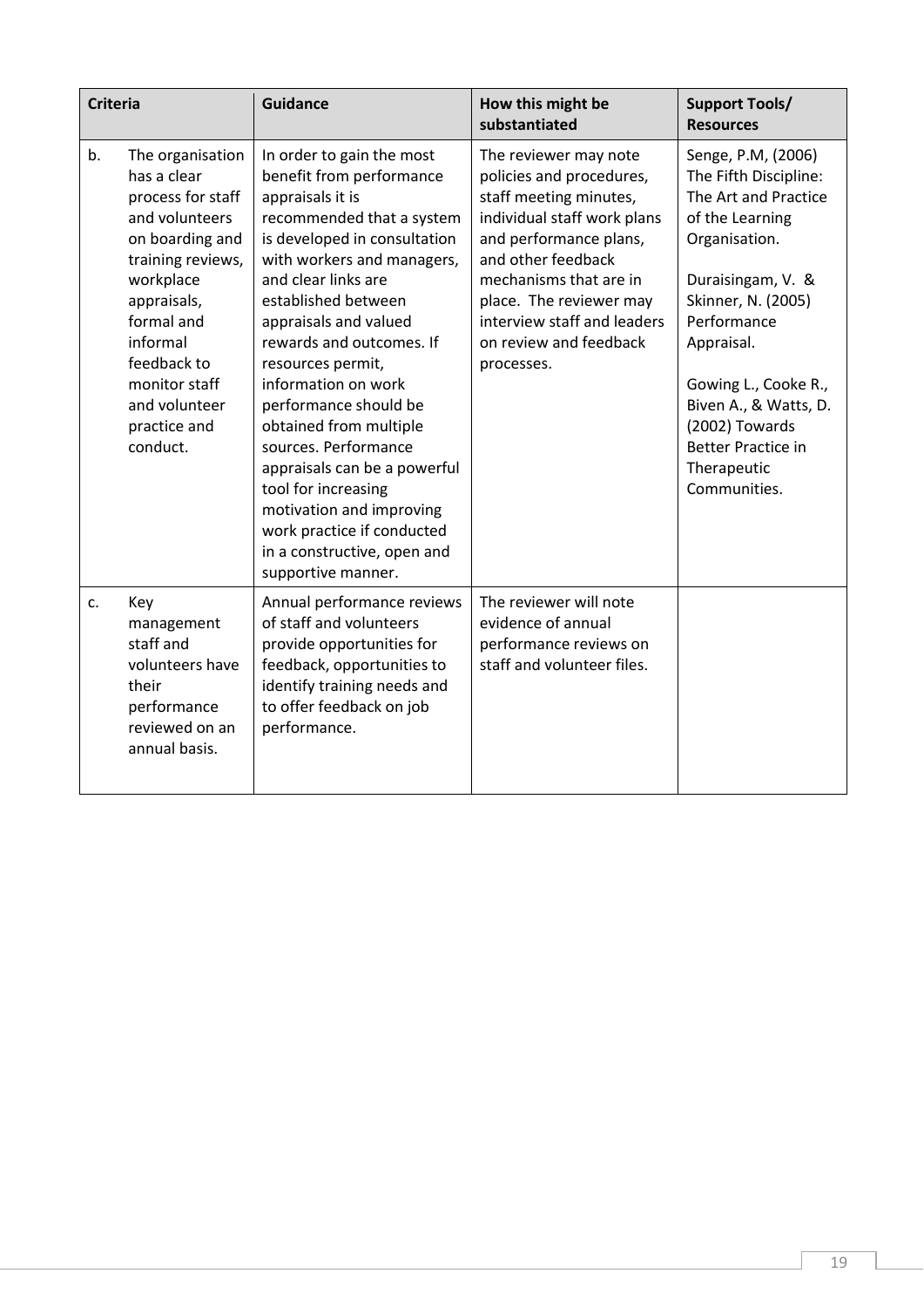| <b>Criteria</b> |                                                                                                                                                                                                                                                                                                                                                                                      | <b>Guidance</b>                                                                                                                                                                                                                                                                                                         | How this might be<br>substantiated                                                                                                                                                                                                                                                          | <b>Support Tools/</b><br><b>Resources</b>                                                                                                                                                                                                                                                                                                                                                                                                                |
|-----------------|--------------------------------------------------------------------------------------------------------------------------------------------------------------------------------------------------------------------------------------------------------------------------------------------------------------------------------------------------------------------------------------|-------------------------------------------------------------------------------------------------------------------------------------------------------------------------------------------------------------------------------------------------------------------------------------------------------------------------|---------------------------------------------------------------------------------------------------------------------------------------------------------------------------------------------------------------------------------------------------------------------------------------------|----------------------------------------------------------------------------------------------------------------------------------------------------------------------------------------------------------------------------------------------------------------------------------------------------------------------------------------------------------------------------------------------------------------------------------------------------------|
| d.              | The organisation<br>has a code of<br>conduct, which<br>is applied to all<br>staff practices,<br>and there are<br>procedures<br>outlining staff<br>and<br>management<br>responsibilities<br>and<br>expectations<br>regarding<br>Conduct,<br>Training and<br>development,<br>Leave, Privacy<br>and Security and<br>any other<br>conditions<br>which may apply<br>from time to<br>time. | Many professionals have an<br>existing code of conduct<br>they must abide by. A code<br>of practice ensures ethical<br>decision making in the<br>organisation.                                                                                                                                                          | The reviewer will note<br>written documentation,<br>policies and procedures<br>relating to the code of<br>conduct. The reviewer<br>may interview staff on<br>their understanding of the<br>code of conduct.                                                                                 | Australasian<br>Therapeutics<br>Communities<br>Association. A Code<br>of Ethics for<br>Members and<br>Clients.<br>Fry, C. (2007). Making<br><b>Values and Ethics</b><br>Explicit: A New Code<br>of Ethics for the<br><b>Australian Alcohol</b><br>and Other Drugs<br>Field.<br>Gowing, L., Cooke, R.,<br>Biven, A., & Watts, D.<br>(2002). Towards<br><b>Better Practice in</b><br>Therapeutic<br>Communities.<br>Duraisingam, V.<br>&Skinner, N. (2005) |
| e.              | The organisation<br>has a system of<br>review in place<br>to ensure that<br>planning and<br>continuous<br>quality<br>improvement<br>takes place<br>routinely.                                                                                                                                                                                                                        | A review is often conducted<br>in order to determine how<br>the organisation needs to<br>improve and best operate in<br>line with annual<br>organisational and<br>workforce planning<br>processed or in response to<br>key events (such as changes<br>in client needs, funding,<br>technology, process,<br>priorities.) | The reviewer will note<br>written documentation,<br>policy and procedures<br>relating to planning and<br>continuous quality<br>improvement. In particular<br>reference to the ATCA<br><b>Essential Elements in</b><br>planning activities should<br>be noted.                               |                                                                                                                                                                                                                                                                                                                                                                                                                                                          |
| f.              | The organisation<br>supports the<br>professional<br>development of<br>its leaders and<br>staff.                                                                                                                                                                                                                                                                                      | Professional development is<br>learning to earn or maintain<br>professional credentials such<br>as academic degrees to<br>formal coursework,<br>attending conferences,<br>and informal<br>learning opportunities<br>situated in practice. It has<br>been described as intensive<br>and collaborative, ideally           | The reviewer will note HR<br>policy and procedure. The<br>reviewer will note<br>individual staff assessment<br>processes, training<br>documents, and<br>professional development<br>rosters. The reviewer will<br>interview staff to<br>determine how access to<br>professional development |                                                                                                                                                                                                                                                                                                                                                                                                                                                          |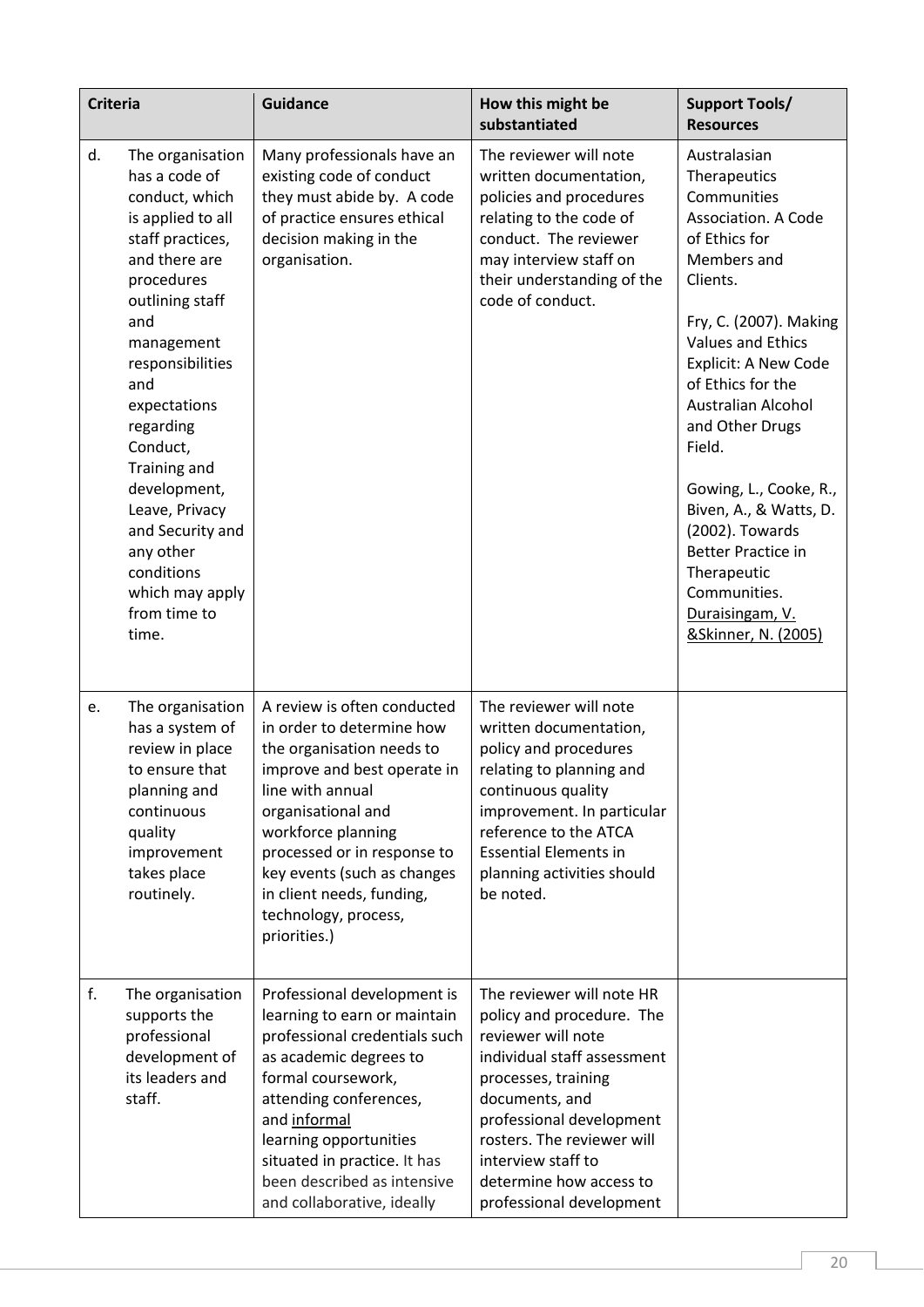| <b>Criteria</b> | Guidance                                                                                                                                                                                                                                                      | How this might be<br>substantiated                                                       | <b>Support Tools/</b><br><b>Resources</b> |
|-----------------|---------------------------------------------------------------------------------------------------------------------------------------------------------------------------------------------------------------------------------------------------------------|------------------------------------------------------------------------------------------|-------------------------------------------|
|                 | incorporating an evaluative<br>stage. There are a variety of<br>approaches to professional<br>development, including<br>consultation,<br>coaching, communities of<br>practice, lesson study,<br>mentoring, reflective<br>technical assistance.<br>(Wikipedia) | is implemented and how<br>their needs for<br>professional development<br>are determined. |                                           |

## Performance Objective 3.3: Human resource processes allow for ongoing development of staff

## Essential Criteria.

- a. Staff skills and knowledge gaps are regularly assessed to identify the level and gaps that need to be addressed.
- b. The needs of the community are prioritised when assessing knowledge gaps in the staffing structure.
- c. The organisation has policies and procedures in place to inform the Board of Management Members of their roles and responsibilities.
- d. There is a documented orientation process for new Board Members, which includes an introduction to the Therapeutic Community model.
- e. The Board of Management reviews its performance on an annual basis.
- f. Staff members are trained in, and have an understanding of relevant policies, procedures and review processes to ensure maximum compliance.

## Good Practice Criteria

a. A strategic workforce development plan is in place and utilised in all levels of human resource management.

# *About this Objective: Ensuring a workforce has access to appropriate training both improves the outcomes in the community and provides an environment where staff feel valued.*

|    | <b>Criteria</b>                                                  | <b>Guidance</b>                                                                                                                                                                                                                                                                        | How this might be<br>substantiated                                                                                                                                                                                                                                                            | <b>Support Tools/</b><br><b>Resources</b>                                                                                                                                                                                   |
|----|------------------------------------------------------------------|----------------------------------------------------------------------------------------------------------------------------------------------------------------------------------------------------------------------------------------------------------------------------------------|-----------------------------------------------------------------------------------------------------------------------------------------------------------------------------------------------------------------------------------------------------------------------------------------------|-----------------------------------------------------------------------------------------------------------------------------------------------------------------------------------------------------------------------------|
|    |                                                                  | To achieve certification, you'll need to meet the essential criteria.                                                                                                                                                                                                                  |                                                                                                                                                                                                                                                                                               |                                                                                                                                                                                                                             |
| a. | Staff skills and<br>knowledge gaps<br>are regularly<br>assessed. | When people in<br>organisations focus only<br>on their position, they<br>have little sense of<br>responsibility for the<br>results produced when all<br>positions interact. When<br>looked at from a more<br>systematic approach,<br>proactively rather than<br>reactively, generative | The reviewer will note HR<br>policies and procedures.<br>The reviewer may note<br>individual staff assessment<br>processes, staff meeting<br>minutes, review documents,<br>training documents. The<br>reviewer may interview staff<br>as to how skills and<br>knowledge gaps are<br>assessed; | Senge, P.M. (2006).<br>The Fifth Discipline:<br>The Art and Practice<br>of the Learning<br>Organisation.<br>Gowing, L., Cooke, R.,<br>Biven, A., & Watts, D.<br>(2002). Towards<br><b>Better Practice in</b><br>Therapeutic |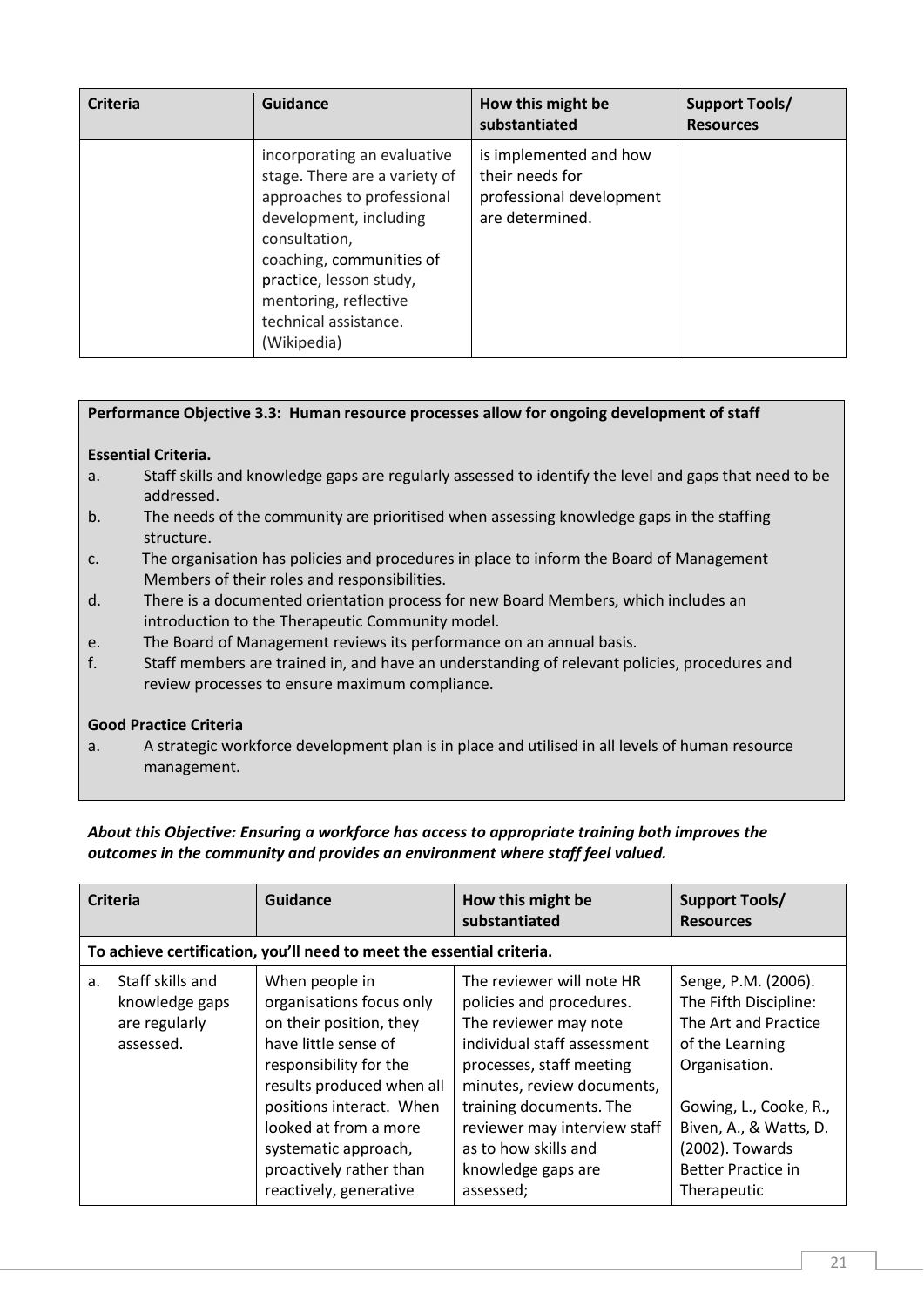|    | <b>Criteria</b>                                                                                                                                 | <b>Guidance</b>                                                                                                                                                                                                                                                                                                                                                                                                                                                                                                                                                                       | How this might be<br>substantiated                                                                                                                                                                                                                                                                   | <b>Support Tools/</b><br><b>Resources</b>                                                                                                                                                                                                                                                        |
|----|-------------------------------------------------------------------------------------------------------------------------------------------------|---------------------------------------------------------------------------------------------------------------------------------------------------------------------------------------------------------------------------------------------------------------------------------------------------------------------------------------------------------------------------------------------------------------------------------------------------------------------------------------------------------------------------------------------------------------------------------------|------------------------------------------------------------------------------------------------------------------------------------------------------------------------------------------------------------------------------------------------------------------------------------------------------|--------------------------------------------------------------------------------------------------------------------------------------------------------------------------------------------------------------------------------------------------------------------------------------------------|
|    |                                                                                                                                                 | learning occurs and the<br>impact is long term.                                                                                                                                                                                                                                                                                                                                                                                                                                                                                                                                       | Evidence of youth specific<br>training will be of particular<br>importance in this setting.                                                                                                                                                                                                          | Communities.<br>Pollard, Y. (2005)<br>Professional<br>Development.                                                                                                                                                                                                                               |
| b. | The needs of the<br>community are<br>prioritised when<br>assessing<br>knowledge gaps in<br>the staffing<br>structure.                           | With resident members<br>of TCs presenting with<br>complex needs, staff<br>need skills and<br>knowledge on best<br>practice to address these.<br>Applying the TC model<br>also requires specific staff<br>qualities.                                                                                                                                                                                                                                                                                                                                                                  | The reviewer will note HR<br>policies and procedures.<br>The reviewer may note<br>individual staff assessment<br>processes, staff meeting<br>minutes, review documents,<br>training documents. The<br>reviewer may interview staff<br>as to how skills and<br>knowledge gaps are<br>assessed.        | Senge, P.M. (2006)<br>The Fifth Discipline:<br>The Art and Practice<br>of the Learning<br>Organisation.<br>Gowing, L., Cooke, R.,<br>Biven, A., & Watts, D.<br>(2002). Towards<br><b>Better Practice in</b><br>Therapeutic<br>Communities.<br>Pollard, Y. (2005)<br>Professional<br>Development. |
| c. | The organisation<br>has policies and<br>procedures in<br>place to inform<br>the Board of<br>Management of<br>their role and<br>responsibilities | Board orientation is<br>intended to prepare new<br>board members for their<br>board role in the<br>organization. Orientation<br>is also extremely useful<br>for all members to ensure<br>they are operating from<br>the same "script."<br>Whether done only with<br>new members or with the<br>entire board, orientation<br>is a strong team-building<br>activity that should be<br>conducted once a year,<br>either before a regular<br>board meeting or during<br>the retreat -- particularly<br>after new board<br>members have been<br>recruited.<br>(Free Management<br>Library) | The reviewer will look for<br>evidence of orientation and<br>training for new Board of<br>Management members in<br>policies and procedures,<br><b>Board Minutes.</b><br>The reviewer may interview<br><b>Board of Management</b><br>members to ascertain<br>whether or not they<br>received training |                                                                                                                                                                                                                                                                                                  |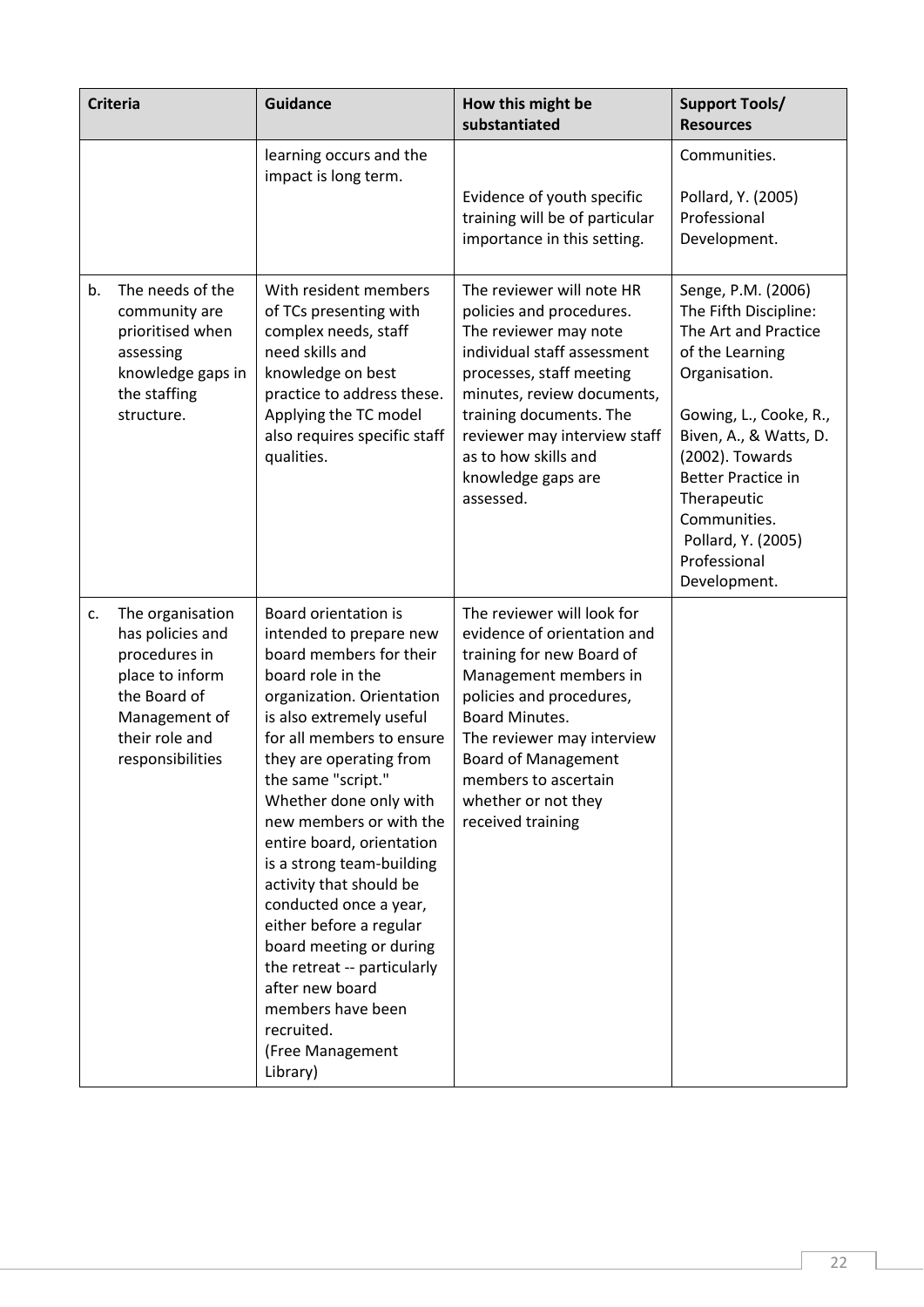|    | <b>Criteria</b>                                                                                                                                                        | <b>Guidance</b>                                                                                                                                                                                                                     | How this might be<br>substantiated                                                                                                                                                                                                                                                                                                                                                         | <b>Support Tools/</b><br><b>Resources</b>                                                                                                                                                                                                   |
|----|------------------------------------------------------------------------------------------------------------------------------------------------------------------------|-------------------------------------------------------------------------------------------------------------------------------------------------------------------------------------------------------------------------------------|--------------------------------------------------------------------------------------------------------------------------------------------------------------------------------------------------------------------------------------------------------------------------------------------------------------------------------------------------------------------------------------------|---------------------------------------------------------------------------------------------------------------------------------------------------------------------------------------------------------------------------------------------|
| d. | There is a<br>documented<br>orientation<br>process for new<br><b>Board Members</b><br>which includes an<br>introduction to<br>the Therapeutic<br>Community model       | The Therapeutic<br>Community is a<br>specialised model of<br>residential treatment.<br>Orientation to this model<br>for new Board Members<br>helps to sustain the<br>model and it educates<br>potential advocates for<br>the model. | The reviewer will note<br>policies and procedures that<br>confirm orientation to the<br>TC model is offered to Board<br>of Management members.                                                                                                                                                                                                                                             |                                                                                                                                                                                                                                             |
| e. | The Board of<br>Management<br>reviews its<br>performance on<br>an annual basis                                                                                         | The increasing<br>governance and<br>compliance requirements<br>placed on Boards of not-<br>for-profit organisations<br>include the expectation<br>that they evaluate their<br>performance regularly.                                | The reviewer will note<br>evidence of annual reviews<br>in Board of Management<br>Minutes.<br>The reviewer may interview<br><b>Board of Management</b><br>members to ascertain if<br>training takes place<br>annually.                                                                                                                                                                     |                                                                                                                                                                                                                                             |
| f. | Staff members are<br>trained in, and<br>have an<br>understanding of<br>relevant policies,<br>procedures and<br>review processes<br>to ensure<br>maximum<br>compliance. | Policies and procedures<br>are only as effective as<br>they are able to be<br>applied, and therefore<br>known and understood<br>by all relevant personnel,<br>and regularly reviewed<br>and/or updated.                             | The reviewer will note<br>policies and procedures,<br>staff meeting minutes and<br>review processes in place.<br>The reviewer may interview<br>staff to assess their<br>understanding of the<br>organisations policies and<br>procedures.                                                                                                                                                  | Gowing, L., Cooke, R.,<br>Biven, A., & Watts, D.<br>(2002). Towards<br><b>Better Practice in</b><br>Therapeutic<br>Communities.<br>Senge, P.M. (2006).<br>The Fifth Discipline:<br>The Art and Practice<br>of the Learning<br>Organisation. |
|    |                                                                                                                                                                        |                                                                                                                                                                                                                                     | To achieve good practice certification, you'll also need to meet the good practice criteria                                                                                                                                                                                                                                                                                                |                                                                                                                                                                                                                                             |
| a. | A strategic<br>workforce<br>development plan<br>is in place and<br>utilised in all<br>levels of human<br>resource<br>management                                        | Workforce planning is a<br>cornerstone to effective<br>organisations. It ensures<br>the organisation has<br>suitable talent to see it<br>operate into the future.                                                                   | The reviewer will note policy<br>and procedure relating to<br>workforce development.<br>The reviewer will note<br>documentation relating to a<br>workforce development<br>plan. The reviewer may<br>interview staff and<br>leadership in relation to the<br>workforce development<br>plan;<br>The reviewer may also ask<br>staff how they have<br>benefitted from the<br>development plan. |                                                                                                                                                                                                                                             |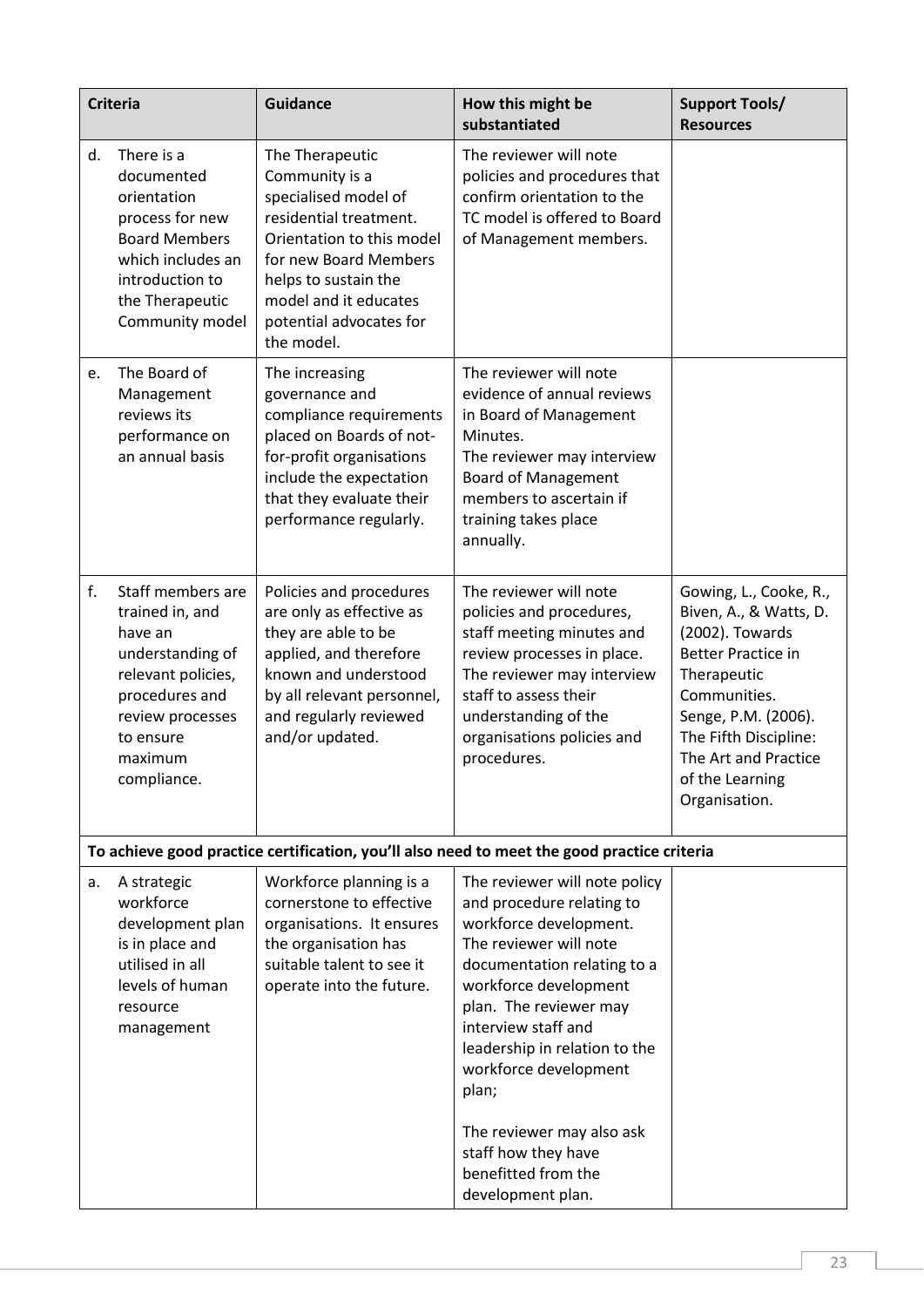# PERFORMANCE EXPECTATION 4: Information management and appropriate use/evaluation of data.

Performance Objective 4.1: The organisation maintains an appropriate database that allows for service evaluation.

## Essential Criteria.

- a. The organisation has systems that collate a range of treatment period outcome measures.
- b. Data is maintained on end of treatment outcomes such as leaving the treatment service into secure accommodation, self-determined goals, improved relationships, reduced criminal activity/improved post-prison integration, improved health and well-being, education and vocational development, improved living skills, reduced drug use harm.
- $|c|$ . General reporting can be generated from the data collection in accordance with the organisations policy and jurisdictional legislation
- d. The organisation has policies that dictate the appropriate use of data

# *About this Objective: Data is utilised for a variety of purposes. For the individual it assists in mapping the past and forging into the future. For the organisation it builds credibility in the service, builds an information base for reporting to funders and Boards, and can add to the research base for the sector.*

| <b>Criteria</b>                                                                                              | <b>Guidance</b>                                                                                                                                                                                                                                                                                                                                                                                                                                                                                                                                                                | How this might be<br>substantiated                                                                                                   | <b>Support Tools/</b><br><b>Resources</b>                                                                                       |
|--------------------------------------------------------------------------------------------------------------|--------------------------------------------------------------------------------------------------------------------------------------------------------------------------------------------------------------------------------------------------------------------------------------------------------------------------------------------------------------------------------------------------------------------------------------------------------------------------------------------------------------------------------------------------------------------------------|--------------------------------------------------------------------------------------------------------------------------------------|---------------------------------------------------------------------------------------------------------------------------------|
|                                                                                                              | To achieve certification, you'll need to meet the essential criteria.                                                                                                                                                                                                                                                                                                                                                                                                                                                                                                          |                                                                                                                                      |                                                                                                                                 |
| The organisation<br>a.<br>has systems that<br>collate a range of<br>treatment period<br>outcome<br>measures. | The whole purpose of<br>treatment is to effect<br>positive change in<br>individuals accessing the<br>service. Anecdotally the<br>TC sector can report<br>great outcomes, with<br>staff providing this as a<br>significant factor for their<br>satisfaction in working at<br>TCs. Having formal<br>outcomes based on<br>research would not only<br>strengthen the service,<br>the TC sector, confidence<br>in the model by staff,<br>board members and<br>stakeholders, but also<br>enhance confidence of<br>the residents (which is<br>likely to further enhance<br>outcomes). | The reviewer may note the<br>actual system in place. The<br>interviewer may interview<br>staff/leaders as to the<br>system in place. | Gowing, L., Cooke, R.,<br>Biven, A., & Watts, D.<br>(2002). Towards<br><b>Better Practice in</b><br>Therapeutic<br>Communities. |
| b.<br>Data is maintained<br>on end of<br>treatment<br>outcomes such as                                       | Evaluation is the<br>systematic assessment of<br>the process and/or<br>outcomes of a project or                                                                                                                                                                                                                                                                                                                                                                                                                                                                                | The reviewer may note the<br>system/database in place<br>which maintains end of<br>treatment outcomes. The                           | Aylward, P. (2005)<br><b>Evaluating AOD</b><br><b>Projects and Programs</b>                                                     |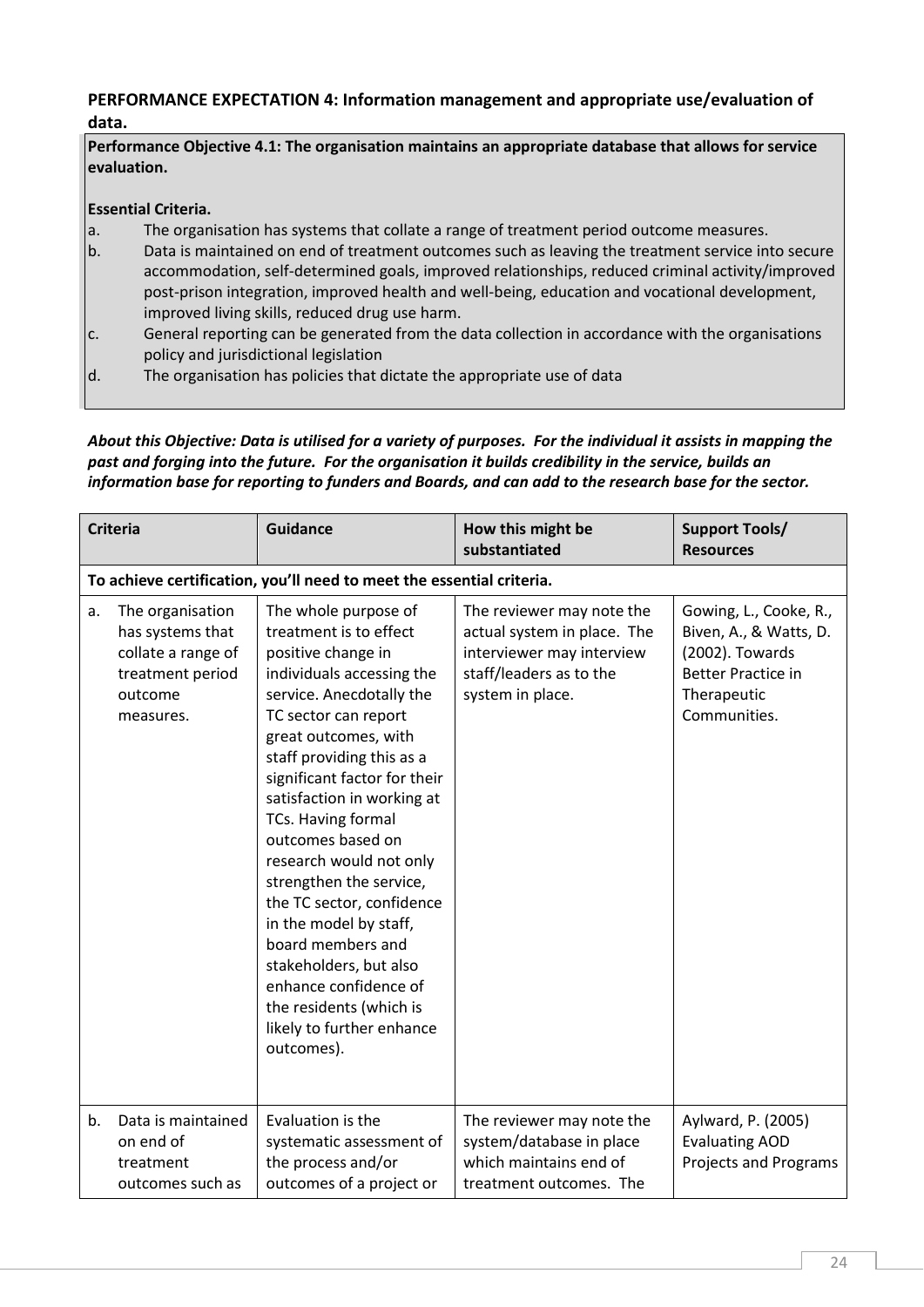|    | <b>Criteria</b>                                                                                                                                                                                                                                                                                                                               | <b>Guidance</b>                                                                                                                                                                                                                                                                                                                                                            | How this might be<br>substantiated                                                                                                                                                                                                  | <b>Support Tools/</b><br><b>Resources</b>                                                                                                                               |
|----|-----------------------------------------------------------------------------------------------------------------------------------------------------------------------------------------------------------------------------------------------------------------------------------------------------------------------------------------------|----------------------------------------------------------------------------------------------------------------------------------------------------------------------------------------------------------------------------------------------------------------------------------------------------------------------------------------------------------------------------|-------------------------------------------------------------------------------------------------------------------------------------------------------------------------------------------------------------------------------------|-------------------------------------------------------------------------------------------------------------------------------------------------------------------------|
|    | leaving the<br>treatment service<br>into secure<br>accommodation,<br>self-determined<br>goals, improved<br>relationships,<br>reduced criminal<br>activity/improved<br>post-prison<br>integration,<br>improved health<br>and well-being,<br>education and<br>vocational<br>development,<br>improved living<br>skills, reduced<br>drug use harm | program, compared to a<br>set of explicit or implicit<br>standards. The findings<br>from an evaluation may<br>be used to contribute to<br>the improvement of the<br>project or program.<br>Evaluations need to be<br>conducted systematically<br>and rigorously, using<br>appropriate methods of<br>data collection which<br>address clearly defined<br>project / program. | interviewer may interview<br>appropriate staff regarding<br>the collection, maintenance<br>and application of said data<br>to achieve the outcomes of<br>criteria b.                                                                | Gowing, L., Cooke, R.,<br>Biven, A., & Watts, D.<br>(2002). Towards<br><b>Better Practice in</b><br>Therapeutic<br>Communities.                                         |
| c. | General reporting<br>can be generated<br>from the data<br>collection in<br>accordance with<br>the organisations<br>policy and<br>jurisdictional<br>legislation.                                                                                                                                                                               | Systems which enable an<br>organisation to produce<br>both accurate and timely<br>reports to jurisdictional<br>funders are essential to<br>business practices.                                                                                                                                                                                                             | The reviewer may note data<br>reports, the<br>database/system in place,<br>organisational reports to<br>funders. The interviewer<br>may interview appropriate<br>staff/leaders regarding the<br>generation of regular<br>reporting. | Senge, P.M. (2006).<br>The Fifth Discipline:<br>The Art and Practice<br>of the Learning<br>Organisation.                                                                |
| d. | The organisation<br>has policies that<br>dictate the<br>appropriate use of<br>data.                                                                                                                                                                                                                                                           | The interconnections of<br>an organisation are<br>essential in allowing for<br>the flow of information.<br>Policies and procedures<br>can be viewed as the<br>basis of communication<br>within the organisation.                                                                                                                                                           | The reviewer will note<br>appropriate policies. The<br>reviewer may interview staff<br>as to their application of<br>such policies.                                                                                                 | Senge, P.M. (2006).<br>The Fifth Discipline:<br>The Art and Practice<br>of the Learning<br>Organisation.<br>Meadows, D.H.<br>(2008). Thinking in<br>Systems - A Primer. |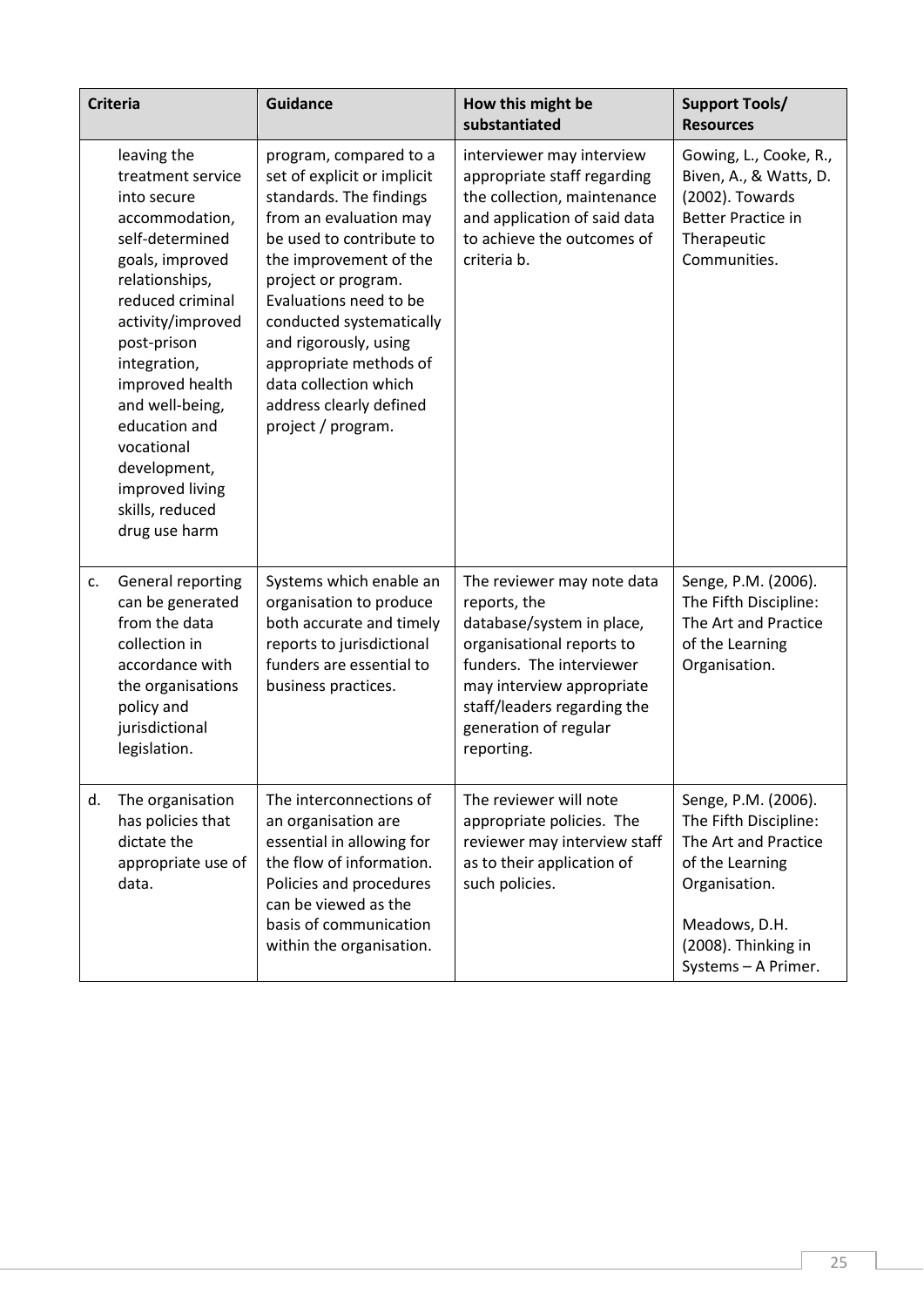Performance Objective 4.2: The organisation maintains all client records according to organisational policy and the relevant jurisdictional legislation

# Essential Criteria.

- a. The organisation maintains all client records according to organisational policy and the relevant jurisdictional legislation.
- b. The organisation has a policy related to the maintenance of client records which references current legislation or jurisdictional requirements.

## *About this Objective: Client records must be maintained according to the principles of good health records maintenance and according to the Health Records Act in the jurisdiction in which the community operates.*

|    | <b>Criteria</b>                                                                                                                                                        | <b>Guidance</b>                                                                                                                                                                                                                                                                                                                                                                                                                                | How this might be<br>substantiated                                                                                                                                                     | <b>Support Tools/</b><br><b>Resources</b>                                                                                                                                                                                                          |
|----|------------------------------------------------------------------------------------------------------------------------------------------------------------------------|------------------------------------------------------------------------------------------------------------------------------------------------------------------------------------------------------------------------------------------------------------------------------------------------------------------------------------------------------------------------------------------------------------------------------------------------|----------------------------------------------------------------------------------------------------------------------------------------------------------------------------------------|----------------------------------------------------------------------------------------------------------------------------------------------------------------------------------------------------------------------------------------------------|
|    |                                                                                                                                                                        | To achieve certification, you'll need to meet the essential criteria.                                                                                                                                                                                                                                                                                                                                                                          |                                                                                                                                                                                        |                                                                                                                                                                                                                                                    |
| a. | The organisation<br>maintains all client<br>records according<br>to organisational<br>policy and the<br>relevant<br>jurisdictional<br>legislation.                     | Resident records with<br>case notes are often<br>accessed by a number of<br>clinical staff. Some staff<br>coming from other<br>sectors or other alcohol<br>and other drug service<br>types commented that<br>this took a bit of getting<br>used to, and at first they<br>were uncomfortable with<br>this aspect of the TC<br>records.<br>The rationale for team<br>access to records needs<br>to be clear, for staff and<br>for the residents. | The reviewer will note<br>policies and procedures<br>relating to record<br>management. The<br>interviewer may review<br>individual client records.                                     | Gowing, L., Cooke, R.,<br>Biven, A., & Watts, D.<br>(2002). Towards<br><b>Better Practice in</b><br>Therapeutic<br>Communities.<br>Marsh A., Dale A., &<br>Willis L. (2007). A<br>Counsellor's Guide to<br>Working with Alcohol<br>and Drug Users. |
| b. | The organisation<br>has a policy<br>related to the<br>maintenance of<br>client records<br>which references<br>current legislation<br>or jurisdictional<br>requirements | Maintaining concise and<br>up to date case notes are<br>an important means of<br>tracking client progress.<br>Counsellors should<br>inform clients about the<br>rationale of maintaining<br>case notes, the presence<br>of case files, where the<br>files are stored and who<br>has access to them<br>(Marsh et al, 2007: A<br>Counsellor's Guide to<br>Working with Alcohol and<br>Drug Users, 2nd edition:<br>p 59)                          | The reviewer will note the<br>policies relating to record<br>management. The reviewer<br>may interview staff on the<br>application of the policy<br>relating to records<br>management. | Gowing, L., Cooke, R.,<br>Biven, A., & Watts, D.<br>(2002). Towards<br><b>Better Practice in</b><br>Therapeutic<br>Communities.<br>Marsh A., Dale A., &<br>Willis L. (2007). A<br>Counsellor's Guide to<br>Working with Alcohol<br>and Drug Users. |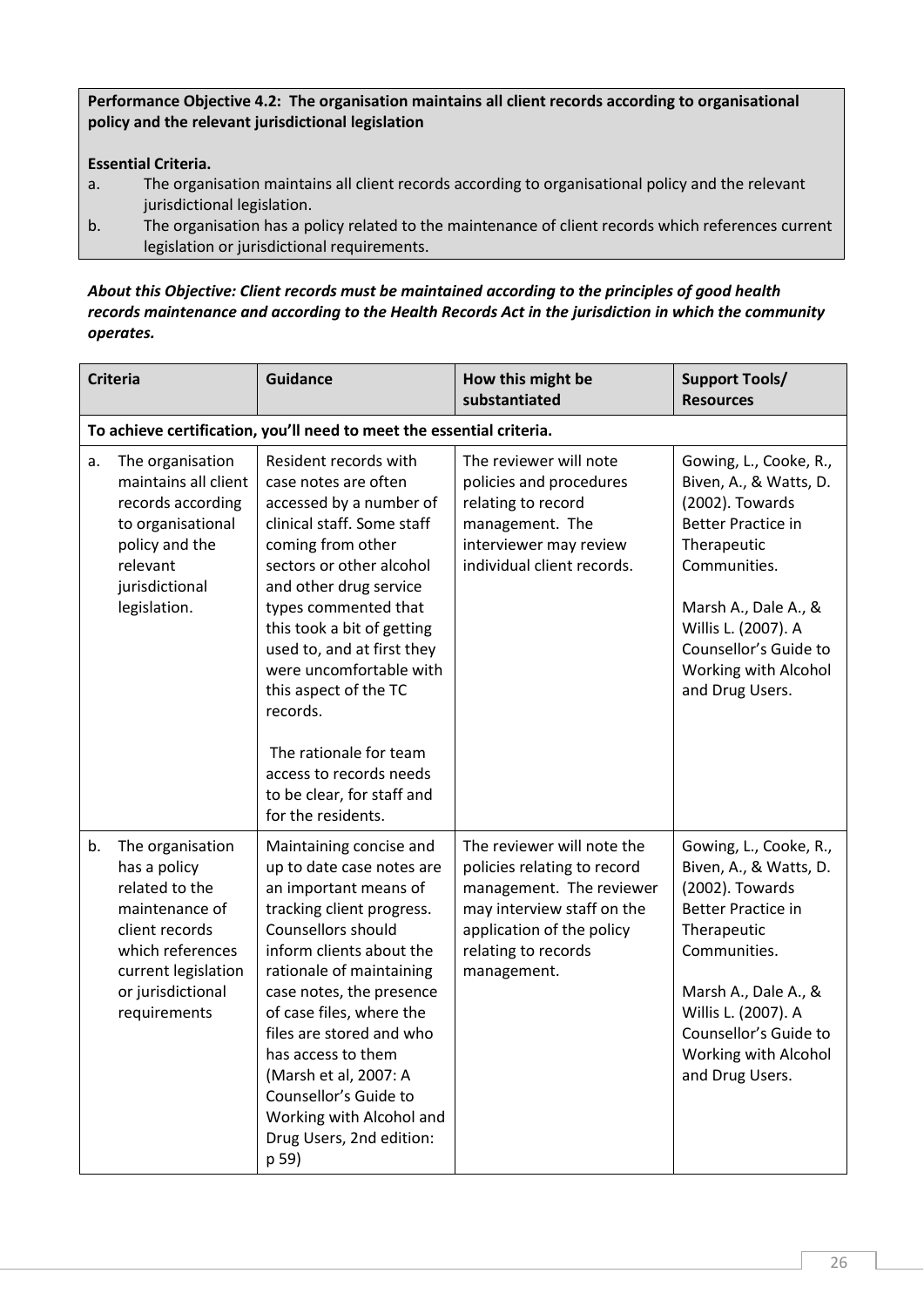## PERFORMANCE EXPECTATION 5: Workplace health and safety

#### Performance Objective 5.1: The organisation has the relevant policies and process in place relating to Workplace Health and Safety legislation.

#### Essential Criteria.

- a. Training is provided to staff in line with the relevant Workplace Health and Safety legislation of the jurisdiction.
- b. The Board or other administrative body maintains oversight of Workplace Health and Safety in line with its governance role.
- c. Where the resident members contribute to the functioning of their organisation their capacity and suitability to undertake tasks and workplace health and safety considerations are assessed by staff.
- d. Resident members are provided with training, support and information related to the work functions they carry out in the organisation.
- e. The organisation has strategies in place to regularly identify, assess and respond to risks to the safety and wellbeing of staff, volunteers and resident members.

### *About this Objective: Maintaining a safe working environment for all members of the community is crucial. The responsibility for Workplace Health and Safety belongs to all members of the community including those with a governance role.*

| <b>Criteria</b> |                                                                                                                                                         | <b>Guidance</b>                                                                                                                                                                                                                                                                                            | How this might be<br>substantiated                                                                                                                                                                                                                                                                                                                              | <b>Support Tools/</b><br><b>Resources</b>                                                                                       |  |
|-----------------|---------------------------------------------------------------------------------------------------------------------------------------------------------|------------------------------------------------------------------------------------------------------------------------------------------------------------------------------------------------------------------------------------------------------------------------------------------------------------|-----------------------------------------------------------------------------------------------------------------------------------------------------------------------------------------------------------------------------------------------------------------------------------------------------------------------------------------------------------------|---------------------------------------------------------------------------------------------------------------------------------|--|
|                 | To achieve certification, you'll need to meet the essential criteria.                                                                                   |                                                                                                                                                                                                                                                                                                            |                                                                                                                                                                                                                                                                                                                                                                 |                                                                                                                                 |  |
| a.              | <b>Training is</b><br>provided to staff<br>in line with the<br>relevant<br>Workplace Health<br>and Safety<br>(WH&S) legislation<br>of the jurisdiction. | There are documented<br>policies on aspects<br>relevant to quality<br>assurance, such as<br>occupational health and<br>safety, equal employment<br>opportunity, sexual<br>harassment,<br>confidentiality of<br>residents' records, staff<br>training and qualifications<br>etc. (ATCEE Statement No<br>73) | The reviewer may note<br>training records of staff in<br>relation to WH&S. The<br>reviewer may note meeting<br>minutes. The reviewer may<br>interview staff in relation to<br>WH&S training;<br>The reviewer may note<br>WH&S practices that are<br>specific to working with<br>young people, such as<br>adherence to the Child and<br>Young Person Act (2009). | Gowing, L., Cooke, R.,<br>Biven, A., & Watts, D.<br>(2002). Towards<br><b>Better Practice in</b><br>Therapeutic<br>Communities. |  |
| b.              | The Board or<br>other<br>administrative<br>body maintains<br>oversight of<br>Workplace Health<br>and Safety in line<br>with its<br>governance role.     | There are a range of<br>considerations relevant<br>to Residential settings<br>that may not apply to<br>other AOD or health<br>services and it is<br>important for<br>organisation leaders to be<br>familiar with these<br>considerations.                                                                  | The reviewer may note<br>meeting minutes. The<br>reviewer may interview<br>leaders as to their role in<br>oversight of WH&S.                                                                                                                                                                                                                                    | Gowing, L., Cooke, R.,<br>Biven, A., & Watts, D.<br>(2002). Towards<br><b>Better Practice in</b><br>Therapeutic<br>Communities. |  |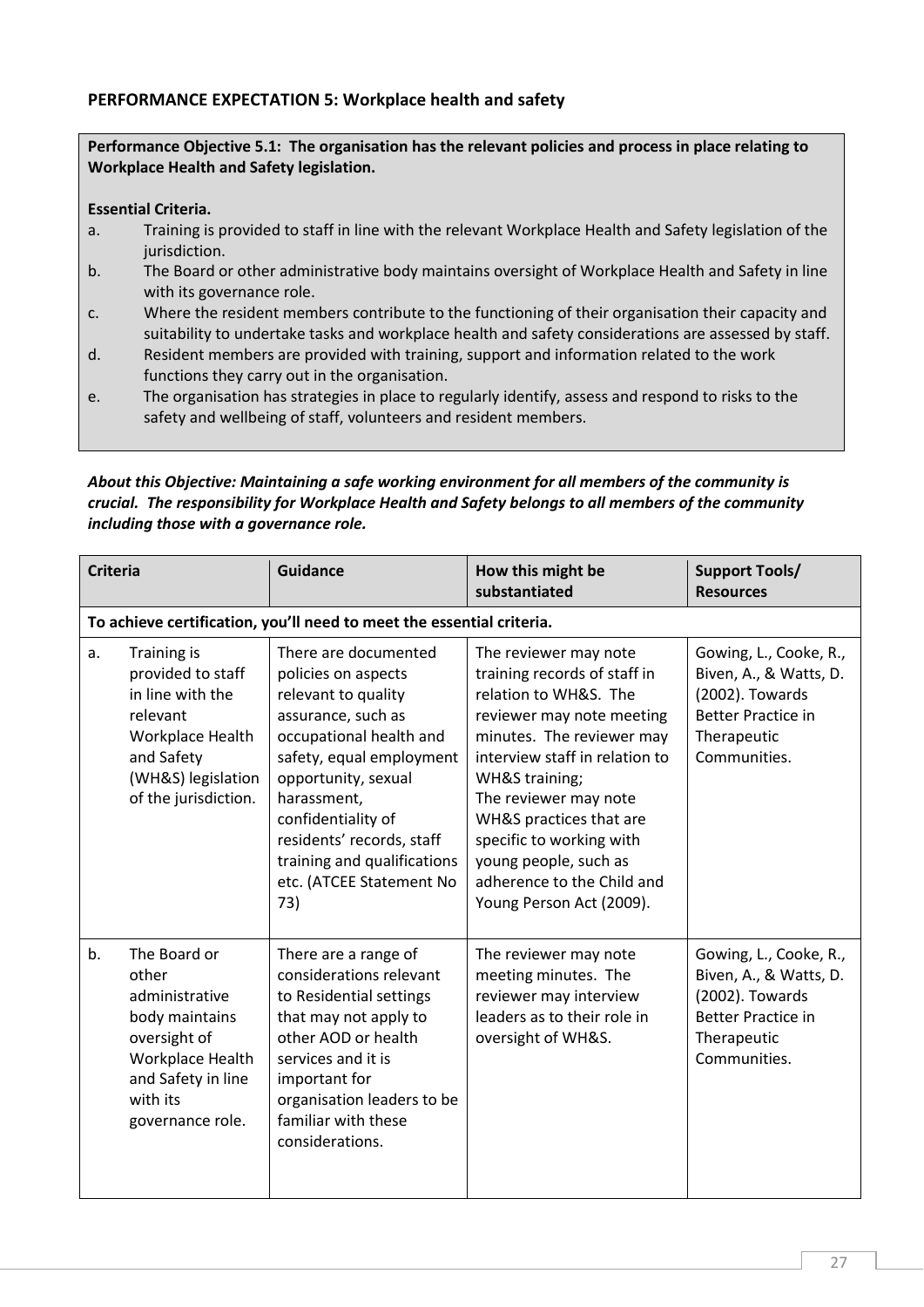| <b>Criteria</b> |                                                                                                                                                                                                                                         | <b>Guidance</b>                                                                                                                                                                                                                                                                                                                               | How this might be<br>substantiated                                                                                                                                                                                                                                                                                                                                                                                                                                                           | <b>Support Tools/</b><br><b>Resources</b>                                                                                       |
|-----------------|-----------------------------------------------------------------------------------------------------------------------------------------------------------------------------------------------------------------------------------------|-----------------------------------------------------------------------------------------------------------------------------------------------------------------------------------------------------------------------------------------------------------------------------------------------------------------------------------------------|----------------------------------------------------------------------------------------------------------------------------------------------------------------------------------------------------------------------------------------------------------------------------------------------------------------------------------------------------------------------------------------------------------------------------------------------------------------------------------------------|---------------------------------------------------------------------------------------------------------------------------------|
| c.              | Where the<br>resident members<br>contribute to the<br>functioning of<br>their organisation<br>their capacity and<br>suitability to<br>undertake tasks<br>and workplace<br>health and safety<br>considerations are<br>assessed by staff. | Through active<br>participation in all aspects<br>of the community, staff<br>ensure the safe<br>environment and positive<br>functioning of the TC is<br>developed and<br>maintained, encourage<br>resident participation and<br>interaction, and provide<br>appropriate therapeutic<br>interventions (ATCEE<br>Statement No 67).              | The reviewer may note<br>policies and procedures,<br>resident member<br>information, documentation<br>relating to assessment. The<br>reviewer may interview staff<br>and residents in relation to<br>the assessment process<br>undertaken. The reviewer<br>may note incident reports<br>relating to resident<br>participation in the<br>workplace;<br>The reviewer will note<br>specific considerations in<br>policies and procedures that<br>relate to young people and<br>WH&S procedures. | Gowing, L., Cooke, R.,<br>Biven, A., & Watts, D.<br>(2002). Towards<br><b>Better Practice in</b><br>Therapeutic<br>Communities. |
| d.              | <b>Resident members</b><br>are provided with<br>training, support<br>and information<br>related to the<br>work functions<br>they carry out in<br>the organisation.                                                                      | Through active<br>participation in all aspects<br>of the community, staff<br>ensure the safe<br>environment and positive<br>functioning of the<br>organisation is developed<br>and maintained,<br>encourage resident<br>participation and<br>interaction, and provide<br>appropriate therapeutic<br>interventions (ATCEE<br>Statement No 67). | The reviewer may note<br>training schedules/records,<br>information provided to<br>consumers, policies and<br>procedures. The reviewer<br>may interview staff and<br>residents on the training,<br>support and information<br>provided.                                                                                                                                                                                                                                                      | Gowing, L., Cooke, R.,<br>Biven, A., & Watts, D.<br>(2002). Towards<br><b>Better Practice in</b><br>Therapeutic<br>Communities. |
| e.              | The organisation<br>has strategies in<br>place to regularly<br>identify, assess<br>and respond to<br>risks to the safety<br>and wellbeing of<br>staff, volunteers<br>and resident<br>members.                                           | Risk management is the<br>identification, evaluation,<br>and prioritization<br>of risks followed by<br>coordinated and<br>economical application of<br>resources to minimize,<br>monitor, and control the<br>probability or impact of<br>unfortunate events or to<br>maximize the realization<br>of opportunities.<br>(Wikipedia)             |                                                                                                                                                                                                                                                                                                                                                                                                                                                                                              |                                                                                                                                 |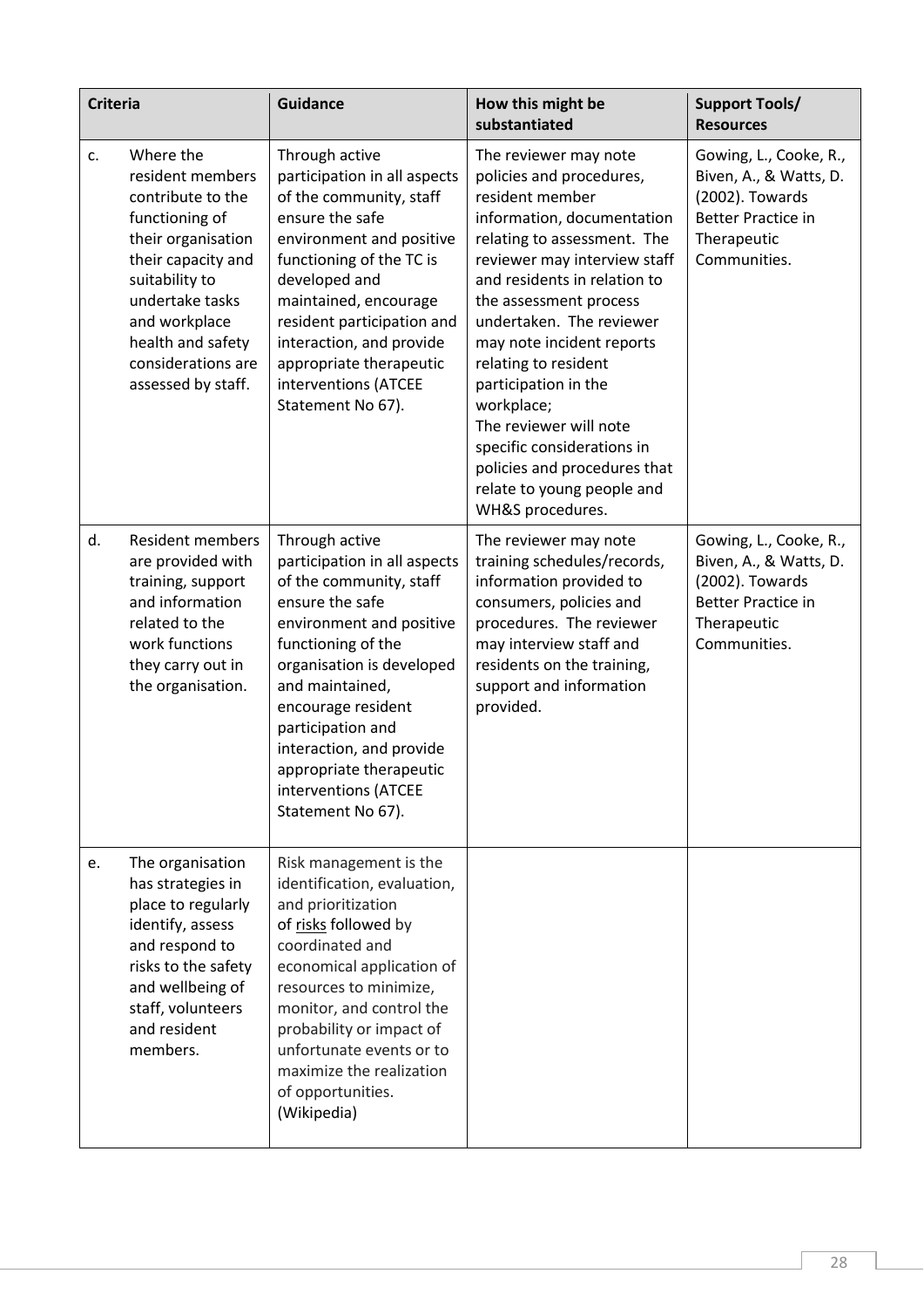Performance Objective 5.2 Staff are supported to maintain current first aid training.

## Essential Criteria

a. An adequate number according to local legislation, of staff on each shift holds a first aid certificate.

#### Good Practice criteria:

a. Resident members are supported to gain first aid training appropriate to their locality.

## *About this Objective: Ensuring growth within the community is an essential part of any residential community. Skills are learnt by resident members, staff act as role models or mentors in the learning process, and the residents learn both the benefits of their work within the community from a personal and a community perspective.*

| <b>Criteria</b>                                                                                                              | <b>Guidance</b>                                                                                                                                                                                                                                                            | How this might be<br>substantiated                                                                                                                                                                                                                                        | <b>Support Tools/</b><br><b>Resources</b>                                                                                                                                                                             |
|------------------------------------------------------------------------------------------------------------------------------|----------------------------------------------------------------------------------------------------------------------------------------------------------------------------------------------------------------------------------------------------------------------------|---------------------------------------------------------------------------------------------------------------------------------------------------------------------------------------------------------------------------------------------------------------------------|-----------------------------------------------------------------------------------------------------------------------------------------------------------------------------------------------------------------------|
|                                                                                                                              | To achieve certification, you'll need to meet the essential criteria.                                                                                                                                                                                                      |                                                                                                                                                                                                                                                                           |                                                                                                                                                                                                                       |
| An adequate<br>а.<br>number according<br>to local legislation<br>of staff on each<br>shift holds a first<br>aid certificate. |                                                                                                                                                                                                                                                                            | The reviewer will note policy<br>and procedure regarding<br>first aid certificates, staff<br>training calendars, individual<br>staff training plans,<br>individual first aid<br>certificates. The reviewer<br>will interview staff on first<br>aid certificate processes. | De Leon, G. (2000).<br>The Therapeutic<br>Community: Theory,<br>Model, and Method.<br>Gowing, L., Cooke, R.,<br>Biven, A., & Watts, D.<br>(2002). Towards<br><b>Better Practice in</b><br>Therapeutic<br>Communities. |
|                                                                                                                              |                                                                                                                                                                                                                                                                            | To achieve Good Practice accreditation you will need to meet the following criteria.                                                                                                                                                                                      |                                                                                                                                                                                                                       |
| a. Resident members<br>are supported to<br>gain first aid training<br>appropriate to their<br>locality.                      | The use of first aid applies<br>to all kinds of working and<br>living environments; the<br>residential and recreational<br>environment of the<br><b>Therapeutic Community</b><br>provides many potential<br>opportunities for the<br>application of First Aid<br>training. | The reviewer will interview<br>residents on gaining first<br>aid training. The reviewer<br>will note policy and<br>procedures for gaining first<br>aid training, training<br>calendars, program guides                                                                    |                                                                                                                                                                                                                       |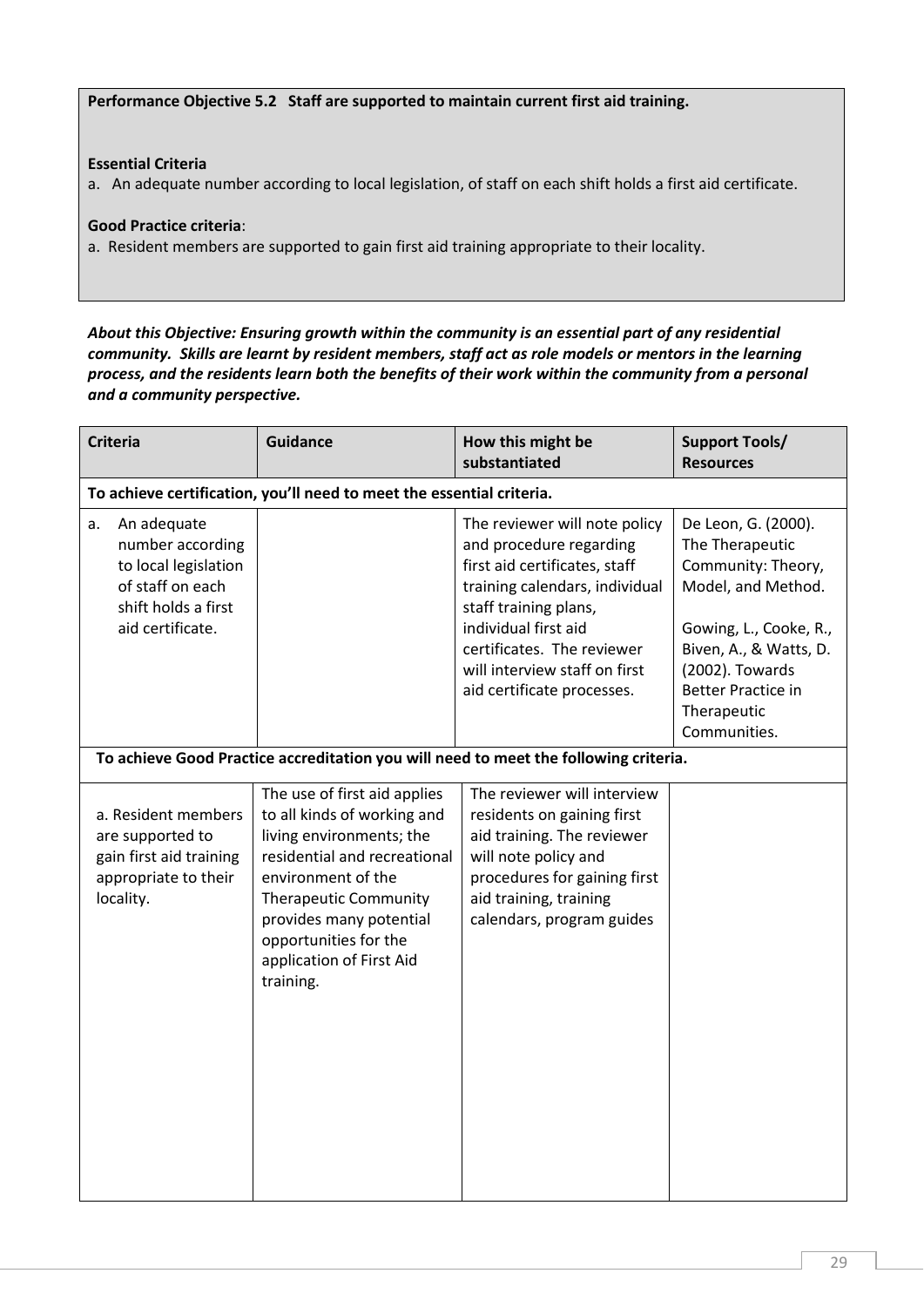#### Performance Objective 5.3: Staff oversee tasks and activities by resident members

## Essential Criteria

- a. The potential benefit of tasks and activities are assessed by staff.
- b. Residents have an understanding of the benefits of the set tasks and activities in the program.
- c Skills development is related to set tasks and activities.

## *About this Objective: Ensuring growth within the community is an essential part of any residential community. Skills are learnt by resident members, staff act as role models or mentors in the learning process, and the residents learn both the benefits of their work within the community from a personal and a community perspective.*

|    | <b>Criteria</b>                                                                                             | <b>Guidance</b>                                                                                                                                                                                                                                                                                                                           | How this might be substantiated                                                                                                                                                                                                                                                                  |
|----|-------------------------------------------------------------------------------------------------------------|-------------------------------------------------------------------------------------------------------------------------------------------------------------------------------------------------------------------------------------------------------------------------------------------------------------------------------------------|--------------------------------------------------------------------------------------------------------------------------------------------------------------------------------------------------------------------------------------------------------------------------------------------------|
|    |                                                                                                             | To achieve certification, organisations will need to meet the essential criteria                                                                                                                                                                                                                                                          |                                                                                                                                                                                                                                                                                                  |
| a  | Potential benefit of tasks<br>and activities are assessed<br>by staff.                                      | Interactions between<br>residents and staff in an<br>informal context during<br>daily activities help<br>establish a relationship<br>that facilitates therapeutic<br>interactions (ATCEE<br>Statement No 69)                                                                                                                              | The reviewer will note policy and procedure,<br>records of assessment, meeting minutes,<br>individual treatment plans. The reviewer<br>will interview staff and residents on the<br>assessment process for tasks and activities.                                                                 |
| b  | Residents have an<br>understanding of the<br>benefits of the set tasks<br>and activities in the<br>program. | Staff may involve<br>themselves in activities<br>such as recreation, meal<br>preparation, dining and<br>chores, on an equal footing<br>with residents, as a means<br>of emphasising their<br>membership of the<br>community, and their<br>participation as role<br>models (ATCEE Statement<br>No 68)                                      | The reviewer will note written or other<br>documented material relating to the<br>benefits of set tasks and activities. The<br>reviewer will may interview residents on<br>their understanding of set tasks and<br>activities.                                                                   |
| c. | Skills development is<br>related to set tasks and<br>activities.                                            | Through active<br>participation in all aspects<br>of the community, staff<br>ensure the safe<br>environment and positive<br>functioning of the<br>organisation is developed<br>and maintained, encourage<br>resident participation and<br>interaction, and provide<br>appropriate therapeutic<br>interventions (ATCEE<br>Statement NO 67) | The reviewer will note individual treatment<br>plans, application of research relating to<br>skills development, information provided to<br>residents, meeting minutes. The reviewer<br>will interview staff and residents on the skills<br>development gained from set tasks and<br>activities. |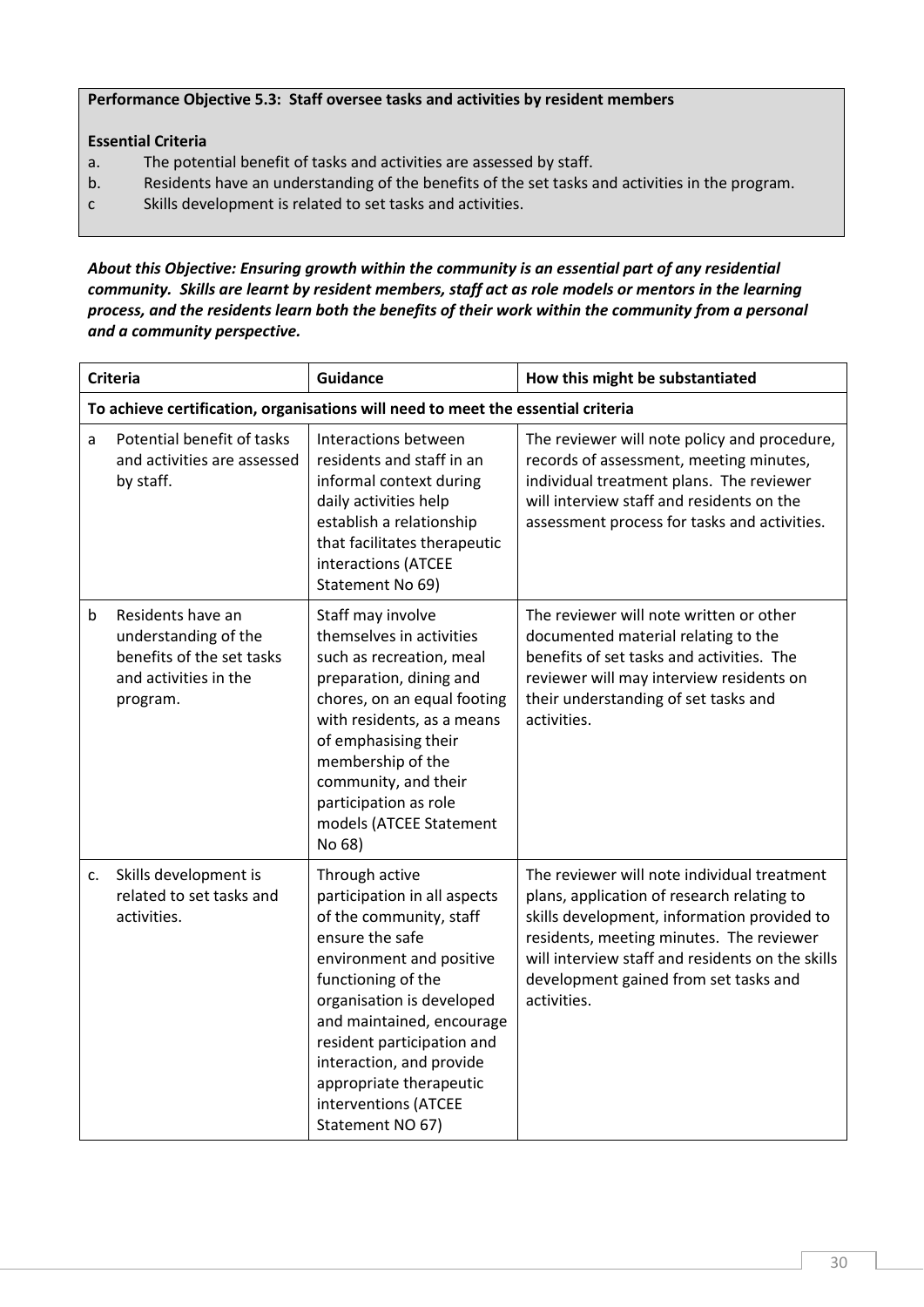# PERFORMANCE EXPECTATION 6: Health and safety risk management

## Performance Objective 6.1: Harm minimisation/reduction information is included in the program

#### Essential Criteria.

a. Harm minimisation/reduction information is included in the program.

#### Good Practice Criteria.

b. Harm minimisation education is shared through peers.

*About this Objective: Participation in a residential program does not guarantee alcohol and/or other drugs will never be a part of an individual's life again. Educating members of the community on awareness around re-commencing drug and/or alcohol use, the impact of blood borne virus' on their lives and the lives of those around them, and where to seek support should they need it again in the future should be a part of every program.*

|    | <b>Criteria</b>                                                                 | <b>Guidance</b>                                                                                                                                                                                                                | How this might be<br>substantiated                                                                                                                                                                                                                                                                                                                                                          | <b>Support Tools/</b><br><b>Resources</b>                                                                                                                                                                                                                                                                                                                                                   |
|----|---------------------------------------------------------------------------------|--------------------------------------------------------------------------------------------------------------------------------------------------------------------------------------------------------------------------------|---------------------------------------------------------------------------------------------------------------------------------------------------------------------------------------------------------------------------------------------------------------------------------------------------------------------------------------------------------------------------------------------|---------------------------------------------------------------------------------------------------------------------------------------------------------------------------------------------------------------------------------------------------------------------------------------------------------------------------------------------------------------------------------------------|
|    |                                                                                 | To achieve certification, you'll need to meet the essential criteria.                                                                                                                                                          |                                                                                                                                                                                                                                                                                                                                                                                             |                                                                                                                                                                                                                                                                                                                                                                                             |
| a. | Harm<br>minimisation/redu<br>ction information<br>is included in the<br>program | <b>Residential treatment</b><br>provides information and<br>the opportunity for<br>residents to discuss the<br>prevention and control of<br>health issues of particular<br>relevance to drug users<br>(ATCEE Statement No 37). | The reviewer will note<br>written program materials.<br>The reviewer may interview<br>staff and residents on the<br>application of harm<br>minimisation material in<br>the program. The interview<br>may note policies and<br>procedures relating to harm<br>minimisation;<br>The reviewer will note<br>specific strategies, focussed<br>for young people, to<br>address harm minimisation. | De Leon, G. (2000). The<br>Therapeutic<br>Community: Theory,<br>Model, and Method.<br>Gowing, L., Cooke, R.,<br>Biven, A., & Watts, D.<br>(2002). Towards Better<br>Practice in Therapeutic<br>Communities.<br>McDonald. J., Roche.<br>A.M., Durbridge, M. &<br>Skinner, N. (2003). Peer<br><b>Education: From</b><br><b>Evidence to Practice:</b><br>An alcohol and other<br>drugs primer. |
|    |                                                                                 |                                                                                                                                                                                                                                | To achieve good practice accreditation, you'll also need to meet the good practice criteria.                                                                                                                                                                                                                                                                                                |                                                                                                                                                                                                                                                                                                                                                                                             |
| b. | Harm<br>minimisation<br>education is<br>shared through<br>peers.                | Peer education amongst<br>residents ensures the<br>sustainability of health<br>and safety information<br>delivered and continues<br>to inform consumer<br>knowledge when they<br>leave.                                        | The reviewer may note<br>policies and procedures for<br>sharing information<br>between peers. The<br>reviewer may note the<br>schedule for external peer<br>visits. The reviewer may<br>note program materials<br>which include peer<br>information. The reviewer<br>may interview staff and<br>residents on peer                                                                           | De Leon, G. (2000). The<br>Therapeutic<br>Community: Theory,<br>Model, and Method.<br>Gowing, L., Cooke, R.,<br>Biven, A., & Watts, D.<br>(2002). Towards Better<br>Practice in Therapeutic<br>Communities.                                                                                                                                                                                 |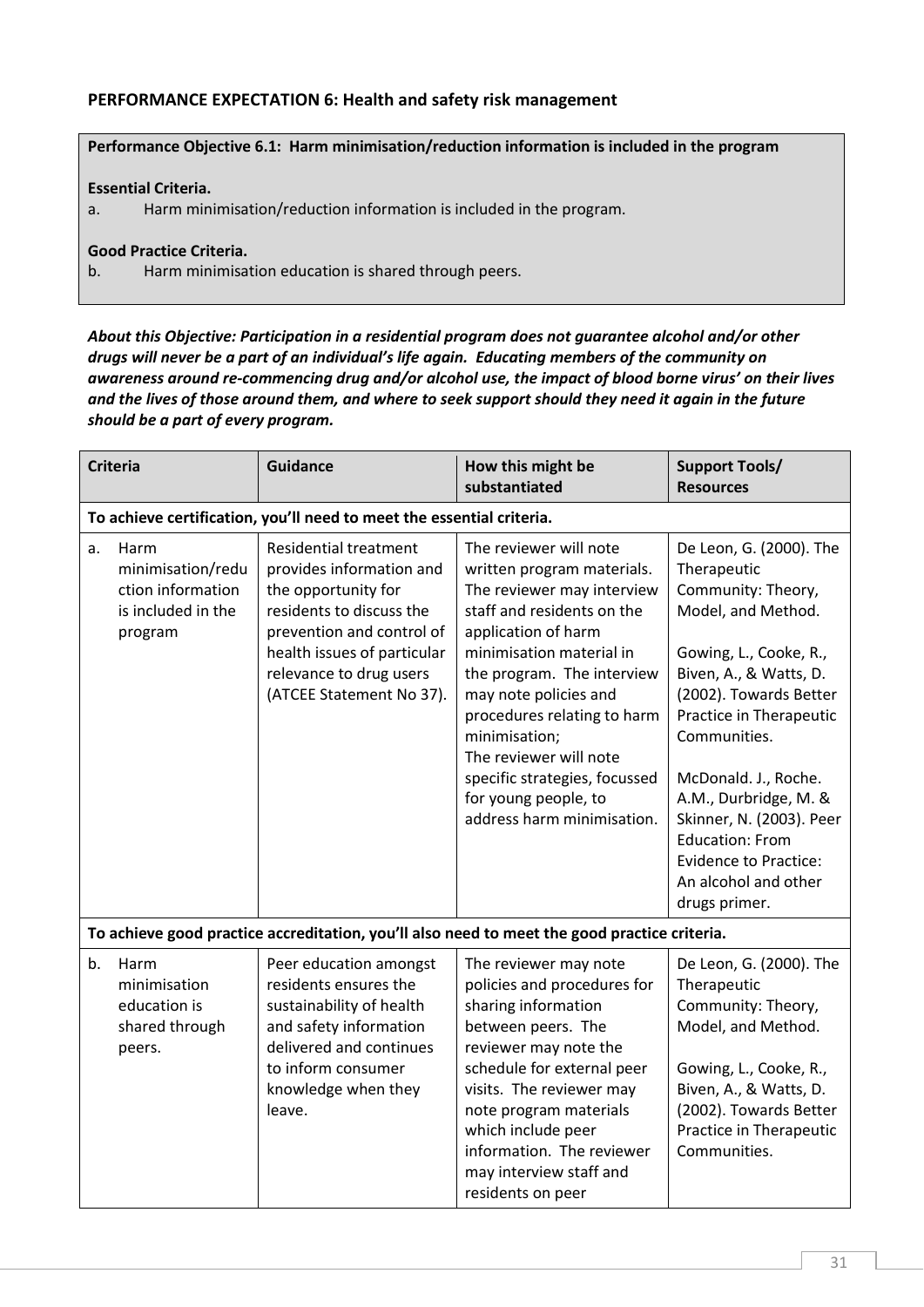| <b>Criteria</b> | Guidance | How this might be<br>substantiated                                                                                                                                                                                                                                                                                                                         | <b>Support Tools/</b><br><b>Resources</b>                                                                                                                              |
|-----------------|----------|------------------------------------------------------------------------------------------------------------------------------------------------------------------------------------------------------------------------------------------------------------------------------------------------------------------------------------------------------------|------------------------------------------------------------------------------------------------------------------------------------------------------------------------|
|                 |          | information sharing;<br>The reviewer will note<br>methods specifically for<br>young people in peer<br>education programs that<br>address their<br>developmental stage. For<br>example, young people may<br>try to engage in "drug<br>raving" during peer<br>education sessions, and the<br>organisation will show<br>strategies to address such<br>issues. | McDonald, J., Roche,<br>A.M., Durbridge, M., &<br>Skinner, N. (2003). Peer<br><b>Education: From</b><br>Evidence to Practice:<br>An alcohol and other<br>drugs primer. |

## Performance Objective 6.2: Each resident has an individualised treatment plan.

#### Essential Criteria.

- a. Every resident has a treatment plan and it is reviewed regularly in consultation with the treatment team and the resident.
- b. The treatment plan includes exit planning.

*About this Objective: Whilst a community often works on an ethos of 'what is best for the community', the community is the sum of the individuals living within it. Those individuals have individual needs and these needs should be addressed in a manner that provides the best outcome for the individual and for the community as a whole.*

|    | <b>Criteria</b>                                                                                                                                 | <b>Guidance</b>                                                                                                               | How this might be<br>substantiated                                                                                                                                                                                                                                                                                                                                                                                                                                     | <b>Support Tools/</b><br><b>Resources</b>                                                                                                                                                                                                                                                           |
|----|-------------------------------------------------------------------------------------------------------------------------------------------------|-------------------------------------------------------------------------------------------------------------------------------|------------------------------------------------------------------------------------------------------------------------------------------------------------------------------------------------------------------------------------------------------------------------------------------------------------------------------------------------------------------------------------------------------------------------------------------------------------------------|-----------------------------------------------------------------------------------------------------------------------------------------------------------------------------------------------------------------------------------------------------------------------------------------------------|
|    |                                                                                                                                                 | To achieve certification, you'll need to meet the essential criteria.                                                         |                                                                                                                                                                                                                                                                                                                                                                                                                                                                        |                                                                                                                                                                                                                                                                                                     |
| a. | Every resident has<br>a treatment plan<br>and it is reviewed<br>regularly in<br>consultation with<br>the treatment<br>team and the<br>resident. | There is a written, agreed<br>upon and periodically<br>updated treatment plan<br>for each resident (ATCEE<br>Statement No 53) | The reviewer may note<br>individual treatment plans,<br>client files, policies and<br>procedures in relation to<br>treatment planning. The<br>reviewer may interview staff<br>regarding treatment plans;<br>The reviewer will may note<br>goals relevant to the<br>developmental stage, and<br>needs, of young people;<br>The reviewer may note<br>evidence that each<br>treatment plan is individually<br>tailored to address the goals<br>of the young people, while | Gowing, L., Cooke, R.,<br>Biven, A., & Watts, D.<br>(2002). Towards<br><b>Better Practice in</b><br>Therapeutic<br>Communities.<br>Marsh, A., Dale, A. &<br>Willis, L. (2007)<br><b>Evidence Based</b><br>Practice Indicators for<br>Alcohol and Other<br>Drug Interventions:<br>Literature Review. |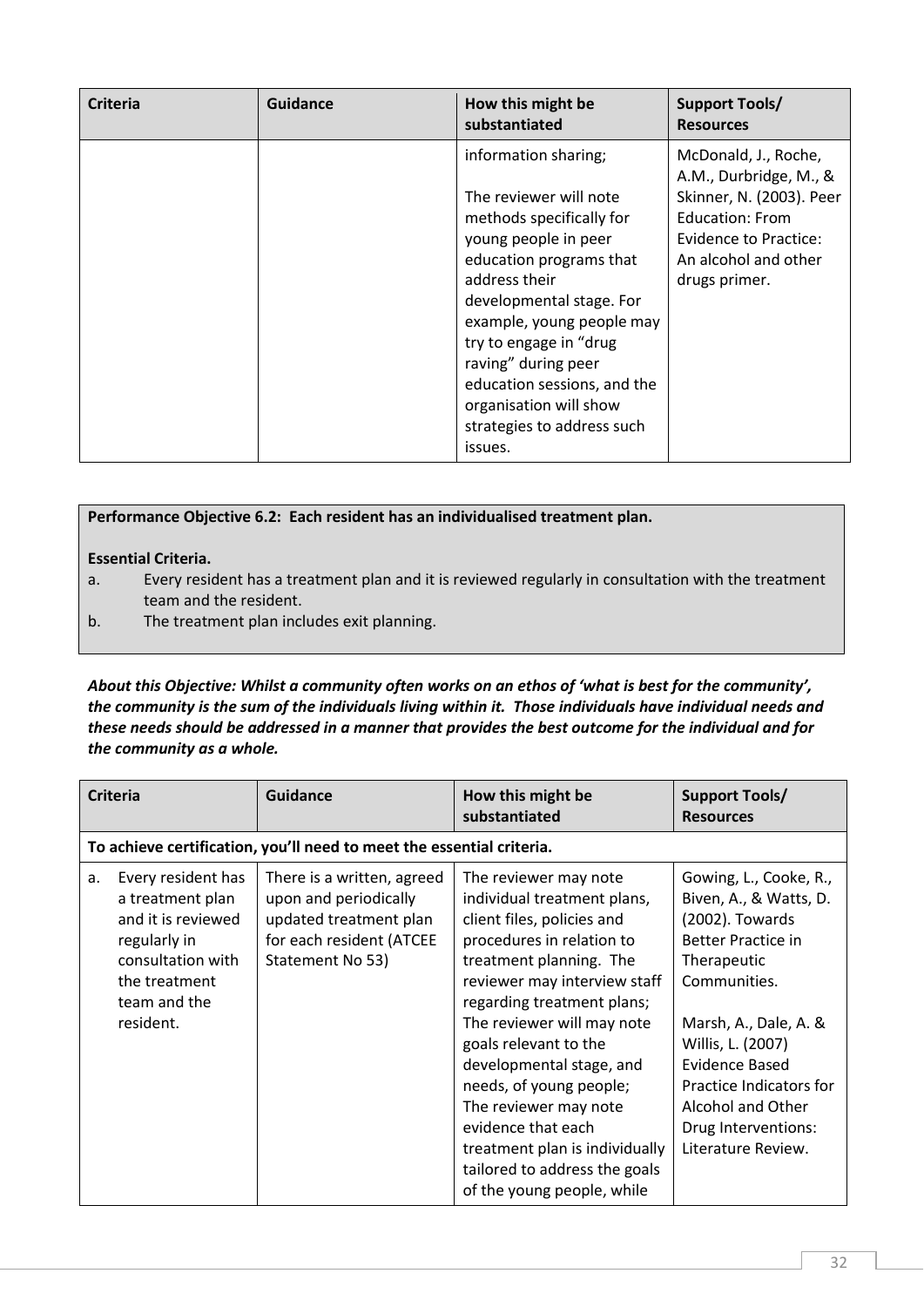| <b>Criteria</b>                                        | Guidance                                                                                                                                                                                  | How this might be<br>substantiated                                                                                                                                                                                                                                                  | <b>Support Tools/</b><br><b>Resources</b> |
|--------------------------------------------------------|-------------------------------------------------------------------------------------------------------------------------------------------------------------------------------------------|-------------------------------------------------------------------------------------------------------------------------------------------------------------------------------------------------------------------------------------------------------------------------------------|-------------------------------------------|
|                                                        |                                                                                                                                                                                           | also considering specific<br>developmental needs.                                                                                                                                                                                                                                   |                                           |
| The treatment<br>b.<br>plan includes exit<br>planning. | Treatment plans identify<br>goals for each stage, and<br>achievement of these<br>goals is assessed when<br>considering applications<br>to move between stages<br>(ATCEE Statement No 54). | The reviewer may note<br>individual exit plans and<br>policy and procedure in<br>relation to exit planning.<br>Interagency agreements,<br>and procedures for notifying<br>primary care providers, will<br>be observed;<br>The reviewer may interview<br>staff regarding exit plans. |                                           |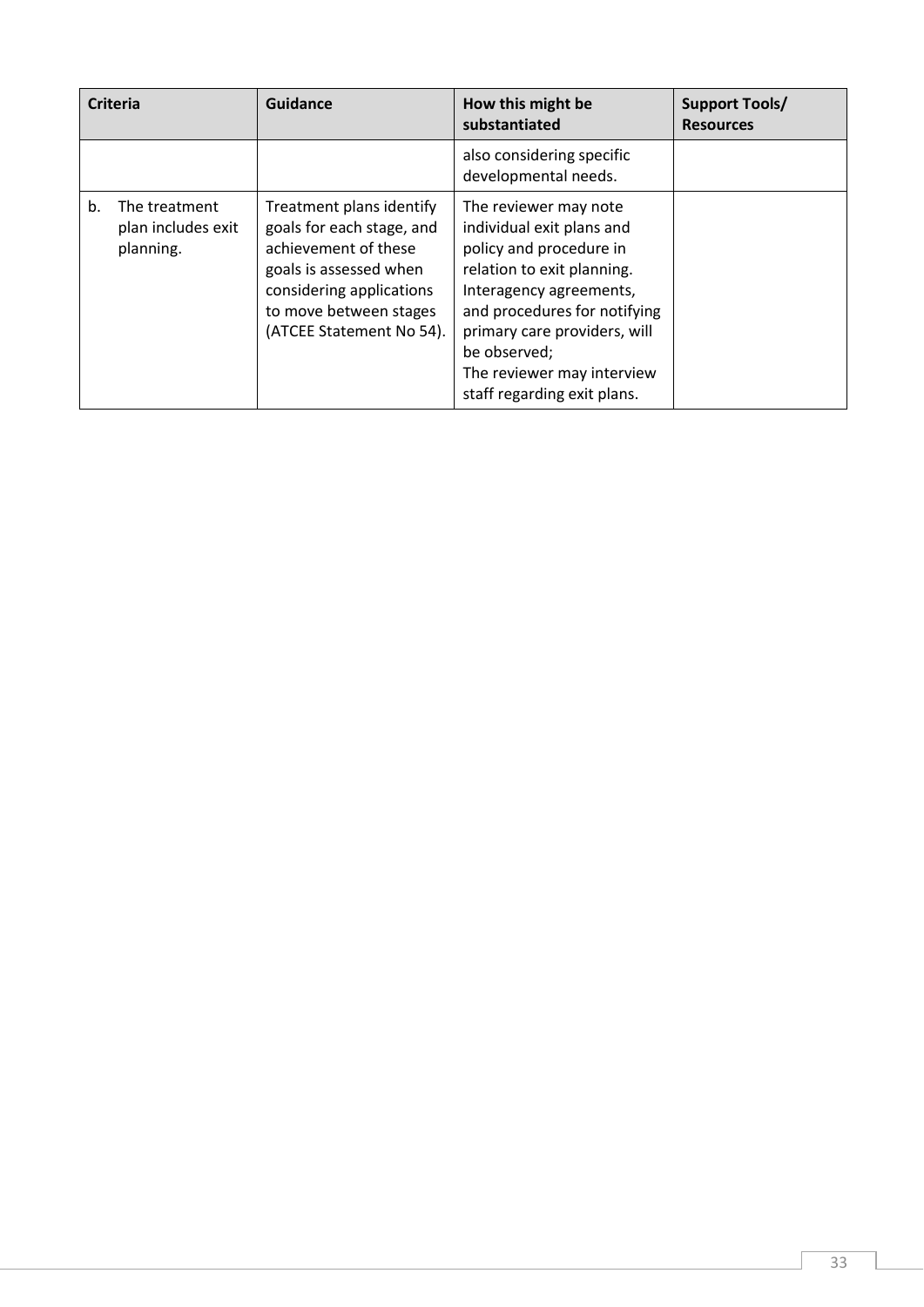# PERFORMANCE EXPECTATION 7: Community as Method

*The agency operates in a manner that reflects the Community as Method approach and implements that in all aspects of the service.*

Performance Objective 7.1: The TC programme applies the Community as Method approach The agency understands the Community as Method approach and implements it in the service.

#### Essential Criteria.

- a. The Therapeutic Community programme applies the Community as Method approach
- b. The Therapeutic Community has distinct stages which cover assessment, orientation, treatment, transition and re-entry
- c. The Therapeutic Community approach is multidimensional. It involves therapy, education, teaching values, and skills development

#### Good Practice Criteria

- d. The agency has established culturally appropriate and community suitable encounter measures.
- e. The agency demonstrates a community that is self-reliant and self-aware and deals with community issues utilising all of community measures.
- f. The resident group is charged with assessing readiness for stage change and providing feedback on progress through the stages.

*About this Objective: A profound distinction between the TC and other treatments and communities is the use of community as a method for changing the whole person (De Leon 2000: p 92). The fundamental assumption underlying community as method is that individuals obtain maximum therapeutic and educational impact when they meet community expectations for participation in and use of the community context to change themselves (De Leon 2000: p 98).*

|    | <b>Criteria</b>                                                          | <b>Guidance</b>                                                                                                                                                                                                                                                                                                    | How this might be<br>substantiated                                                                                                                                                                                                                                                                                                                                                                                                                                                                        | <b>Support Tools/</b><br><b>Resources</b>                                                                                                                                                                 |
|----|--------------------------------------------------------------------------|--------------------------------------------------------------------------------------------------------------------------------------------------------------------------------------------------------------------------------------------------------------------------------------------------------------------|-----------------------------------------------------------------------------------------------------------------------------------------------------------------------------------------------------------------------------------------------------------------------------------------------------------------------------------------------------------------------------------------------------------------------------------------------------------------------------------------------------------|-----------------------------------------------------------------------------------------------------------------------------------------------------------------------------------------------------------|
|    |                                                                          | To achieve certification, you'll need to meet the essential criteria                                                                                                                                                                                                                                               |                                                                                                                                                                                                                                                                                                                                                                                                                                                                                                           |                                                                                                                                                                                                           |
| a. | The Staff of the<br>agency can<br>demonstrate<br>Community as<br>Method. | George De Leon in The<br>Therapeutic Community:<br>Theory, Model, and<br>Method (2000) describes<br>the community as<br>method approach within<br>four components,<br>including context,<br>expectations,<br>assessment, and<br>responses. He also offers<br>some detail on the<br>concepts and the<br>components. | The reviewer will want to<br>establish:<br>That the Staff of the<br>agency can<br>demonstrate<br>Community as Method;<br>and,<br>That the residents of<br>$\bullet$<br>the agency can<br>demonstrate<br>Community as Method.<br>The reviewer will talk with<br>managers and staff about<br>their community, their<br>understanding of<br>Community as Method,<br>and how they implement<br>Community as Method;<br>The reviewer will take into<br>account the modifications<br>required within particular | De Leon, G. (2000).<br>The Therapeutic<br>Community: Theory,<br>Model, and Method.<br>Rawlings, B., & Yates,<br>R. (2001). Therapeutic<br>Communities for the<br><b>Treatment of Drug</b><br><b>Users</b> |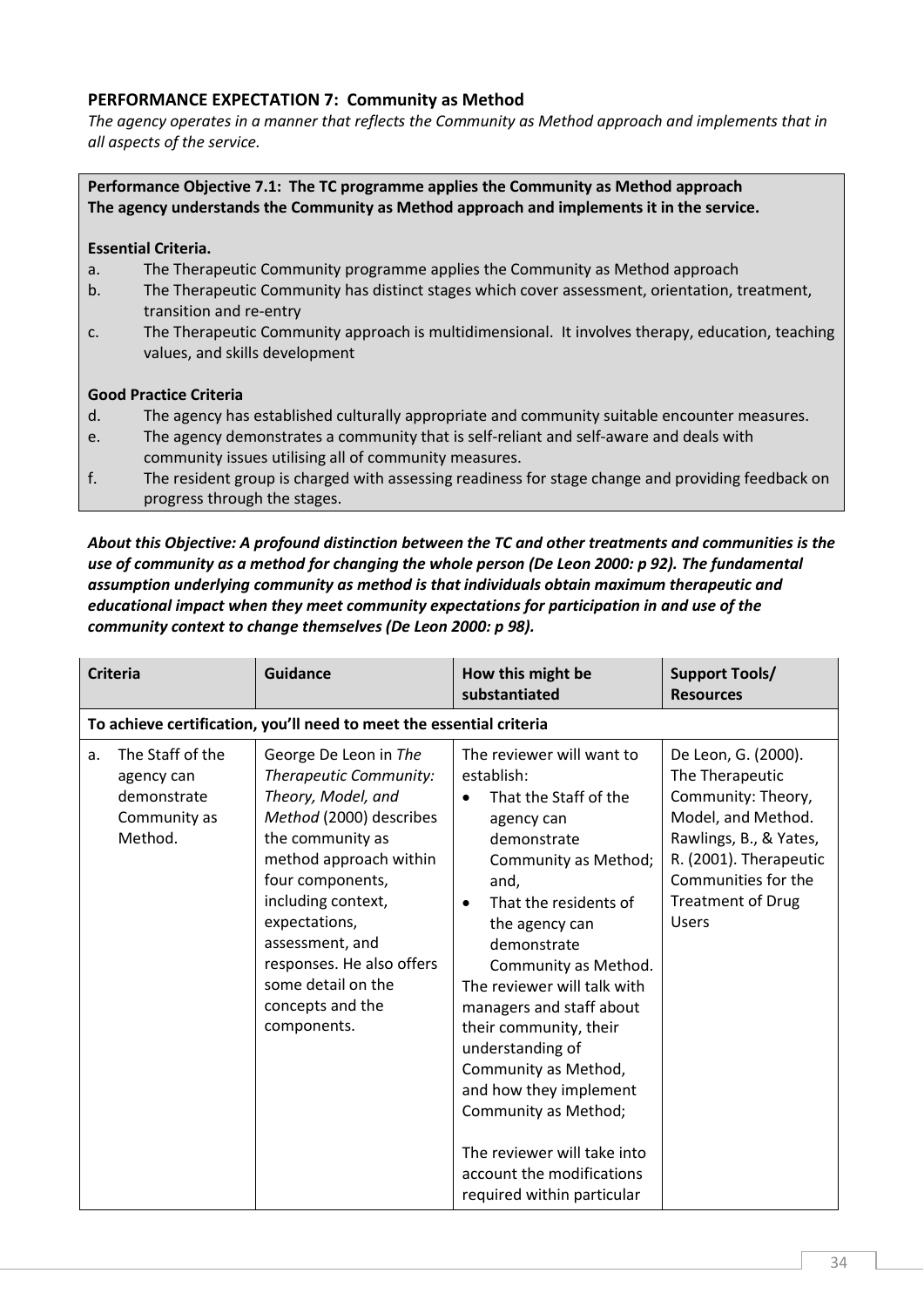| <b>Criteria</b> | <b>Guidance</b> | How this might be<br>substantiated                                                                                                                                                                                                                                                                                                                                                                                                                                                                                                                                                                                                                                                                                                                                                                                                                                                                                                               | <b>Support Tools/</b><br><b>Resources</b> |
|-----------------|-----------------|--------------------------------------------------------------------------------------------------------------------------------------------------------------------------------------------------------------------------------------------------------------------------------------------------------------------------------------------------------------------------------------------------------------------------------------------------------------------------------------------------------------------------------------------------------------------------------------------------------------------------------------------------------------------------------------------------------------------------------------------------------------------------------------------------------------------------------------------------------------------------------------------------------------------------------------------------|-------------------------------------------|
|                 |                 | cultural settings including<br>that the TC model is<br>applied in a culturally<br>appropriate manner. The<br>reviewer will take into<br>account the modifications<br>required within the<br>specialised setting of youth<br>TCs;                                                                                                                                                                                                                                                                                                                                                                                                                                                                                                                                                                                                                                                                                                                 |                                           |
|                 |                 | Examples of how youth<br>specific, modified<br><b>Therapeutic Communities</b><br>may demonstrate<br>'Community as Method'<br>includes:<br>• Young people<br>participate in frequent<br>community case<br>reviews;<br>Young people have an<br>$\bullet$<br>input into decisions<br>about discharge and re-<br>entry of other<br>community members;<br>Young people are<br>$\bullet$<br>responsible for chores<br>and upkeep of the<br>program facilities, in<br>line with the ethos of<br>TCs. However, this is<br>done under the<br>direction and<br>supervision of staff<br>members;<br>Young people must be<br>$\bullet$<br>accompanied by a staff<br>member at all times<br>and must remain in<br>staff sight to ensure<br>safety of the<br>community is upheld.<br>Supervision is much<br>stricter in youth<br>specific TCs due to the<br>age and developmental<br>stage of the community<br>members; and<br>A community leader<br>$\bullet$ |                                           |
|                 |                 | may be present in the<br>youth specific TC to                                                                                                                                                                                                                                                                                                                                                                                                                                                                                                                                                                                                                                                                                                                                                                                                                                                                                                    |                                           |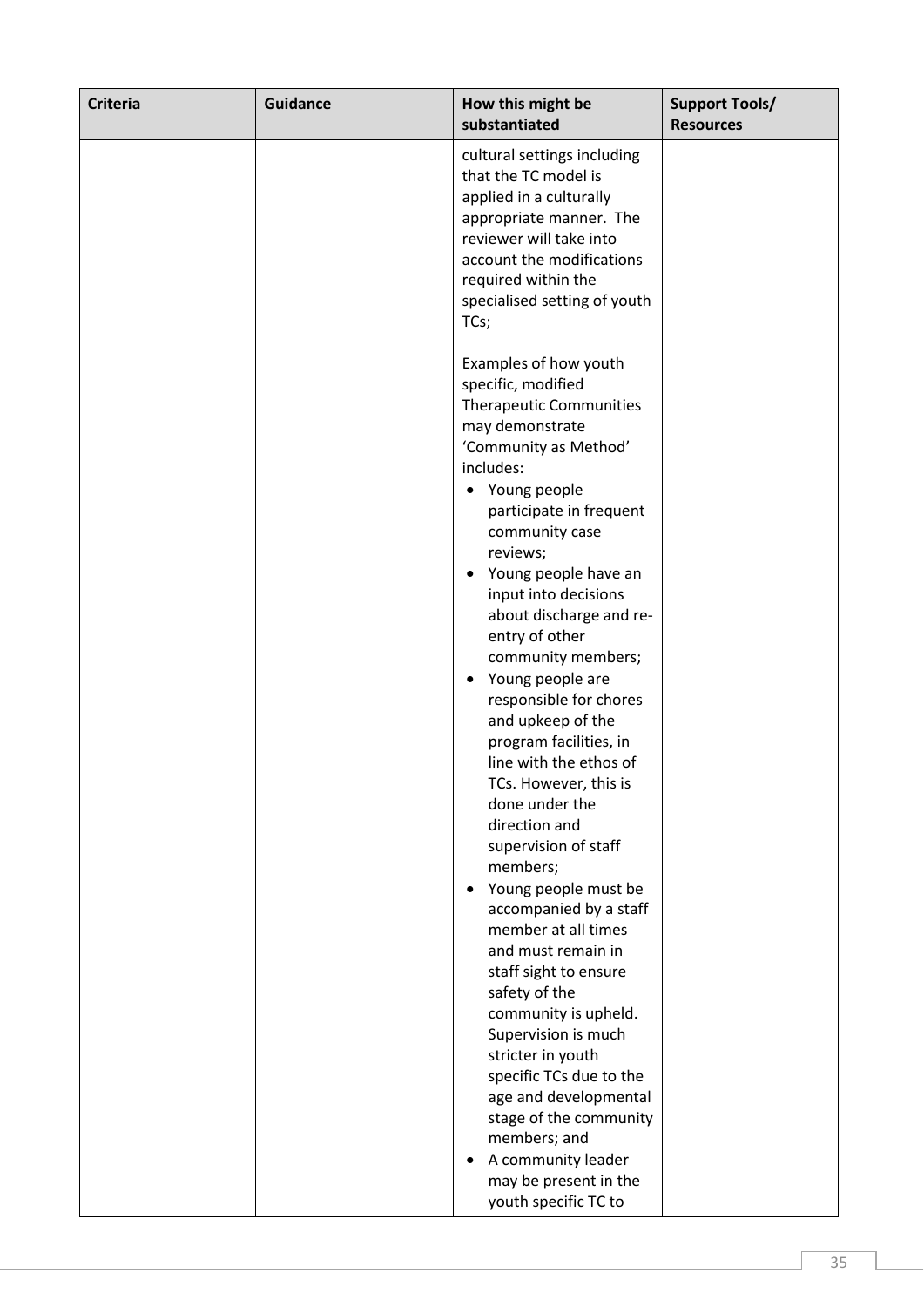| <b>Criteria</b> |                                                                                                                                                             | <b>Guidance</b>                                                                                                                                                                                                                                                                                                                                                                                                   | How this might be<br>substantiated                                                                                                                                                                                                                             | <b>Support Tools/</b><br><b>Resources</b>                                                                                                                                                           |
|-----------------|-------------------------------------------------------------------------------------------------------------------------------------------------------------|-------------------------------------------------------------------------------------------------------------------------------------------------------------------------------------------------------------------------------------------------------------------------------------------------------------------------------------------------------------------------------------------------------------------|----------------------------------------------------------------------------------------------------------------------------------------------------------------------------------------------------------------------------------------------------------------|-----------------------------------------------------------------------------------------------------------------------------------------------------------------------------------------------------|
|                 |                                                                                                                                                             |                                                                                                                                                                                                                                                                                                                                                                                                                   | give a voice to young<br>people in staff<br>meetings, handovers,<br>and program planning.                                                                                                                                                                      |                                                                                                                                                                                                     |
|                 |                                                                                                                                                             |                                                                                                                                                                                                                                                                                                                                                                                                                   | The reviewer will note the<br>differences between full<br>TCs and youth specific,<br>modified TCs in the<br>demonstration of<br>'Community as Method'.                                                                                                         |                                                                                                                                                                                                     |
|                 |                                                                                                                                                             |                                                                                                                                                                                                                                                                                                                                                                                                                   | To assess for these<br>differences, the review<br>may note differences, and<br>consult with staff<br>members/program<br>manager, about why these<br>differences are in place.                                                                                  |                                                                                                                                                                                                     |
| b.              | The Therapeutic<br>Community has<br>distinct stages<br>which cover<br>assessment,<br>orientation,<br>treatment,<br>transition and re-<br>entry.             | In the Therapeutic<br>Community (TC), program<br>stages are prescribed<br>points of expected<br>change The end points<br>of each stage are well<br>marked in terms of<br>expected behaviours and<br>attitudes. Achieving the<br>goals of each stage in<br>itself constitutes an<br>explicit social<br>reinforcement for<br>resident change (De Leon<br>2000: pp $193 - 194$ ).                                    | The reviewer will take note<br>of written polices, and<br>procedures, the written<br>program, treatment plans<br>and other case histories.<br>The resident group will be<br>able to explain their<br>understanding of the<br>staged approach.                  | De Leon, G. (2000).<br>The Therapeutic<br>Community: Theory,<br>Model, and Method.<br>Rawlings, B., & Yates,<br>R. (2001). Therapeutic<br>Communities for the<br><b>Treatment of Drug</b><br>Users. |
| c.              | The Therapeutic<br>Community<br>approach is<br>multidimensional.<br>It involves<br>therapy,<br>education,<br>teaching values,<br>and skills<br>development. | The TC is also<br>multidimensional and<br>works with the whole<br>person. As such it<br>provides nurturance<br>through "three meals,<br>housing, clothing,<br>cosmetic accessories, as<br>well as medical, dental,<br>and various social and<br>legal advocacy services".<br>It also addresses a range<br>of individual needs that<br>would enhance re-entry,<br>such as providing<br>training, vocational skills | The reviewer will take note<br>of the written program,<br>policies and procedures.<br>The reviewer will ask the<br>staff and the residents as<br>to how the various<br>components of the<br>program add value to the<br>desired outcome for the<br>individual. | De Leon, G. (2000).<br>The Therapeutic<br>Community: Theory,<br>Model, and Method.<br>Rawlings, B., & Yates,<br>R. (2001). Therapeutic<br>Communities for the<br><b>Treatment of Drug</b><br>Users. |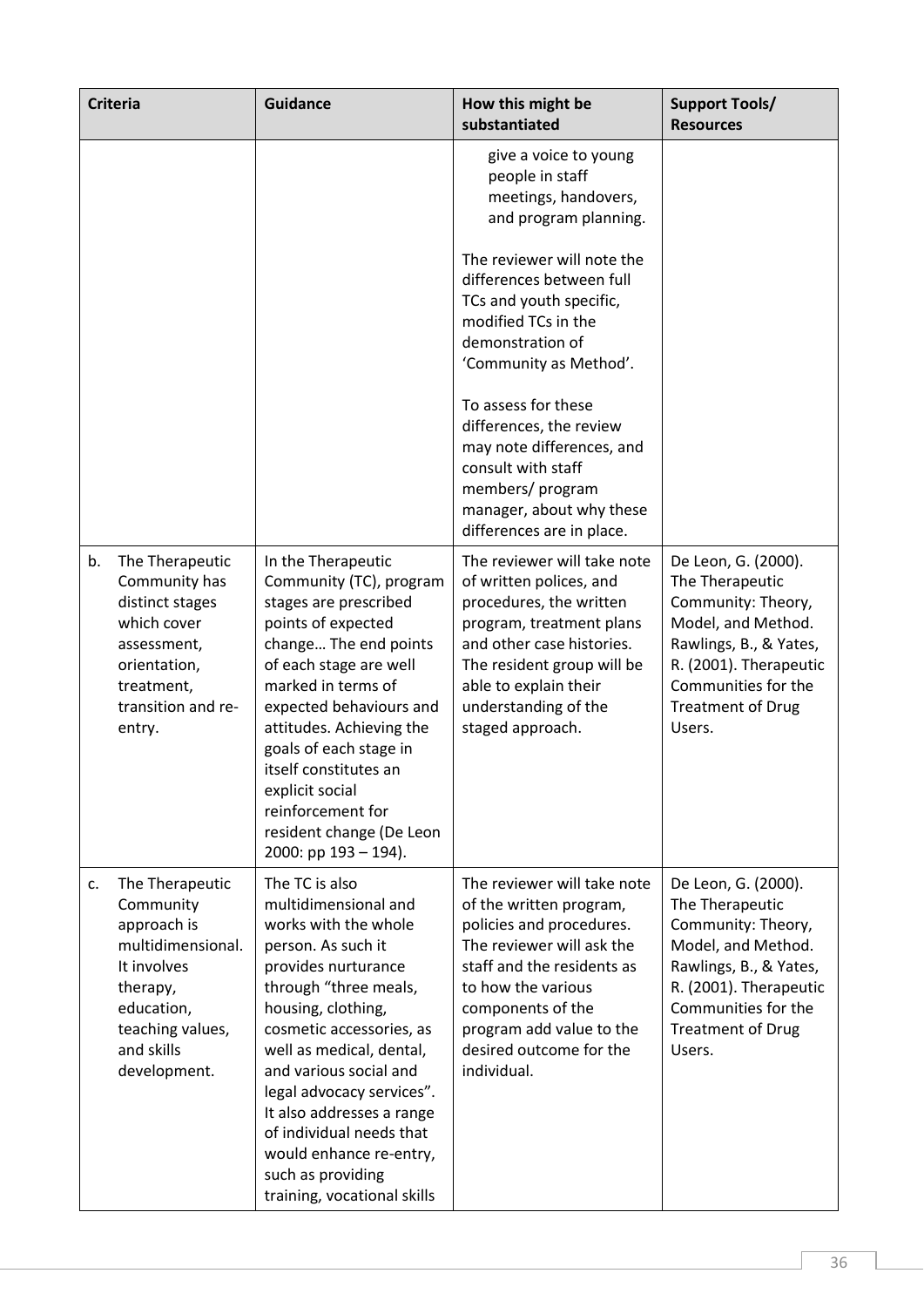|    | <b>Criteria</b>                                                                                                                                                         | <b>Guidance</b>                                                                                                                                                                                                                                                                                      | How this might be<br>substantiated                                                                                                                                                                                                                                                                                                                                                                                                                                                                                     | <b>Support Tools/</b><br><b>Resources</b>                                                                                                                                                 |
|----|-------------------------------------------------------------------------------------------------------------------------------------------------------------------------|------------------------------------------------------------------------------------------------------------------------------------------------------------------------------------------------------------------------------------------------------------------------------------------------------|------------------------------------------------------------------------------------------------------------------------------------------------------------------------------------------------------------------------------------------------------------------------------------------------------------------------------------------------------------------------------------------------------------------------------------------------------------------------------------------------------------------------|-------------------------------------------------------------------------------------------------------------------------------------------------------------------------------------------|
|    |                                                                                                                                                                         | development, parenting<br>skills, sex education etc.<br>More importantly,<br>however, the therapeutic<br>element of every activity,<br>job function or<br>interaction is aimed at<br>enhancing the personal<br>growth of the resident<br>member.                                                     |                                                                                                                                                                                                                                                                                                                                                                                                                                                                                                                        |                                                                                                                                                                                           |
|    |                                                                                                                                                                         |                                                                                                                                                                                                                                                                                                      | To achieve good practice certification, you'll also need to meet the good practice criteria                                                                                                                                                                                                                                                                                                                                                                                                                            |                                                                                                                                                                                           |
| d. | The agency has<br>established<br>culturally<br>appropriate and<br>community<br>suitable<br>encounter<br>measures.                                                       | Chapter 18 on The<br>Encounter Group by De<br>Leon in The Therapeutic<br>Community: Theory,<br>Model, and Method<br>An encounter group held<br>in a prison setting or an<br>Aboriginal Australian<br>setting will be different to<br>that held in a Caucasian,<br>metropolitan community<br>setting. | The reviewer may wish to<br>observe such a group<br>dynamic. Alternatively<br>policies and procedures on<br>such groups, explanations<br>from both staff and<br>residents, and a rationale<br>for the cultural framework<br>in which such a group<br>occurs should be provided;<br>The reviewer may note<br>interagency agreements<br>with local Aboriginal and<br><b>Torres Strait Islander and</b><br>other cultural organisations<br>that may provide groups<br>and other services and<br>support to the community. | De Leon, G. (2000).<br>The Therapeutic<br>Community: Theory,<br>Model, and Method.                                                                                                        |
| е. | The agency<br>demonstrates a<br>community that is<br>self-reliant and<br>self-aware and<br>deals with<br>community issues<br>utilising all of<br>community<br>measures. | George De Leon in The<br>Therapeutic Community:<br>Theory, Model, and<br>Method (2000)                                                                                                                                                                                                               | The reviewer may seek<br>information as to how the<br>community deals with<br>issues in the community as<br>they arise including those<br>issues that are at times<br>unplanned, and how<br>conflict resolution<br>processes take place.                                                                                                                                                                                                                                                                               | De Leon, G. (2000).<br>The Therapeutic<br>Community: Theory,<br>Model, and Method.                                                                                                        |
| f. | The resident<br>group is charged<br>with assessing<br>readiness for<br>stage change and<br>providing<br>feedback on<br>progress through                                 | <b>ATCEE Statement 43:</b><br>Decisions on progression<br>to the next stage of<br>treatment or discharge<br>from the TC involve<br>community consultation,<br>but staff retain ultimate<br>responsibility                                                                                            | The reviewer will take note<br>of written polices, and<br>procedures. The resident<br>group will be able to<br>explain their understanding<br>of the staged approach and<br>their roles in assessing<br>readiness for stage change.                                                                                                                                                                                                                                                                                    | De Leon, G. (2000).<br>The Therapeutic<br>Community: Theory,<br>Model, and Method.<br>Rawlings, B., & Yates,<br>R. (2001). Therapeutic<br>Communities for the<br><b>Treatment of Drug</b> |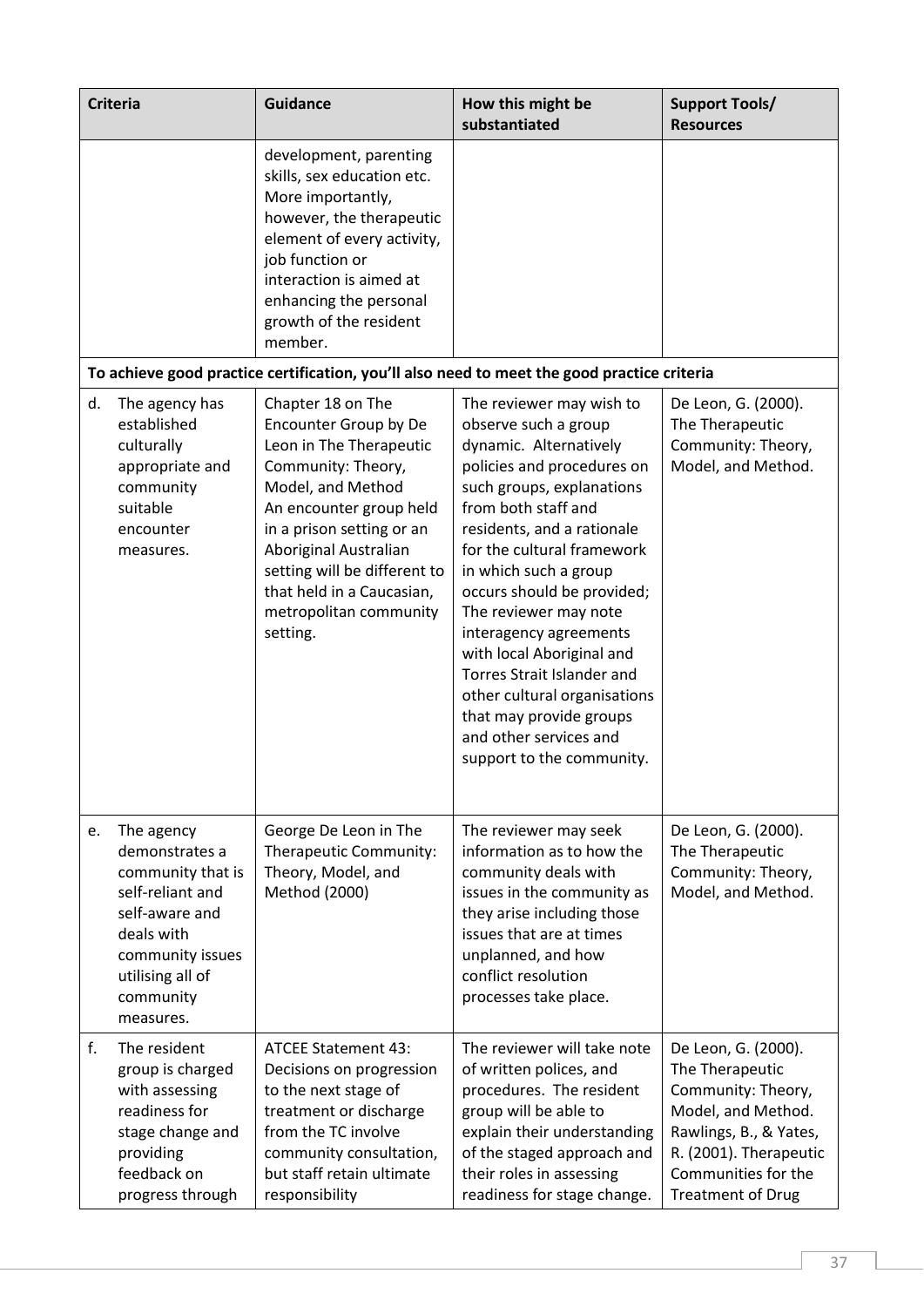| <b>Criteria</b>                                                     | Guidance | How this might be<br>substantiated | <b>Support Tools/</b><br><b>Resources</b> |
|---------------------------------------------------------------------|----------|------------------------------------|-------------------------------------------|
| the stages, with<br>staff maintaining<br>the ultimate<br>authority. |          |                                    | Users.                                    |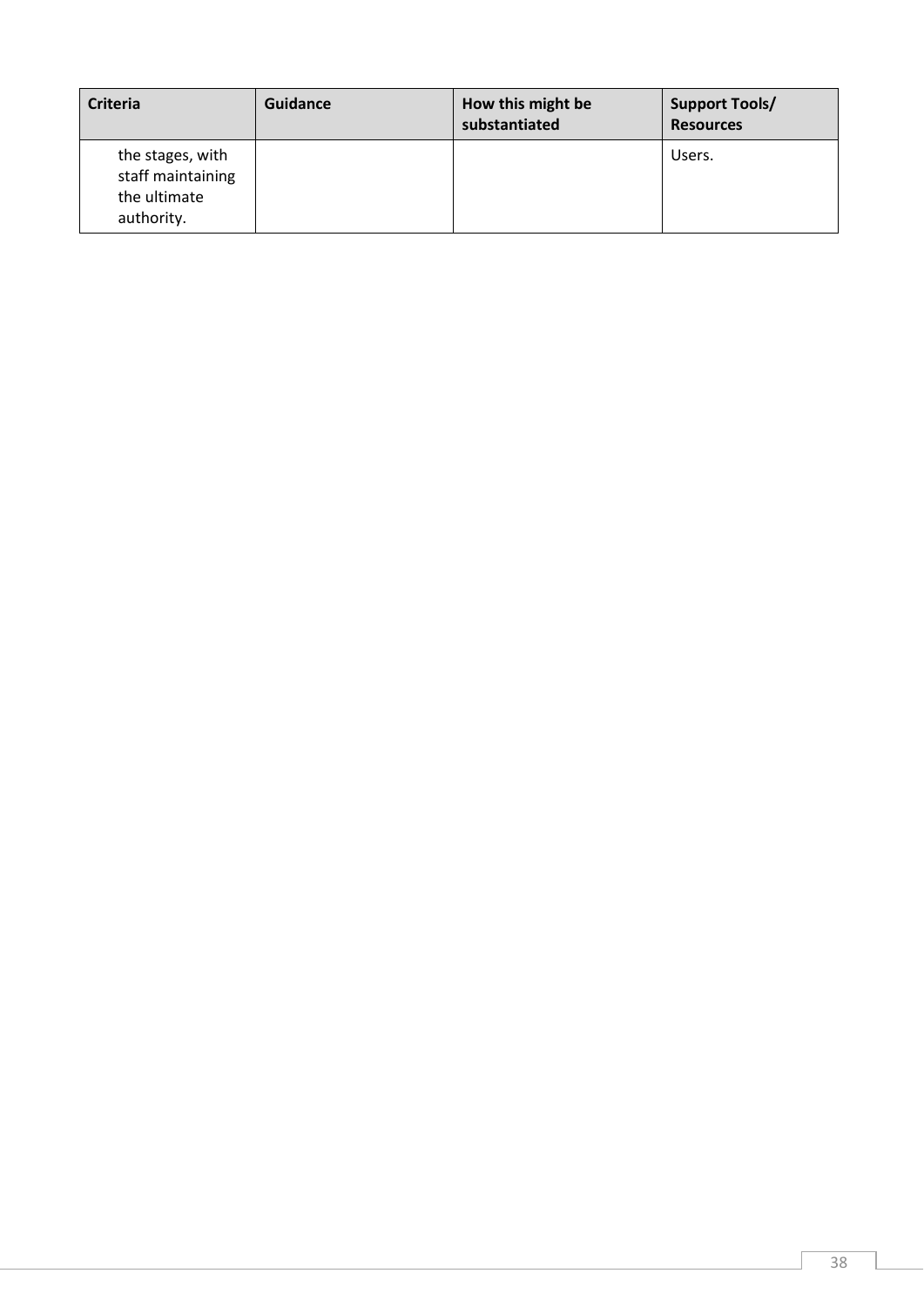Performance Objective 7.2: The Australasian Therapeutic Community Essential Elements are implemented within the Therapeutic Community.

# Essential Criteria.

a. Staff induction and in-house training incorporates the Australasian Therapeutic Community Essential Elements

*About this Objective: The Australasian Therapeutic Community Essential Elements are considered the 'building blocks' of the therapeutic community process. Maintenance of the Essential Elements as part of all elements within the TC assists the TC in maintaining the therapeutic community process.* 

|                | <b>Criteria</b>                                                                                                                       | Guidance                                                                                                                                                                                                                                                                                                      | How this might be<br>substantiated                                                                                                                                                                                       | <b>Support Tools/</b><br><b>Resources</b>                                                                                          |
|----------------|---------------------------------------------------------------------------------------------------------------------------------------|---------------------------------------------------------------------------------------------------------------------------------------------------------------------------------------------------------------------------------------------------------------------------------------------------------------|--------------------------------------------------------------------------------------------------------------------------------------------------------------------------------------------------------------------------|------------------------------------------------------------------------------------------------------------------------------------|
|                |                                                                                                                                       | To achieve certification, you'll need to meet the essential criteria                                                                                                                                                                                                                                          |                                                                                                                                                                                                                          |                                                                                                                                    |
| a <sub>z</sub> | Staff induction<br>and in-house<br>training<br>incorporates the<br>Australasian<br>Therapeutic<br>Community<br>Essential<br>Elements. | TC specific training is<br>limited, therefore the<br>Australasian TC Essential<br>Elements are seen to<br>provide a good starting<br>place to support the<br>induction of staff $-$<br>supporting them to<br>understand the TC model<br>and appreciate that the<br>service is based on a<br>recognised model. | The reviewer will take note<br>of staff induction and in<br>house training materials and<br>processes. The reviewer will<br>ask the staff how the ATCEEs<br>are incorporated into<br>induction and in-house<br>training. | Gowing, L., Cooke,<br>R., Biven, A., &<br>Watts, D. (2002).<br><b>Towards Better</b><br>Practice in<br>Therapeutic<br>Communities. |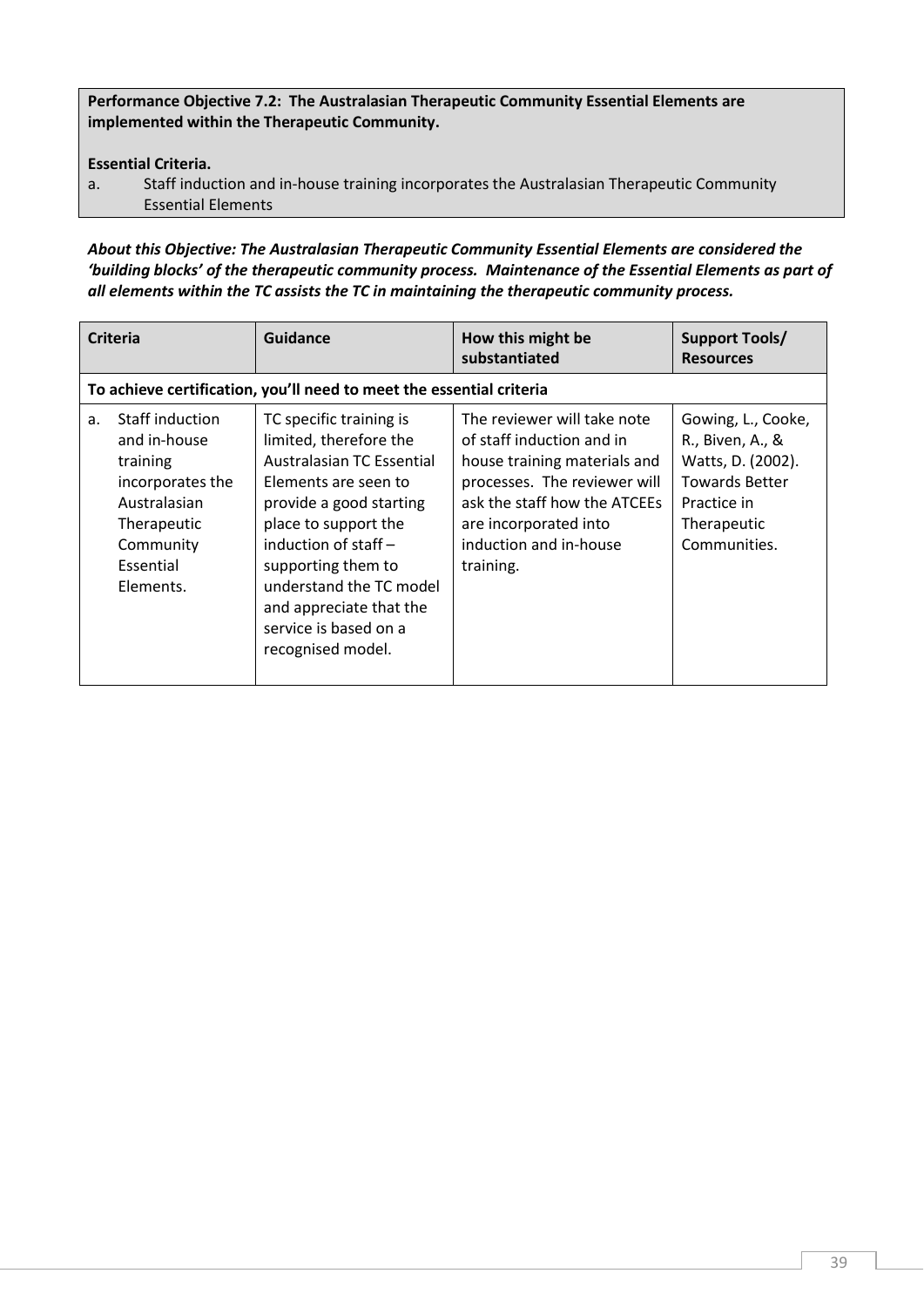# PERFORMANCE EXPECTATION 8: Therapeutic Community leadership and management principles.

#### Performance Objective 8.1: Therapeutic Community leaders are role models within the organisation.

## Essential Criteria.

- a. Therapeutic Community leaders and managers inform themselves of the Therapeutic Community approach through relevant evidenced based practice material in order to support their roles.
- b. Managers and leaders are committed to and promote their services as being based on the Therapeutic Community model, promoting the efficacy of the Therapeutic Community approach and the consequent outcomes.
- c. Career development and succession planning, with a view to retaining and building on the Therapeutic Community knowledge base of the organisation is undertaken, supported and promoted by Therapeutic Community leaders and managers.
- d. Managers and leaders undertake regular review of their practices, ensuring processes are in line with the Therapeutic Community principles.

## *About this Objective: The therapeutic community includes all levels of the organisation. All staff are considered to be a part of the community, all are role models to the residents in the community.*

|    | <b>Criteria</b>                                                                                                                                                                                                               | <b>Guidance</b>                                                                                                                                                                                                                                                                                                                                                                                                                   | How this might be<br>substantiated                                                                                                                                                                                                                                               | <b>Support Tools/</b><br><b>Resources</b>                                                                                       |
|----|-------------------------------------------------------------------------------------------------------------------------------------------------------------------------------------------------------------------------------|-----------------------------------------------------------------------------------------------------------------------------------------------------------------------------------------------------------------------------------------------------------------------------------------------------------------------------------------------------------------------------------------------------------------------------------|----------------------------------------------------------------------------------------------------------------------------------------------------------------------------------------------------------------------------------------------------------------------------------|---------------------------------------------------------------------------------------------------------------------------------|
|    |                                                                                                                                                                                                                               | To achieve certification, you'll need to meet the essential criteria.                                                                                                                                                                                                                                                                                                                                                             |                                                                                                                                                                                                                                                                                  |                                                                                                                                 |
| a. | Therapeutic<br>Community<br>leaders and<br>managers inform<br>themselves of the<br>Therapeutic<br>Community<br>approach through<br>relevant<br>evidenced based<br>practice material<br>in order to<br>support their<br>roles. | The effective operation of<br>any organisation relies on<br>its leaders having a full<br>command of the<br>necessary information<br>and expertise. Any<br>training materials<br>provided to staff should<br>also be shared with Board<br>members and other<br>organisational leaders,<br>including, but not limited<br>to, the De Leon DVD set<br>and written materials on<br>the therapeutic<br>community model and<br>practice. | The reviewer may ask how<br>leaders and managers inform<br>themselves of the<br><b>Therapeutic Community</b><br>approach. The reviewer may<br>take notes staff/Board<br>meeting minutes, staff<br>training plans.                                                                | Gowing, L., Cooke, R.,<br>Biven, A., & Watts, D.<br>(2002). Towards<br><b>Better Practice in</b><br>Therapeutic<br>Communities. |
| b. | Managers and<br>leaders are<br>committed to and<br>promote their<br>services as being<br>based on the<br>Therapeutic<br>Community<br>model, promoting<br>the efficacy of the                                                  | Presenting a nationally<br>and internationally<br>structure model supports<br>confidence in the service<br>approach, from funding<br>bodies and other key<br>stakeholders.                                                                                                                                                                                                                                                        | The reviewer may ask staff<br>and leaders how the service<br>promotes the Therapeutic<br>Community model and<br>consequent outcomes. The<br>reviewer may note written<br>and other media tools<br>utilised. The reviewer may<br>review other written<br>materials related to the | Gowing, L., Cooke, R.,<br>Biven, A., & Watts, D.<br>(2002). Towards<br><b>Better Practice in</b><br>Therapeutic<br>Communities. |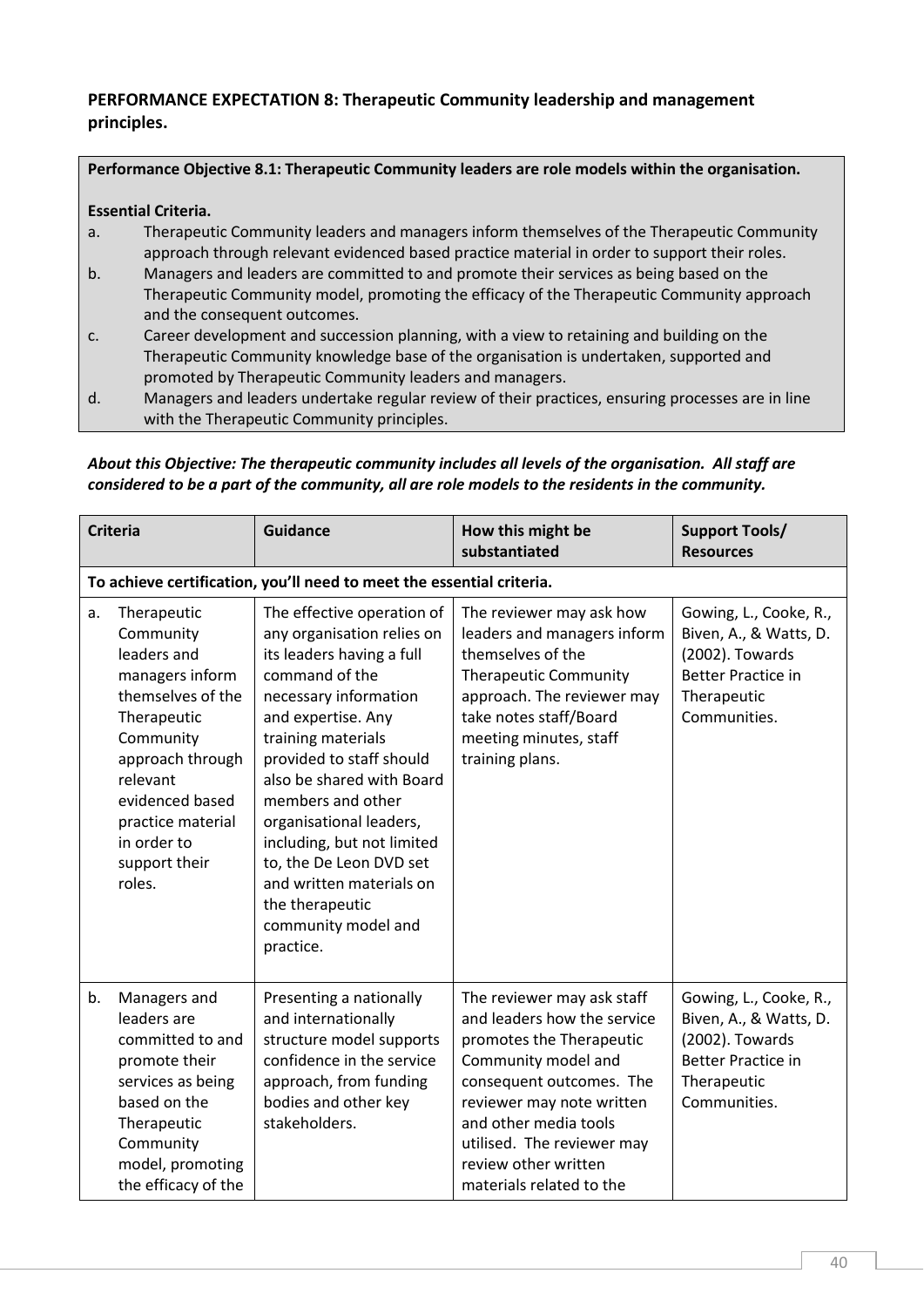|    | <b>Criteria</b>                                                                                                                                                                                                                                                                           | <b>Guidance</b>                                                                                                                                                                                                                                                                                                                                                                                                                                                                                                            | How this might be<br>substantiated                                                                                                                                                                                                                                                                                                                                                                                | <b>Support Tools/</b><br><b>Resources</b>                                                                                                                                                                                                   |
|----|-------------------------------------------------------------------------------------------------------------------------------------------------------------------------------------------------------------------------------------------------------------------------------------------|----------------------------------------------------------------------------------------------------------------------------------------------------------------------------------------------------------------------------------------------------------------------------------------------------------------------------------------------------------------------------------------------------------------------------------------------------------------------------------------------------------------------------|-------------------------------------------------------------------------------------------------------------------------------------------------------------------------------------------------------------------------------------------------------------------------------------------------------------------------------------------------------------------------------------------------------------------|---------------------------------------------------------------------------------------------------------------------------------------------------------------------------------------------------------------------------------------------|
|    | Therapeutic<br>Community<br>approach and the<br>consequent<br>outcomes.                                                                                                                                                                                                                   |                                                                                                                                                                                                                                                                                                                                                                                                                                                                                                                            | promotion of the model.                                                                                                                                                                                                                                                                                                                                                                                           |                                                                                                                                                                                                                                             |
| C. | Career<br>development and<br>succession<br>planning, with a<br>view to retaining<br>and building on<br>the Therapeutic<br>Community<br>knowledge base<br>of the<br>organisation is<br>undertaken,<br>supported and<br>promoted by<br>Therapeutic<br>Community<br>leaders and<br>managers. | Supporting career<br>development and<br>succession planning has<br>many benefits, for the<br>employee and the<br>organisation. They<br>provide staff with an<br>indication that the<br>organisation values them,<br>contributing significantly<br>to their own wellbeing.<br>This in turn can enhance<br>the commitment/loyalty<br>to the organisation,<br>resulting in improved<br>retention and<br>effectiveness. A further<br>benefit to the<br>organisation is that the<br>knowledge base is<br>retained and built on. | The reviewer may ask staff<br>and leaders how they<br>undertake career<br>development and succession<br>planning. The reviewer may<br>note staff development<br>plans, succession planning<br>documentation,<br>Board/leadership meeting<br>minutes.                                                                                                                                                              | Gowing, L., Cooke, R.,<br>Biven, A., & Watts, D.<br>(2002). Towards<br><b>Better Practice in</b><br>Therapeutic<br>Communities.                                                                                                             |
| d. | Managers and<br>leaders undertake<br>regular review of<br>their practices,<br>ensuring<br>processes are in<br>line with the<br>Therapeutic<br>Community<br>principles.                                                                                                                    | Clear principles that are<br>complementary to the TC<br>model inform and guide<br>the work of the leaders<br>and managers of the<br>Therapeutic Community.                                                                                                                                                                                                                                                                                                                                                                 | The reviewer may ask<br>leaders what processes they<br>implement for reviewing<br>their practices;<br>The reviewer may note<br>record of discussion of the<br><b>Therapeutic Community</b><br>model, selection of expertise<br>in the model on the Board,<br><b>Therapeutic Community</b><br>model promotion activity or<br>improvement initiatives that<br>consider the TC evidence<br>and staff capacity/needs. | Gowing, L., Cooke, R.,<br>Biven, A., & Watts, D.<br>(2002). Towards<br><b>Better Practice in</b><br>Therapeutic<br>Communities.<br>Senge, P.M. (2006).<br>The Fifth Discipline:<br>The Art and Practice<br>of the Learning<br>Organisation. |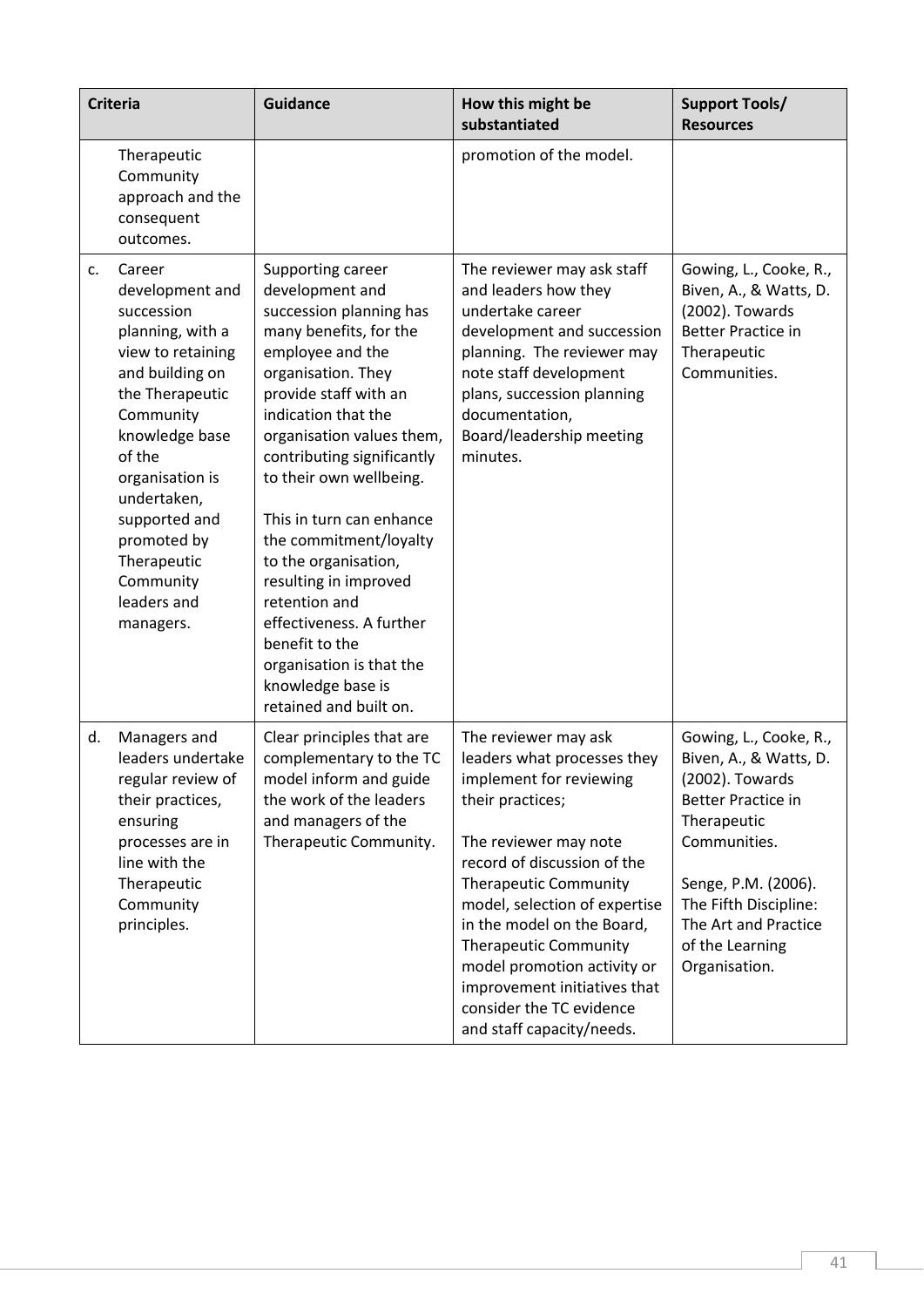# PERFORMANCE EXPECTATION 9: Therapeutic Community resident member participation

Performance Objective 9.1: The Therapeutic Community resident member's participation is the central focus to all aspects of the organisation.

Essential Criteria.

a. Staff have clear guidelines to maintain objective facilitation in all community processes and are only final decision makers where the Therapeutic Community resident group is unable to be the principle decision maker.

*About this Objective: The Therapeutic Community operates on the premise of the community is the therapy and the therapy is the community. Therefore it is expected that staff only intervene where community processes are unsafe or the community cannot reach an agreeable decision. At these times the intervention of staff is utilised as a means of role modelling appropriate decision making.*

| <b>Criteria</b>                                                                                                                                                                                                                                                               | Guidance                                                                                                                                                                                                                                                                                                                              | How this might be<br>substantiated                                                                                                                                                                                                                                                                                            | <b>Support Tools/</b><br><b>Resources</b>                                                                                       |
|-------------------------------------------------------------------------------------------------------------------------------------------------------------------------------------------------------------------------------------------------------------------------------|---------------------------------------------------------------------------------------------------------------------------------------------------------------------------------------------------------------------------------------------------------------------------------------------------------------------------------------|-------------------------------------------------------------------------------------------------------------------------------------------------------------------------------------------------------------------------------------------------------------------------------------------------------------------------------|---------------------------------------------------------------------------------------------------------------------------------|
|                                                                                                                                                                                                                                                                               | To achieve certification, you'll need to meet the essential criteria                                                                                                                                                                                                                                                                  |                                                                                                                                                                                                                                                                                                                               |                                                                                                                                 |
| Staff have clear<br>a <sub>r</sub><br>guidelines to maintain<br>objective facilitation in all<br>community processes and<br>are only final decision<br>makers where the<br><b>Therapeutic Community</b><br>resident group is unable<br>to be the principle<br>decision maker. | In general decision-making<br>processes are consultative,<br>with staff as objective<br>facilitators and the final<br>decision-maker only where<br>necessary (ATCEE<br>Statement 29)<br>This is particularly<br>important for young<br>people's communities<br>where adult supervision is<br>more important for the<br>safety of all. | The reviewer may<br>note policies and<br>procedures, staff<br>handbooks, staff<br>induction<br>materials, record of<br>staff discussion<br>(meeting minutes).<br>The reviewer may<br>interview staff and<br>residents about<br>how the staff apply<br>this. The reviewer<br>may wish to<br>observe<br>community<br>processes. | Gowing, L., Cooke, R.,<br>Biven, A., & Watts, D.<br>(2002). Towards<br><b>Better Practice in</b><br>Therapeutic<br>Communities. |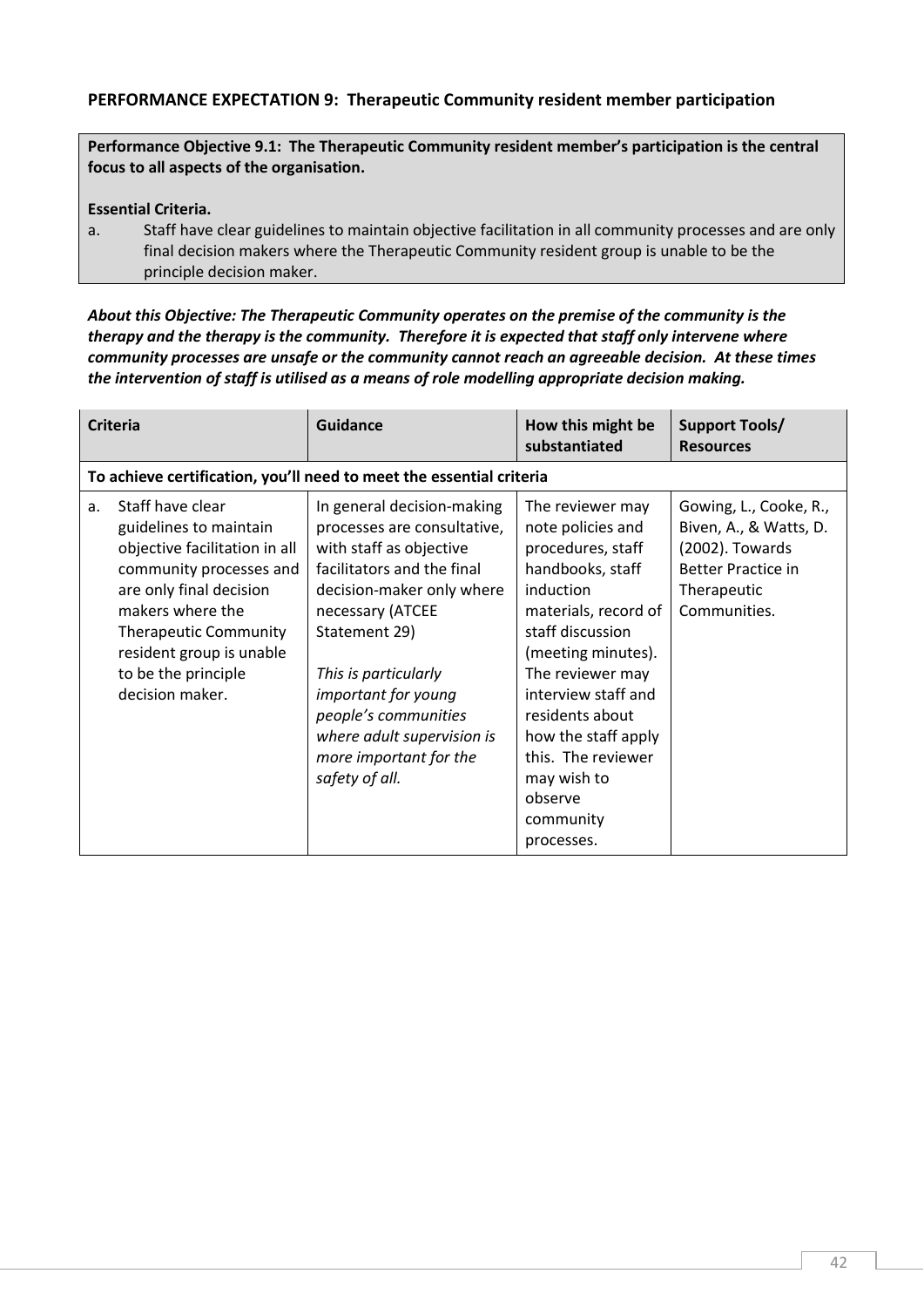#### Performance Objective 9.2: Resident member rights within the Therapeutic Community

Essential Criteria.

a. There is a Bill of Rights for resident members of the Therapeutic Community, and it is understood by all community members.

*About this Objective: The Bill of Rights includes the areas of access, safety, respect, communication, participation, privacy and comment, as outlined in the Australian Charter of Healthcare Rights (2009) published by the Australian Commission on Quality and Safety in Healthcare. Consumer responsibilities may include open communication with the agency to facilitate appropriate treatment planning, treating the entire community with dignity and respect, keeping appointments and abiding by required community rules. It is important that all members of the community are supported to understand the Bill of Rights and responsibilities as fully as possible.*

| <b>Criteria</b> |                                                                                                                                                  | Guidance                                                                                                                                                                   | How this might be<br>substantiated                                                                                                                                                           | Support Tools/<br><b>Resources</b>                                                                                       |
|-----------------|--------------------------------------------------------------------------------------------------------------------------------------------------|----------------------------------------------------------------------------------------------------------------------------------------------------------------------------|----------------------------------------------------------------------------------------------------------------------------------------------------------------------------------------------|--------------------------------------------------------------------------------------------------------------------------|
|                 |                                                                                                                                                  | To achieve certification, you'll need to meet the essential criteria.                                                                                                      |                                                                                                                                                                                              |                                                                                                                          |
| a.              | There is a Bill of<br>Rights for resident<br>members of the<br>Therapeutic<br>Community, and it<br>is understood by<br>all community<br>members. | Rights of consumers are<br>articulated across the<br>health sector. The Bill of<br>Rights should be specific<br>to the service provision of<br>a Therapeutic<br>Community. | The reviewer may ask the<br>staff and residents if there is<br>a Bill of Rights, how they<br>know of it. The reviewer<br>may take note of visible<br>documentation of the Bill of<br>Rights. | Gowing, L., Cooke, R.,<br>Biven, A., & Watts, D.<br>(2002). Towards<br>Better Practice in<br>Therapeutic<br>Communities. |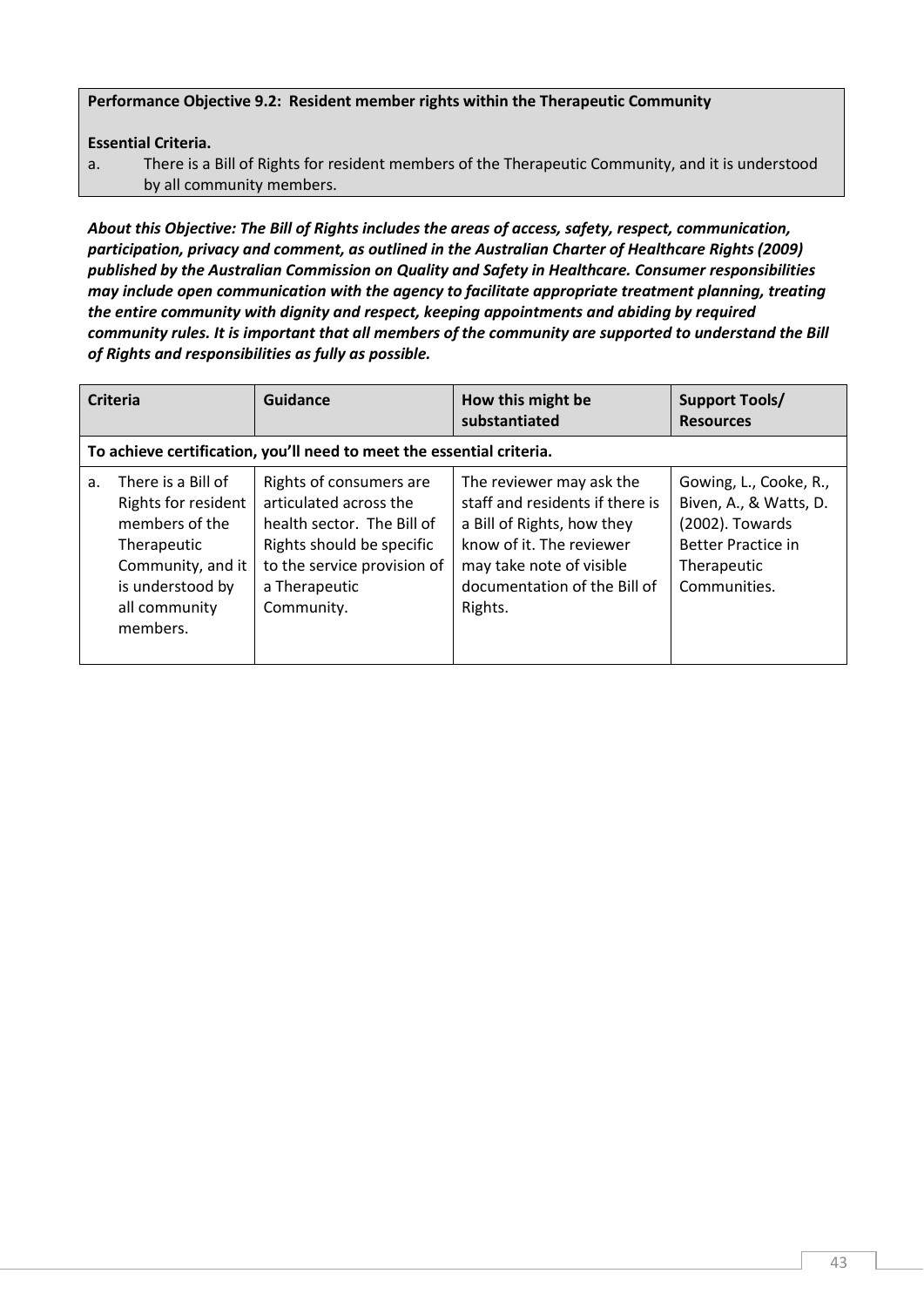# PERFORMANCE EXPECTATION 10: Therapeutic Community strategic human resource management.

Performance Objective 10.1: The organisations recruitment is based on gaining the best outcomes for the organisation.

Essential Criteria.

- a. Staff tasks are regularly reviewed to ensure they support the boundaries set within the Therapeutic Community.
- b. The Therapeutic Community actively recruits staff with Therapeutic Community Knowledge.
- c. The organisation has in place a philosophy or policy that supports the recruitment of staff with recovery experience.

*About this Objective: Maintaining an ongoing staff matrix which includes knowledge and understanding of the therapeutic community process is essential in maintaining a therapeutic community. Staff with recovery experience are able to share this with the community and provide a level of role modelling that is unique.* 

| <b>Criteria</b> |                                                                                                                                       | <b>Guidance</b>                                                                                                                                                                                                                                                                                                                                                                                                                                                                                                                                                                                                                                                                                                                                                                      | How this might be<br>substantiated                                                                                                                                               | <b>Support Tools/</b><br><b>Resources</b>                                                                                                                                                                                                            |  |
|-----------------|---------------------------------------------------------------------------------------------------------------------------------------|--------------------------------------------------------------------------------------------------------------------------------------------------------------------------------------------------------------------------------------------------------------------------------------------------------------------------------------------------------------------------------------------------------------------------------------------------------------------------------------------------------------------------------------------------------------------------------------------------------------------------------------------------------------------------------------------------------------------------------------------------------------------------------------|----------------------------------------------------------------------------------------------------------------------------------------------------------------------------------|------------------------------------------------------------------------------------------------------------------------------------------------------------------------------------------------------------------------------------------------------|--|
|                 | To achieve certification, you'll need to meet the essential criteria                                                                  |                                                                                                                                                                                                                                                                                                                                                                                                                                                                                                                                                                                                                                                                                                                                                                                      |                                                                                                                                                                                  |                                                                                                                                                                                                                                                      |  |
| a.              | Staff tasks are<br>regularly<br>reviewed to<br>ensure they<br>support the<br>boundaries set<br>within the<br>Therapeutic<br>Community | A lack of clarity<br>(ambiguity) regarding<br>team members' roles and<br>responsibilities can<br>interfere with team<br>effectiveness. It can also<br>have a negative impact<br>on team members' job<br>involvement, satisfaction<br>and commitment.<br>Flexibility in team<br>members' roles is likely to<br>enhance effectiveness in<br>dynamic environments<br>where tasks are fluid and<br>changeable (e.g.,<br>changing client<br>workloads). Role<br>flexibility relies on team<br>members being multi<br>skilled (i.e., able to<br>perform other's tasks). To<br>avoid conflict and<br>confusion, teams with<br>flexible role assignment<br>should establish a shared<br>understanding amongst<br>team members of the<br>boundaries of role<br>flexibility (i.e., are certain | The reviewer will note job<br>descriptions, meeting<br>minutes, planning and<br>review documentation. The<br>reviewer may interview staff<br>about review processes in<br>place. | Duraisingham, V.<br>(2005). Recruitment<br>and Selection.<br>Gowing, L., Cooke, R.,<br>Biven, A., & Watts, D.<br>(2002). Towards<br><b>Better Practice in</b><br>Therapeutic<br>Communities.<br>Skinner. N. (2005)<br>Developing Effective<br>Teams. |  |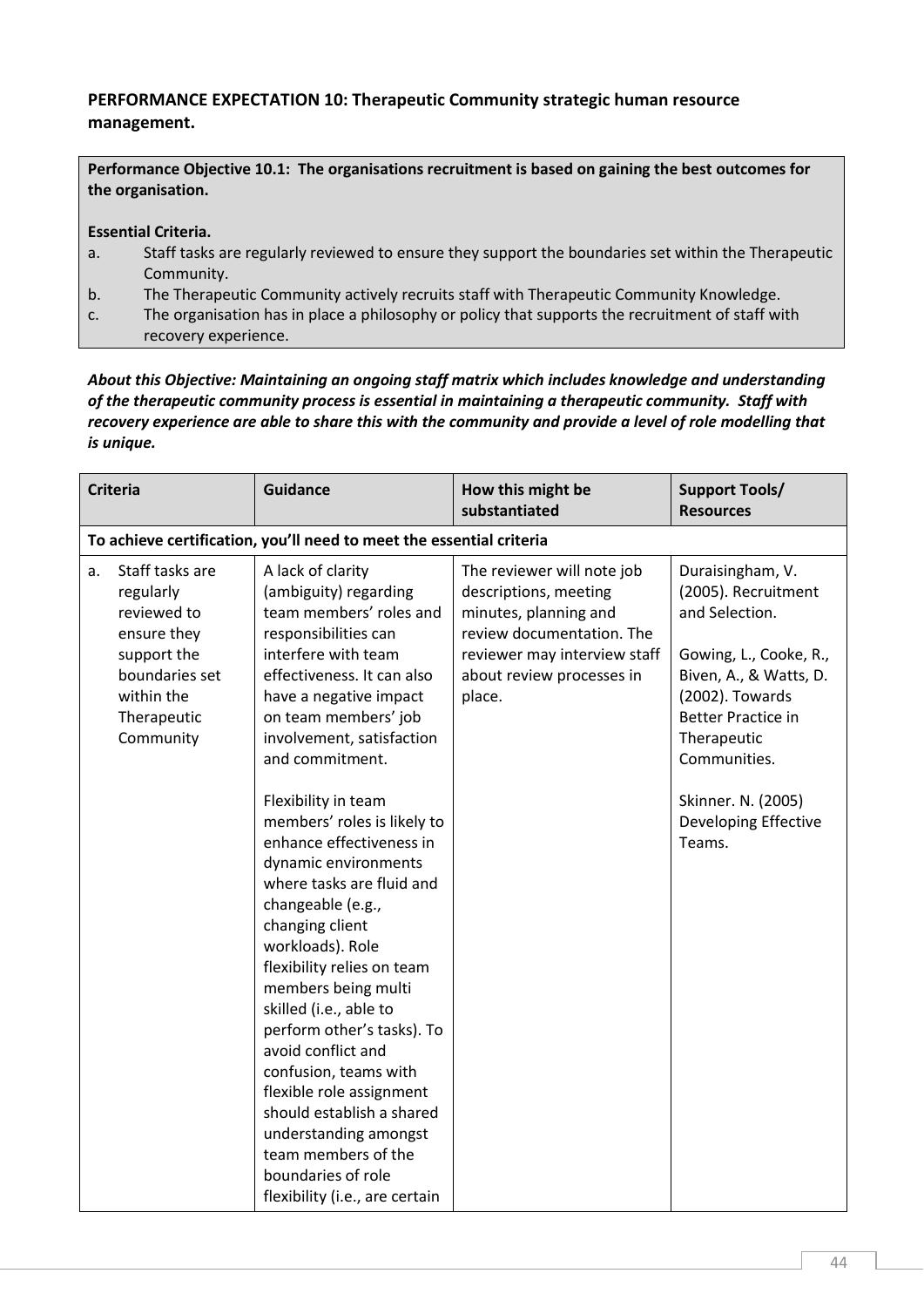|    | <b>Criteria</b>                                                                                                                               | <b>Guidance</b>                                                                                                                                                                                                                                                                                                                                                                        | How this might be<br>substantiated                                                                                                                                                                                                                                                 | <b>Support Tools/</b><br><b>Resources</b>                                                                                                                                                    |
|----|-----------------------------------------------------------------------------------------------------------------------------------------------|----------------------------------------------------------------------------------------------------------------------------------------------------------------------------------------------------------------------------------------------------------------------------------------------------------------------------------------------------------------------------------------|------------------------------------------------------------------------------------------------------------------------------------------------------------------------------------------------------------------------------------------------------------------------------------|----------------------------------------------------------------------------------------------------------------------------------------------------------------------------------------------|
|    |                                                                                                                                               | tasks or roles<br>"quarantined" for specific<br>group members) (Skinner,<br>2005: p 11).                                                                                                                                                                                                                                                                                               |                                                                                                                                                                                                                                                                                    |                                                                                                                                                                                              |
| b. | The Therapeutic<br>Community<br>actively recruits<br>staff with<br>Therapeutic<br>Community<br>knowledge.                                     | Recruitment of staff<br>needs to consider the<br>willingness of the new<br>recruit to be passionate<br>about the TC model. The<br>workplace of a TC can be<br>quite intense in terms of<br>time with consumers and<br>ongoing community<br>involvement during work<br>hours. Recruitment<br>processes need to ensure<br>staff are "robust" enough<br>to work in such an<br>environment | The reviewer will note job<br>descriptions, advertising<br>material, HR materials. The<br>reviewer may interview staff<br>regarding TC knowledge;<br>Staff recruitment practices<br>should show evidence of<br>recruiting staff with<br>knowledge of working with<br>young people. | Duraisingham, V.<br>(2005). Recruitment<br>and Selection.<br>Gowing, L., Cooke, R.,<br>Biven, A., & Watts, D.<br>(2002). Towards<br><b>Better Practice in</b><br>Therapeutic<br>Communities. |
| c. | The organisation<br>has in place a<br>philosophy or<br>policy that<br>supports the<br>recruitment of<br>staff with<br>recovery<br>experience. | The mix of staff at the TC<br>is important to consider,<br>supporting the perceived<br>credibility in the eyes of<br>the resident members<br>and to maximise rapport.<br>The recruitment of staff<br>depends on a range of<br>factors, however,<br>including location and the<br>accessible pool of<br>potential workers.                                                              | The reviewer will note<br>policies and procedures.<br>The reviewer may interview<br>staff regarding recruitment<br>of staff with recovery<br>experience.                                                                                                                           | Duraisingham, V.<br>(2005). Recruitment<br>and Selection<br>Gowing, L., Cooke, R.,<br>Biven, A., & Watts, D.<br>(2002). Towards<br><b>Better Practice in</b><br>Therapeutic<br>Communities.  |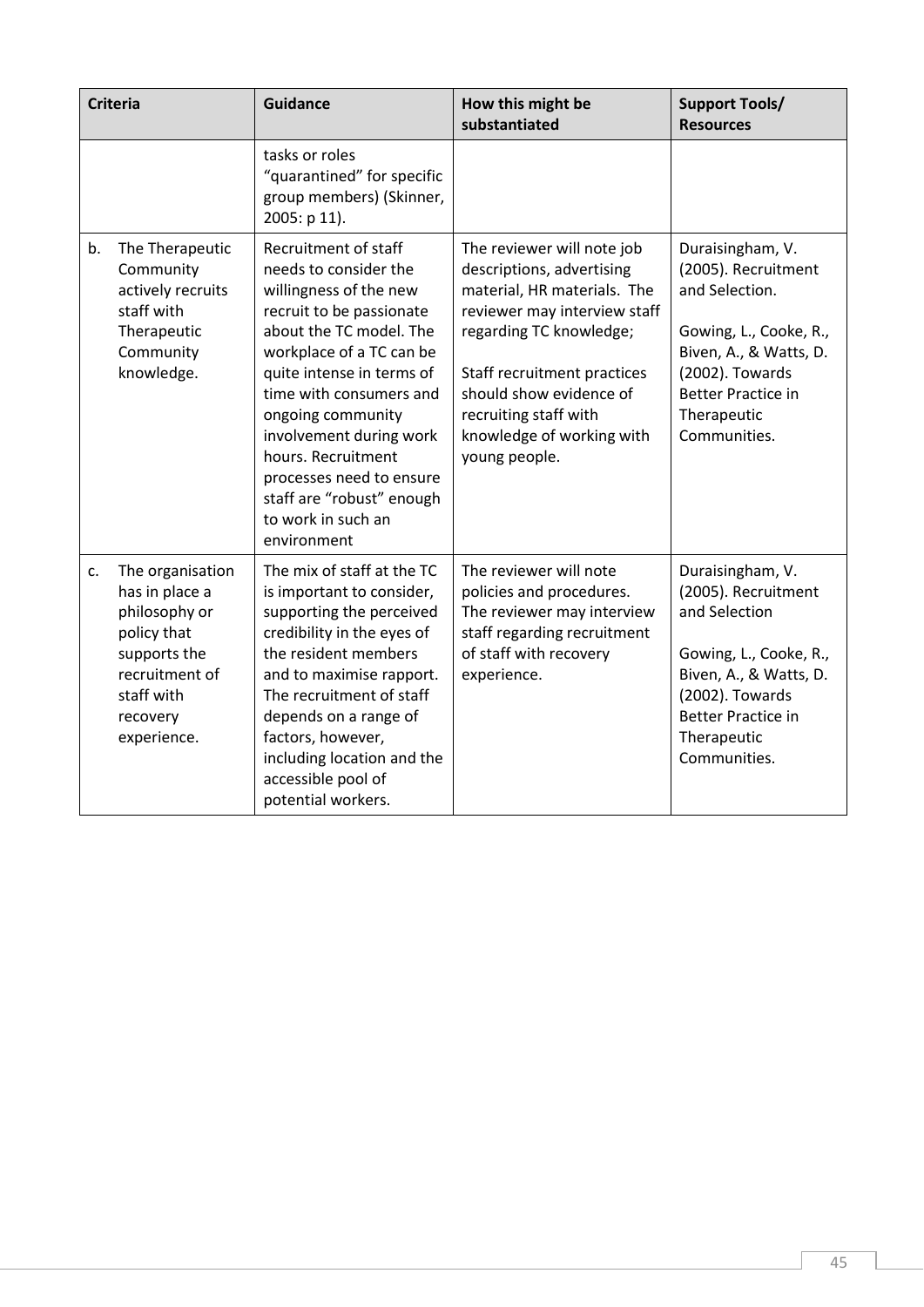Performance Objective 10.2: Human resource processes allow for ongoing development of Therapeutic Community staff.

## Essential Criteria.

a. Leaders and managers invest in the ongoing development of the Therapeutic Community staff in Therapeutic Community specific training.

*About this Objective: Ongoing development of staff particularly including Therapeutic Community specific training allows staff to have both career progression and builds the knowledge base and TC Model specific training that can occur within the sector.*

|    | <b>Criteria</b>                                                                                                                                               | Guidance                                                                                                                                                                                                                                                                                    | How this might be<br>substantiated                                                                                                                                                                                                                                                     | <b>Support Tools/</b><br><b>Resources</b>                                                                                                                                     |
|----|---------------------------------------------------------------------------------------------------------------------------------------------------------------|---------------------------------------------------------------------------------------------------------------------------------------------------------------------------------------------------------------------------------------------------------------------------------------------|----------------------------------------------------------------------------------------------------------------------------------------------------------------------------------------------------------------------------------------------------------------------------------------|-------------------------------------------------------------------------------------------------------------------------------------------------------------------------------|
|    |                                                                                                                                                               | To achieve certification, you'll need to meet the essential criteria                                                                                                                                                                                                                        |                                                                                                                                                                                                                                                                                        |                                                                                                                                                                               |
| a. | Leaders and<br>managers invest in<br>the ongoing<br>development of<br>the Therapeutic<br>Community staff<br>in Therapeutic<br>Community<br>specific training. | Ensuring the ongoing<br>nature of the<br><b>Therapeutic Community</b><br>model is reliant on the<br>staff group gaining<br>ongoing TC specific<br>training. As training<br>opportunities are<br>limited, more unique<br>methods of training<br>may be implemented in<br>the TC environment. | The reviewer may note HR<br>policies and procedures. The<br>reviewer may note individual<br>and organisational staff<br>development/training plans.<br>The reviewer may interview<br>the staff and leaders as to the<br>implementation of TC specific<br>training in the organisation. | Gowing, L., Cooke, R.,<br>Biven, A., & Watts, D.<br>(2002). Towards<br><b>Better Practice in</b><br>Therapeutic<br>Communities.<br>Skinner, N. (2005 a).<br>Worker Wellbeing. |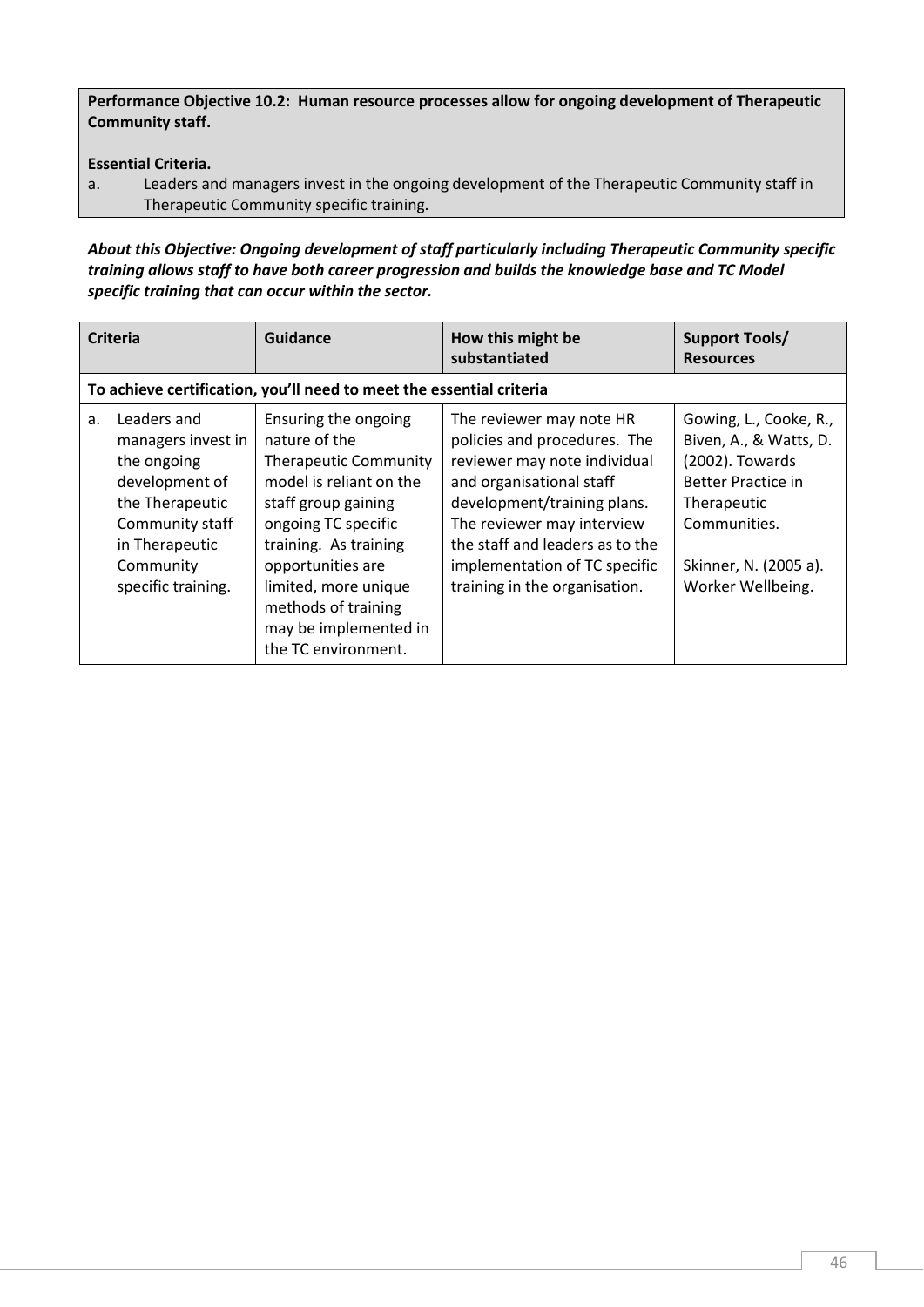# PERFORMANCE EXPECTATION 11: Use of data from the Therapeutic Community

Performance Objective 11.1: The organisation maintains an appropriate database that allows for service evaluation.

#### Good Practice Criteria.

- a. Post residential treatment data is collected in a formalised manner.
- b. Data is utilised to promote the efficacy and value of the Therapeutic Community model.
- c. Leaders and managers actively participate in and/or support research contributing to the evidence base rising from datasets.
- d. Leaders and managers actively participate in collective Therapeutic Community sector information sharing.

### *About this Objective: Building a database and encouraging and participating in research builds both certainty in the Therapeutic Community Model of AOD treatment and provides funders with certainty in the model which receives so much Government funding.*

|    | <b>Criteria</b>                                                                                                          | <b>Guidance</b>                                                                                                                                                                                                                                                                                                                                             | How this might be<br>substantiated                                                                                                                                                       | <b>Support Tools/</b><br><b>Resources</b>                                                                                                                                                                    |
|----|--------------------------------------------------------------------------------------------------------------------------|-------------------------------------------------------------------------------------------------------------------------------------------------------------------------------------------------------------------------------------------------------------------------------------------------------------------------------------------------------------|------------------------------------------------------------------------------------------------------------------------------------------------------------------------------------------|--------------------------------------------------------------------------------------------------------------------------------------------------------------------------------------------------------------|
|    |                                                                                                                          |                                                                                                                                                                                                                                                                                                                                                             | To achieve good practice certification, you'll also need to meet the good practice criteria                                                                                              |                                                                                                                                                                                                              |
| a. | Post residential<br>treatment data is<br>collected in a<br>formalised<br>manner.                                         | Anecdotally the TC model<br>has well recorded<br>outcomes however<br>longer term data is often<br>difficult to maintain. This<br>longer-term data<br>provides greater<br>validation for the model<br>and will improve both<br>funding to organisations<br>utilising the model and a<br>greater understanding of<br>the longer-term impacts<br>of the model. | The reviewer will note<br>policies and procedures and<br>the application of the<br>collection of post residential<br>treatment.                                                          | Aylward, P. (2005).<br><b>Evaluating AOD</b><br>Projects and<br>Programs.<br>Gowing, L., Cooke, R.,<br>Biven, A., & Watts, D.<br>(2002). Towards<br><b>Better Practice in</b><br>Therapeutic<br>Communities. |
| b. | Data is utilised to<br>promote the<br>efficacy and value<br>of the Therapeutic<br>Community<br>model.                    | Data provides an<br>evidence base which in<br>turn proves the efficacy<br>of a model of care.                                                                                                                                                                                                                                                               | The reviewer will note the<br>use of data to promote the<br>efficacy and value of the TC<br>model. The reviewer may<br>interview staff on the use of<br>data to promote the TC<br>model. | Gowing, L., Cooke, R.,<br>Biven, A., & Watts, D.<br>2002). Towards Better<br>Practice in<br>Therapeutic<br>Communities.                                                                                      |
| c. | Leaders and<br>managers actively<br>participate in<br>and/or support<br>research<br>contributing to the<br>evidence base | Anecdotally the TC model<br>has well recorded<br>outcomes however<br>longer term data is often<br>difficult to maintain. This<br>longer-term data<br>provides greater                                                                                                                                                                                       | The reviewer will note the<br>organisations contribution to<br>research. The reviewer may<br>interview leaders on their<br>commitment to supporting<br>ongoing research.                 | Aylward, P. (2005).<br><b>Evaluating AOD</b><br>Projects and<br>Programs.<br>Gowing, L., Cooke, R.,<br>Biven, A., & Watts, D.<br>(2002). Towards                                                             |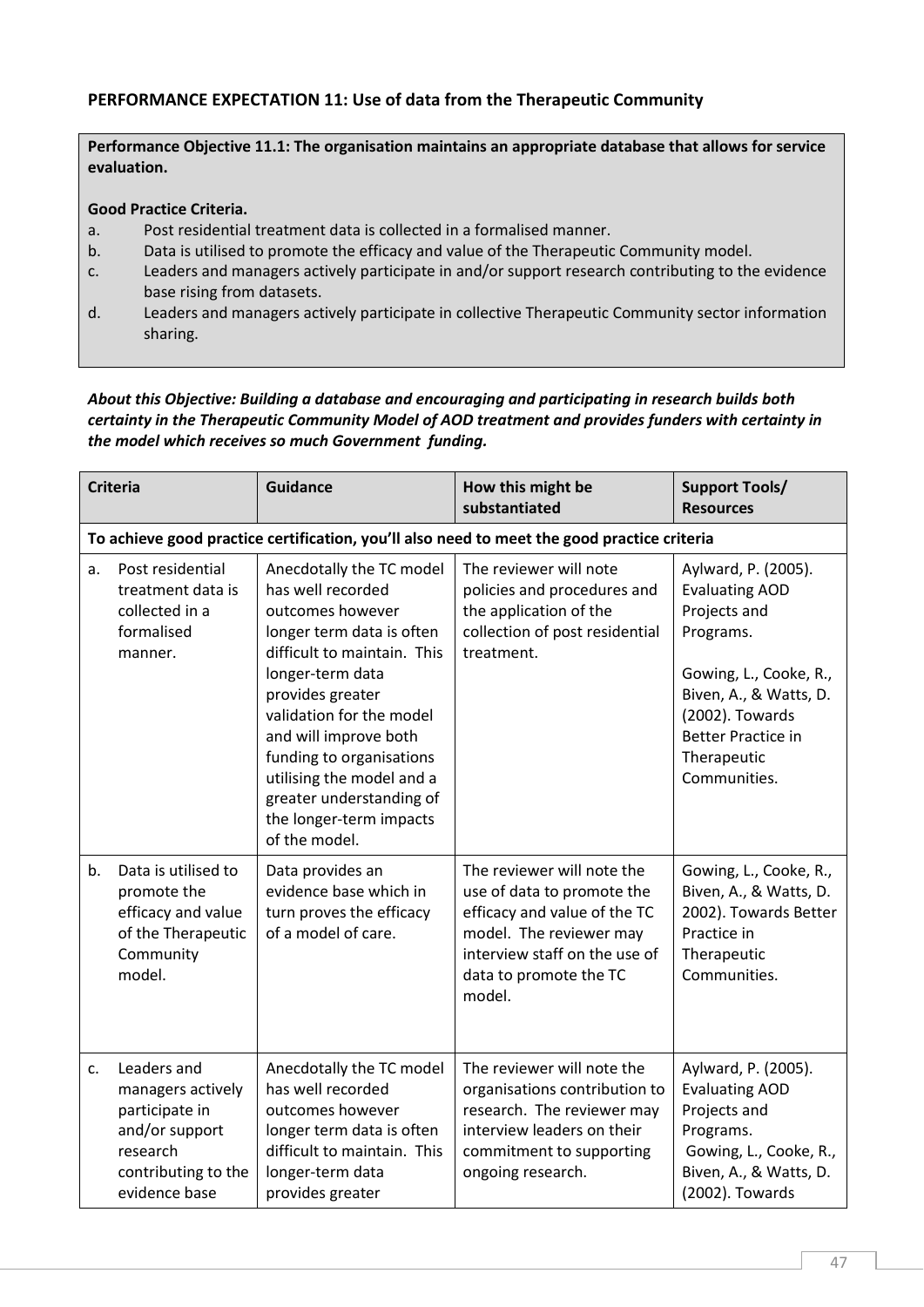|    | <b>Criteria</b>                                                                                                                | <b>Guidance</b>                                                                                                                                                                                                                                                                                                                                                         | How this might be<br>substantiated                                                                                                                        | <b>Support Tools/</b><br><b>Resources</b>                                                                                                                                                                |
|----|--------------------------------------------------------------------------------------------------------------------------------|-------------------------------------------------------------------------------------------------------------------------------------------------------------------------------------------------------------------------------------------------------------------------------------------------------------------------------------------------------------------------|-----------------------------------------------------------------------------------------------------------------------------------------------------------|----------------------------------------------------------------------------------------------------------------------------------------------------------------------------------------------------------|
|    | rising from<br>datasets.                                                                                                       | validation for the model<br>and will improve both<br>funding to organisations<br>utilising the model and a<br>greater understanding of<br>the longer-term impacts<br>of the model.                                                                                                                                                                                      |                                                                                                                                                           | <b>Better Practice in</b><br>Therapeutic<br>Communities.                                                                                                                                                 |
| d. | Leaders and<br>managers actively<br>participate in<br>collective<br>Therapeutic<br>Community sector<br>information<br>sharing. | Ensuring the ongoing<br>nature of the Therapeutic<br>Community model is<br>reliant on the staff group<br>gaining ongoing TC<br>specific training. As<br>training opportunities are<br>limited, more unique<br>methods of training may<br>be implemented in the TC<br>environment.<br>Information sharing is a<br>particular modality that<br>applies within the sector. | The reviewer may note<br>documentation relating to<br>information sharing. The<br>reviewer may interview<br>leaders on information<br>sharing activities. | Aylward, P. (2005).<br><b>Evaluating AOD</b><br>Projects and Programs<br>Gowing, L., Cooke, R.,<br>Biven, A., & Watts, D.<br>(2002). Towards<br><b>Better Practice in</b><br>Therapeutic<br>Communities. |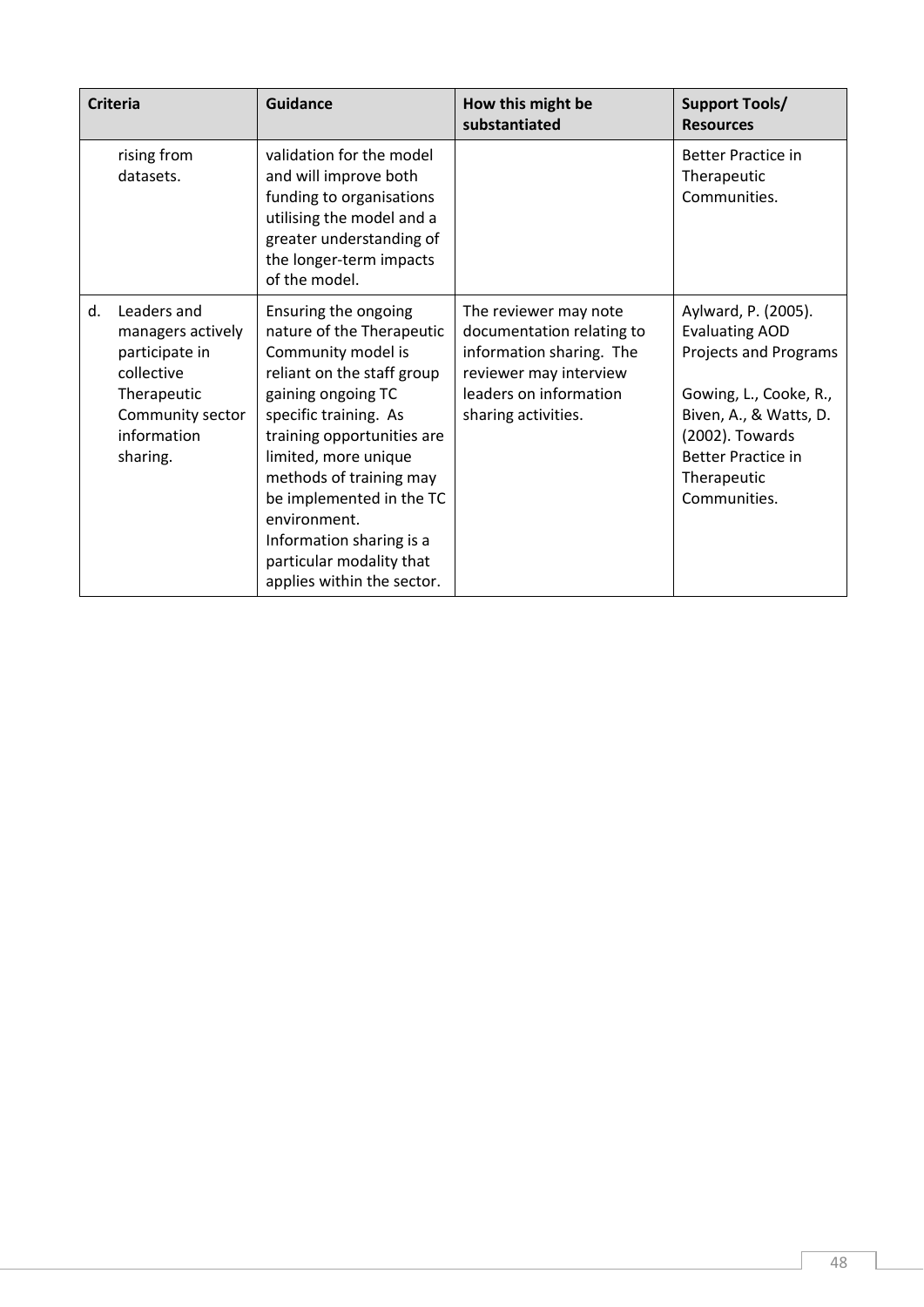# PERFORMANCE EXPECTATION 12: Rules in the Therapeutic Community

## Performance Objective 12.1: Rules in the Therapeutic Community

#### Essential Criteria.

- a. There is a documented process for dealing with violations of principle rules.
- b. The Therapeutic Community implements consequences for any breaches of the principle rules.
- c. The principle rules are clearly articulated to all members of the Therapeutic Community.

*About this Objective: Learning to live in a matrix of rules which maintain the functioning of a community, safety for all members of the community, and consistency in the application of these rules assists the resident in learning to live again in the context of wider society.*

|                                                                                                          | <b>Criteria</b>                                                                                          | <b>Guidance</b>                                                                                                                                                                                                                                     | How this might be<br>substantiated                                                                                                                                                                                                                                                                                       | <b>Support Tools/</b><br><b>Resources</b>                                          |
|----------------------------------------------------------------------------------------------------------|----------------------------------------------------------------------------------------------------------|-----------------------------------------------------------------------------------------------------------------------------------------------------------------------------------------------------------------------------------------------------|--------------------------------------------------------------------------------------------------------------------------------------------------------------------------------------------------------------------------------------------------------------------------------------------------------------------------|------------------------------------------------------------------------------------|
| To achieve Therapeutic Community practice certification, you'll also need to meet the following criteria |                                                                                                          |                                                                                                                                                                                                                                                     |                                                                                                                                                                                                                                                                                                                          |                                                                                    |
| a.                                                                                                       | There is a<br>documented<br>process for<br>dealing with<br>violations of<br>principle rules.             | Principle rules exist in the<br><b>Therapeutic Community</b><br>as blanket measures to<br>both ensure the safety of<br>the individual resident<br>and to ensure the<br>maximum possible<br>therapeutic outcome of<br>the individual's<br>admission. | The reviewer may note<br>policies and procedures,<br>resident handbooks,<br>program guidelines, meeting<br>minutes, incident register.                                                                                                                                                                                   | De Leon, G. (2000).<br>The Therapeutic<br>Community: Theory,<br>Model, and Method. |
| b.                                                                                                       | The Therapeutic<br>Community<br>implements<br>consequences for<br>any breaches of<br>the principle rules | Principle rules exist in the<br><b>Therapeutic Community</b><br>as blanket measures to<br>both ensure the safety of<br>the individual resident<br>and to ensure the<br>maximum possible<br>therapeutic outcome of<br>the individual's<br>admission. | The reviewer may note<br>policies and procedures,<br>resident handbooks,<br>program guidelines, meeting<br>minutes, individual<br>treatment plans, and<br>incident register. The<br>reviewer may interview staff<br>and residents regarding the<br>implementation of<br>consequences for breaches<br>of principle rules. | De Leon, G. (2000).<br>The Therapeutic<br>Community: Theory,<br>Model, and Method. |
| c.                                                                                                       | The principle rules<br>are clearly<br>articulated to all<br>members of the<br>Therapeutic<br>Community   | Principle rules exist in the<br><b>Therapeutic Community</b><br>as blanket measures to<br>both ensure the safety of<br>the individual resident<br>and to ensure the<br>maximum possible<br>therapeutic outcome of<br>the individual's<br>admission. | The reviewer may note<br>resident handbooks,<br>program guidelines, other<br>written or otherwise<br>documented information,<br>meeting minutes, policy and<br>procedure documentation;<br>The reviewer may interview<br>staff and residents on their<br>knowledge of the principal<br>rules.                            | De Leon, G. (2000).<br>The Therapeutic<br>Community: Theory,<br>Model, and Method. |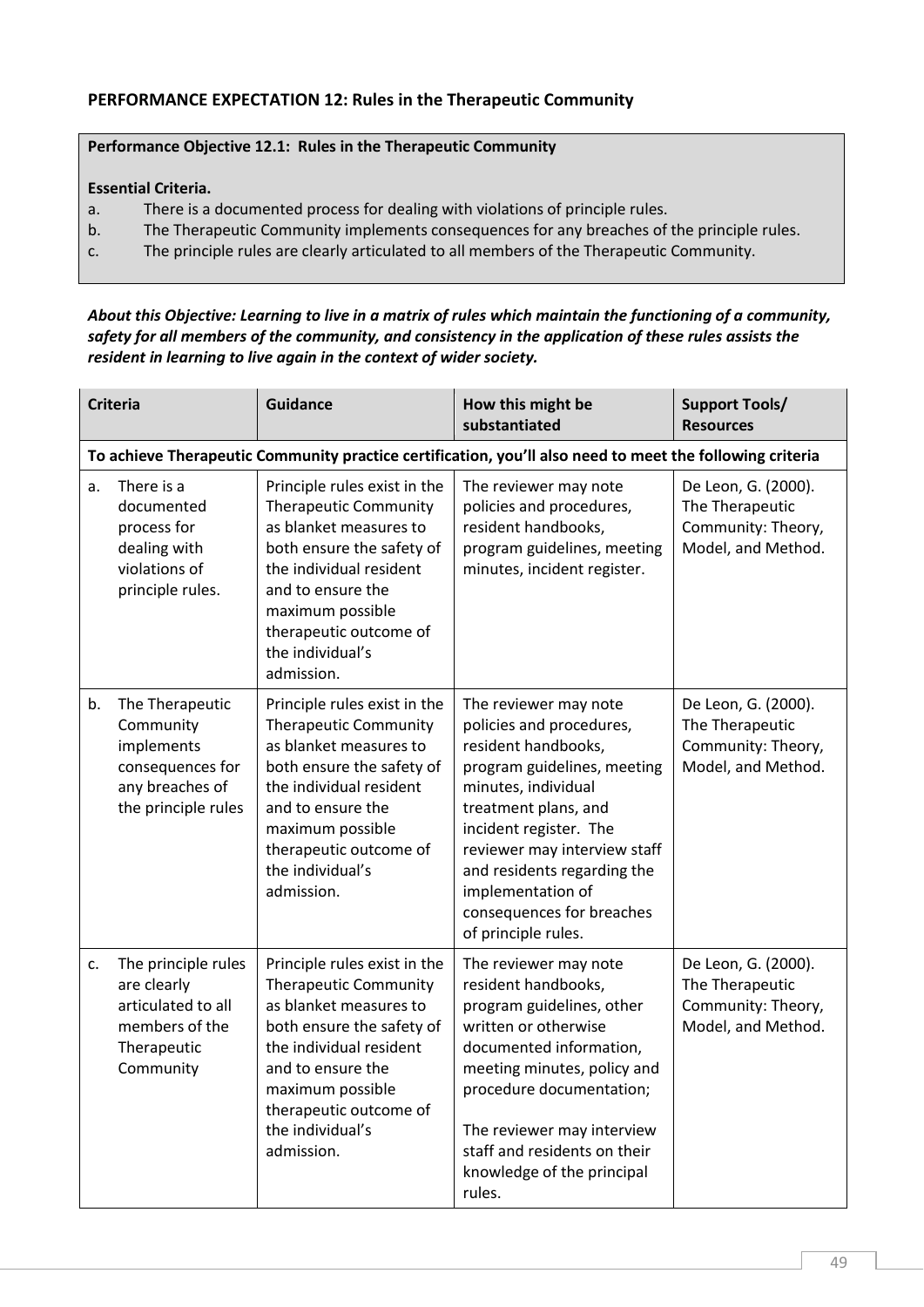## PERFORMANCE EXPECTATION 13: Continuous Improvement

Performance Objective 13.1: Improving outcomes of resident members is the priority consideration in decisions to change the service and approach.

#### Essential Criteria.

- a. The principles of the Australasian Therapeutic Community Essential Elements are incorporated into improvement initiatives.
- b. Policies and procedures are in place to ensure that management and staff are responsible for the maintenance and delivery of a service that is safe, effective, integrated, high quality and continuously improving.

## *About this Objective: Maintaining the Therapeutic Community model through the application of the ATCEEs is important in all elements of the Therapeutic Community.*

| <b>Criteria</b>                                                                                                                                                                                                                                                | <b>Guidance</b>                                                                                                | How this might be<br>substantiated                                                                                                                                                                                                                                                                    | <b>Support Tools/</b><br><b>Resources</b>                                                                                                                                                                                                                               |
|----------------------------------------------------------------------------------------------------------------------------------------------------------------------------------------------------------------------------------------------------------------|----------------------------------------------------------------------------------------------------------------|-------------------------------------------------------------------------------------------------------------------------------------------------------------------------------------------------------------------------------------------------------------------------------------------------------|-------------------------------------------------------------------------------------------------------------------------------------------------------------------------------------------------------------------------------------------------------------------------|
|                                                                                                                                                                                                                                                                |                                                                                                                | To achieve Therapeutic Community practice certification, you'll also need to meet the following criteria                                                                                                                                                                                              |                                                                                                                                                                                                                                                                         |
| The principles of<br>a.<br>the Australasian<br>Therapeutic<br>Community<br><b>Essential Elements</b><br>are incorporated<br>into improvement<br>initiatives                                                                                                    | To maintain focus on the<br>TC model the ATCEE<br>provide a foundation<br>and guideline for CQI<br>activities. | The reviewer may note the<br>incorporation of the ATCEE<br>into CQI activities through<br>documentation such as<br>meeting minutes, review<br>documentation, policy and<br>procedure;<br>The reviewer may interview<br>staff as to how the ATCEE<br>are incorporated into<br>improvement initiatives. | Gowing, L., Cooke, R.,<br>Biven, A., & Watts, D.<br>(2002). Towards<br><b>Better Practice in</b><br>Therapeutic<br>Communities.<br>Hovenga E., & Lloyd S.<br>(2002). In M.G. Harris<br>and Associates.<br><b>Managing Health</b><br>Services: Concepts<br>and Practice. |
| b. Policies and<br>procedures are in<br>place to ensure<br>that management<br>and staff are<br>responsible for the<br>maintenance and<br>delivery of a service<br>that is safe,<br>effective,<br>integrated, high<br>quality and<br>continuously<br>improving. |                                                                                                                | The reviewer will note the<br>CQI policies, procedures and<br>practices that contribute to<br>a safe, effective, high quality<br>service.                                                                                                                                                             |                                                                                                                                                                                                                                                                         |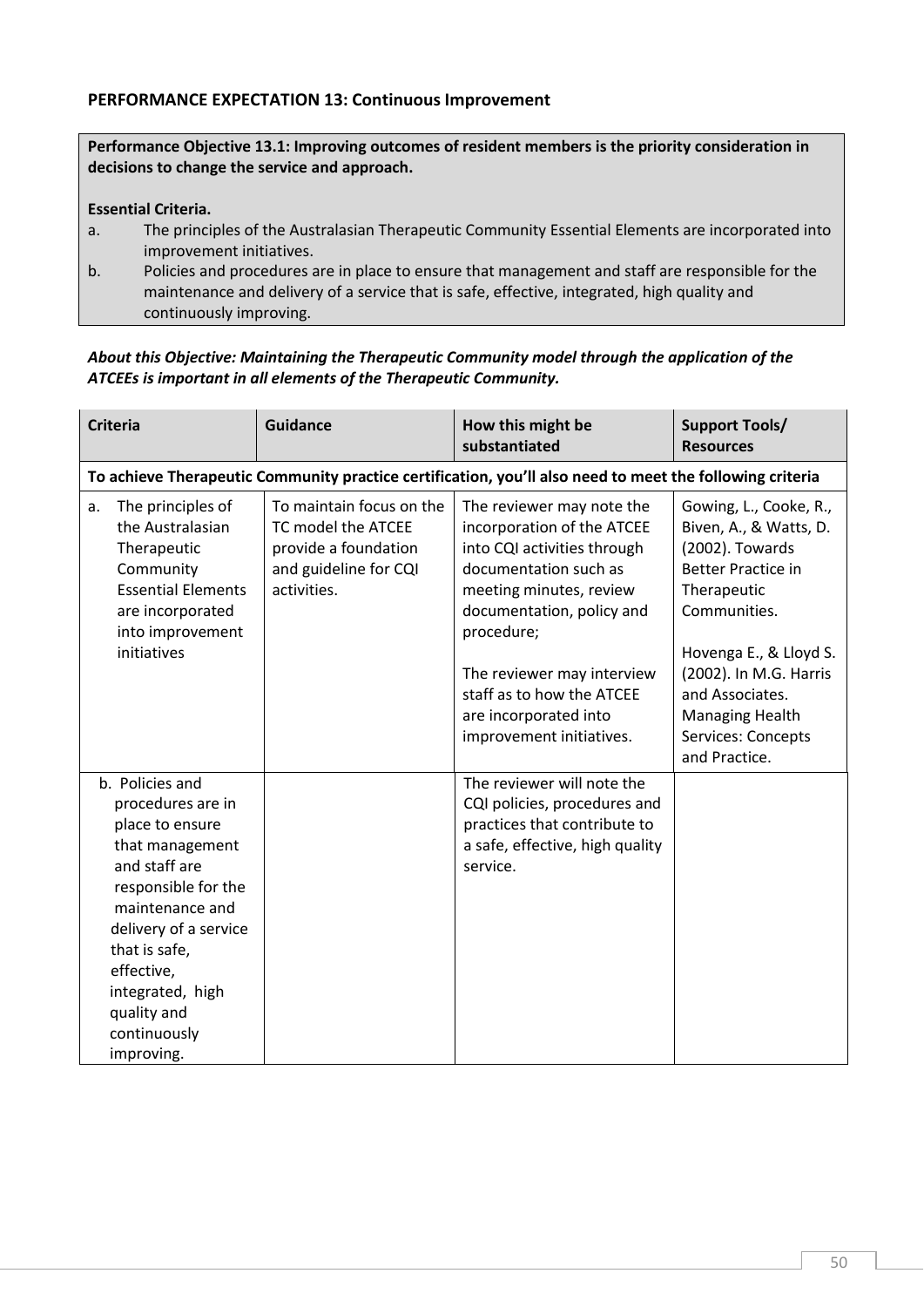# PERFORMANCE EXPECTATION 14. Governance and Management.

# Performance Objective 14.1: Governance

#### Essential Criteria:

- a. Policies and procedures are in place to ensure compliance with relevant legislation including industrial and contractual requirements.
- **b.** The organisation can demonstrate its understanding of the risks associated with statutory compliance, financial risks, governance, environmental, reputational and strategic risk and that it has systems in place to address these risks.

| <b>Criteria</b>                                                                                                                                                                                                                                                             | <b>Guidance</b>                                                                                                                                                                                                                                                                                                                                                                                                      | How this might be substantiated                                                                                                                |  |
|-----------------------------------------------------------------------------------------------------------------------------------------------------------------------------------------------------------------------------------------------------------------------------|----------------------------------------------------------------------------------------------------------------------------------------------------------------------------------------------------------------------------------------------------------------------------------------------------------------------------------------------------------------------------------------------------------------------|------------------------------------------------------------------------------------------------------------------------------------------------|--|
| To achieve Therapeutic Community practice certification, organisations will also need to meet the<br>following criteria                                                                                                                                                     |                                                                                                                                                                                                                                                                                                                                                                                                                      |                                                                                                                                                |  |
| Policies and procedures<br>a<br>are in place to ensure<br>compliance with relevant<br>legislation including<br>industrial and contractual<br>requirements.                                                                                                                  | Governance involves a set<br>of relationships between<br>an organisation's<br>management, its Board and<br>other stakeholders, which<br>reflect adherence to the<br>relevant legislation<br>governing employment,<br>risk management,<br>contractual obligations and<br>accountability in all areas<br>of administration.                                                                                            | The reviewer will note policies and<br>procedures that guide the organisation in<br>adhering to its industrial and contractual<br>obligations. |  |
| b. The organisation can<br>demonstrate it's<br>understanding of the risk<br>associated with statutory<br>compliance, financial<br>risks, governance,<br>environmental,<br>reputational and strategic<br>risk and that it has<br>systems in place to<br>address these risks. | Governance involves a set<br>of relationships between<br>an organisation's<br>management, its Board and<br>other stakeholders, which<br>reflect adherence to the<br>relevant legislation<br>governing employment,<br>risk management,<br>contractual obligations and<br>accountability in all areas<br>of administration including<br>financial management,<br>strategic risk,<br>environmental and<br>reputational. | The reviewer will note policies and<br>procedures that guide the organisation in its<br>risk management and statutory compliance.              |  |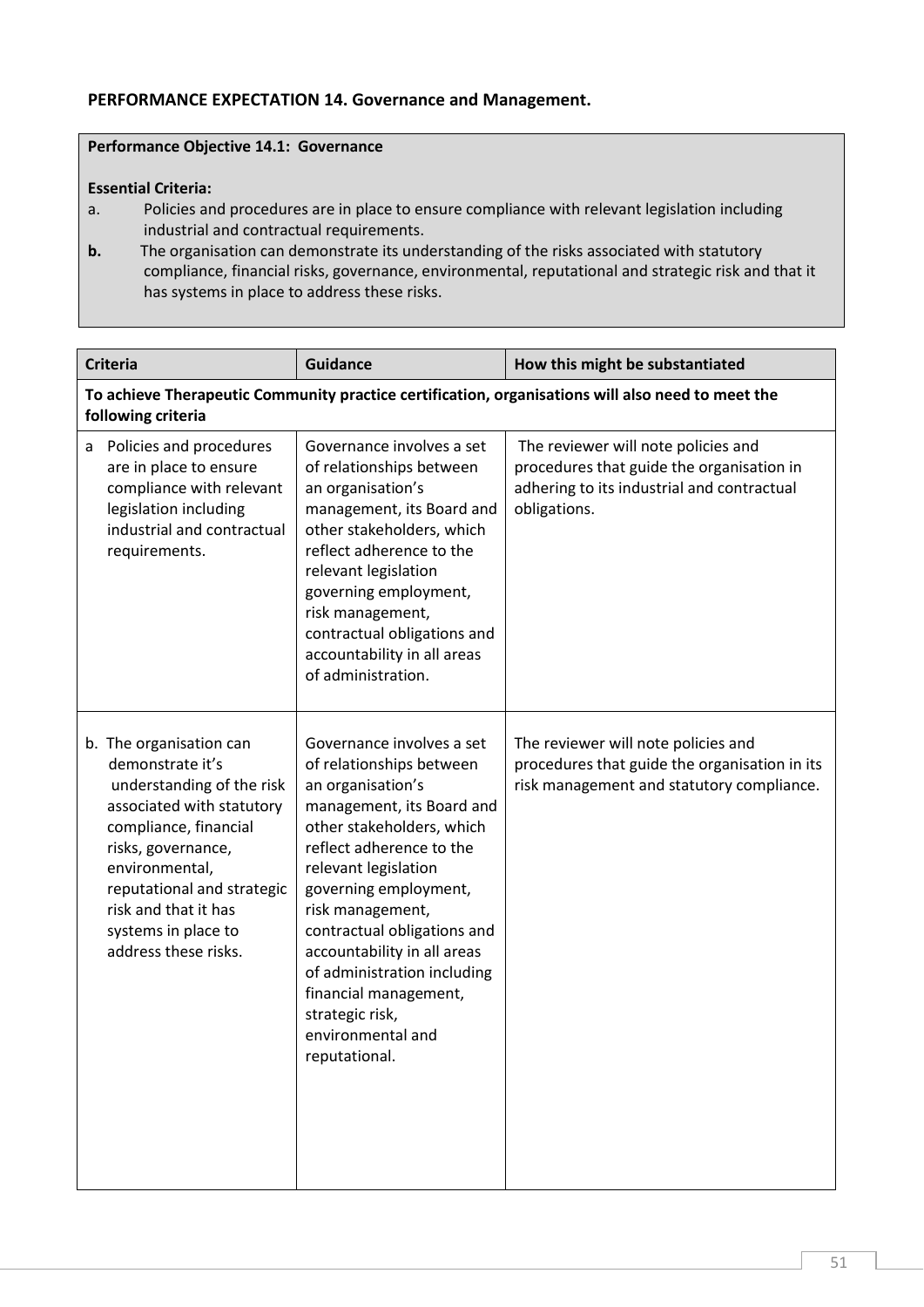## Performance Objective 14.2 Financial Management.

## Essential Criteria:

- a. Financial management activities comply with the disclosure requirements of transparency to inform all stakeholders, including funding bodies and the broader community of the financial community of the financial status of the organisation and that funds received are accounted for appropriately.
- b. Financial management activities comply with legislative and accounting requirements including the requirement for an annual independent financial audit.
- c. There is a financial delegation policy in place which clearly outlines the financial expenditure limits of different departments and staff within the organisation.

| <b>Criteria</b>                                                                                                                                                                                                                                                                                           | <b>Guidance</b>                                                                                                                                                                                                                                                                                                              | How this might be substantiated.                                                                                                                                                                                                                                        |
|-----------------------------------------------------------------------------------------------------------------------------------------------------------------------------------------------------------------------------------------------------------------------------------------------------------|------------------------------------------------------------------------------------------------------------------------------------------------------------------------------------------------------------------------------------------------------------------------------------------------------------------------------|-------------------------------------------------------------------------------------------------------------------------------------------------------------------------------------------------------------------------------------------------------------------------|
| a. Financial management activities<br>comply with the disclosure<br>requirements of transparency to<br>inform all stakeholders,<br>including funding bodies and the<br>broader community of the<br>financial status of the<br>organisation and that funds<br>received are accounted for<br>appropriately. | Most 'not for profit'<br>organisations rely heavily on<br>external funding. Having<br>proper accounting systems in<br>place is important as they are a<br>means of providing<br>transparency of operations to<br>all stakeholders.                                                                                           | The review will sight policies and<br>procedures describing financial<br>management practices. The<br>reviewer will sight monthly<br>financial reports to the Board of<br>Management and the financial<br>report attached to the Annual<br>Report for the organisation. |
| b. Financial management activities<br>comply with legislative and<br>accounting requirements<br>including the requirement for an<br>annual independent financial<br>audit.                                                                                                                                | Accountability to funding<br>bodies, donors, the general<br>public and service users is<br>critical to the financial integrity<br>of the service. Financial<br>management systems which<br>provide transparency and<br>consistency with legislative<br>requirements provide<br>operational confidence to all<br>stakeholders | The reviewer will note the<br>financial audit in the Annual<br>Report and sight financial reports<br>to funding bodies.                                                                                                                                                 |
| c. There is a financial delegation<br>policy in place which clearly<br>outlines the financial<br>expenditure limits of different<br>departments and staff within<br>the organisation.                                                                                                                     | Financial management is crucial<br>for the success of any<br>organization. Successful<br>enterprises watch their finances<br>very closely. Most businesses<br>have a well-structured finance<br>department responsible for<br>looking after the accounts and<br>finances of the organisation in<br>place.                    | The reviewer will note the<br>financial delegation policy and<br>procedure and sight evidence of<br>the practice of financial<br>delegation. The reviewer will<br>note monthly financial reports to<br>the Board of Management.                                         |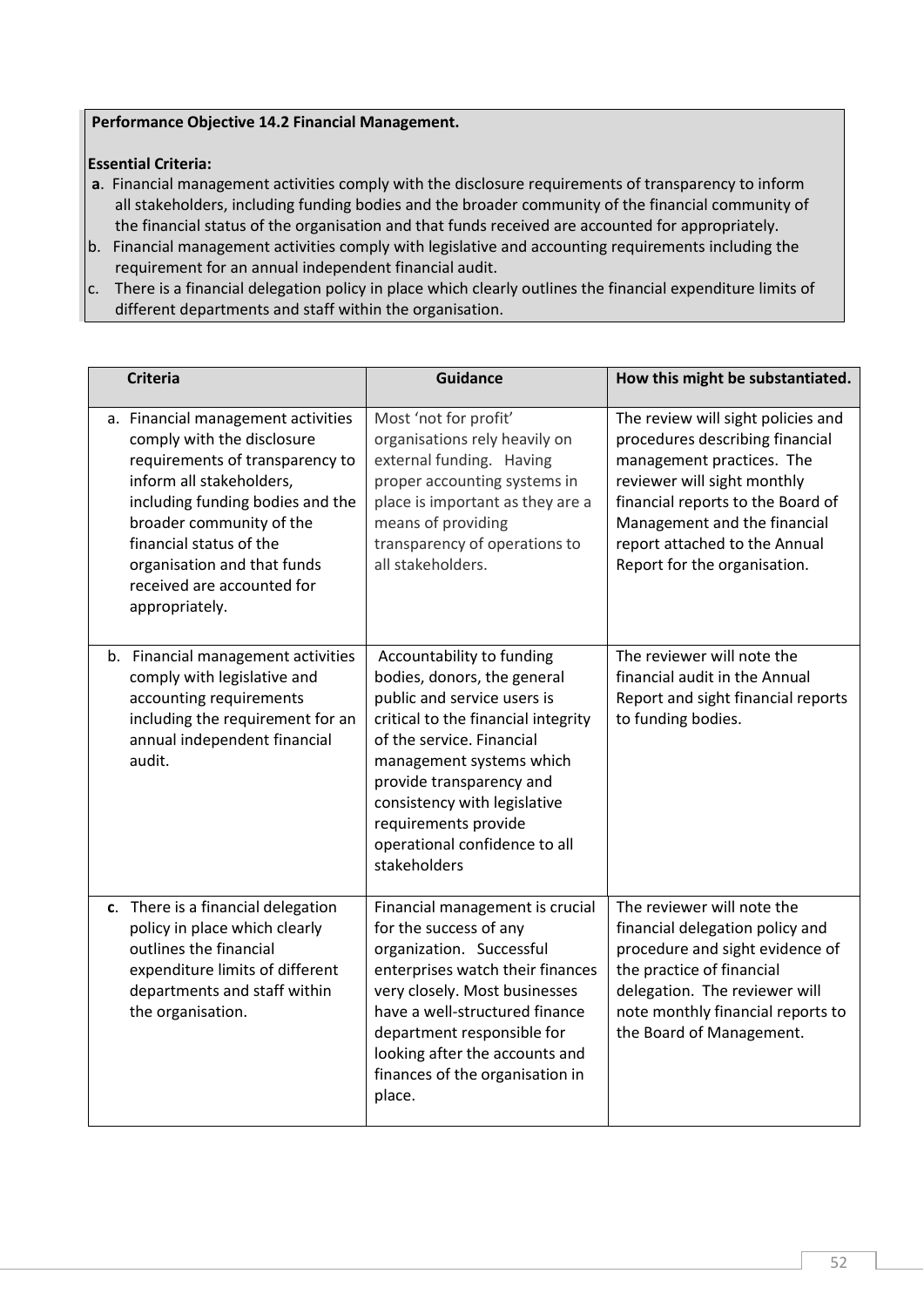# GLOSSARY OF TERMS

| <b>Alcohol and other</b><br>drugs (AOD)                         | The rational for the term, as opposed to alcohol and drugs, drug and alcohol,<br>etc. is to reinforce that alcohol is a drug.                                                                                                                                                                                                                                                                                                                                                                                                                                                                                                                                                                                                                                                                                                                                                                                                                                                                                                                                                                                                                                                                                                                        |
|-----------------------------------------------------------------|------------------------------------------------------------------------------------------------------------------------------------------------------------------------------------------------------------------------------------------------------------------------------------------------------------------------------------------------------------------------------------------------------------------------------------------------------------------------------------------------------------------------------------------------------------------------------------------------------------------------------------------------------------------------------------------------------------------------------------------------------------------------------------------------------------------------------------------------------------------------------------------------------------------------------------------------------------------------------------------------------------------------------------------------------------------------------------------------------------------------------------------------------------------------------------------------------------------------------------------------------|
| <b>Australasian TC</b><br><b>Essential Elements</b><br>(ATCEEs) | The ATCEEs were developed as a part of a project initiated by ATCA and funded<br>by the Commonwealth Department of Health and Ageing (Australia). The<br>specific aims of the project were "to identify and define the essential elements<br>of a therapeutic community model for the treatment of illicit drug abuse,<br>evaluate the contribution of these elements to the efficacy of the model, and<br>establish the minimal standards which serve as the bench mark for the delivery<br>of a Therapeutic Community (TC) treatment".                                                                                                                                                                                                                                                                                                                                                                                                                                                                                                                                                                                                                                                                                                             |
|                                                                 | The ATCEEs were drawn from the Survey of Essential Element Questionnaire<br>(SEEQ) which was developed in the USA by Melnick & De Leon (1999). The SEEQ<br>has 139 statements and was designed to be self-administered. It records a<br>respondent's opinion or perceptions as to the importance of the statements to<br>the therapeutic community concept. "Given the experience with the SEEQ in<br>the USA, and the validation work, this instrument was chosen as the basis for<br>defining the therapeutic community approach in Australia" (Gowing et al, 2002)<br>Gowing and colleagues consulted with the Australasian TC sector and made<br>recommendations for modifying the essential elements statements to better<br>define the therapeutic community approach in Australia and New Zealand. The<br>result was a reduced set of statements, totalling 79, reworded and reorganised<br>into relevant categories. These were referred to as the Modified Essential<br>Elements Questionnaire (MEEQ). As with the SEEQ, the MEEQ was designed to<br>support research and evaluation activities. To support this, the statements<br>were organised under the broad categories of: the TC ethos; program delivery;<br>and quality assurance. |
|                                                                 | During the consultation that informed the development of the Australasian<br>AOD TC Standards, and this Support Package, it became evident that the sector<br>still did not have a sense of "ownership" of the MEEQ, and the term "modified"<br>was confused with the category of modified TCs. It was felt that the term used<br>with the essential elements implies a judgment of their validity. It was<br>determined that the MEEQ be renamed as the Australasian TC Essential<br><b>Elements or ATCEEs.</b>                                                                                                                                                                                                                                                                                                                                                                                                                                                                                                                                                                                                                                                                                                                                     |
| <b>Community as</b><br>method                                   | A profound distinction between the TC and other treatments and communities<br>is the use of community as a method for changing the whole person (De Leon<br>2000: p 92).                                                                                                                                                                                                                                                                                                                                                                                                                                                                                                                                                                                                                                                                                                                                                                                                                                                                                                                                                                                                                                                                             |
|                                                                 | The fundamental assumption underlying community as method is that<br>individuals obtain maximum therapeutic and educational impact when they<br>meet community expectations for participation in and use of the community<br>context to change themselves (De Leon 2000: p 98).                                                                                                                                                                                                                                                                                                                                                                                                                                                                                                                                                                                                                                                                                                                                                                                                                                                                                                                                                                      |
| <b>Continuous Quality</b><br>Improvement (CQI)                  | As the term suggests, continuous quality improvement is the process of<br>continually improving the quality of service provided. It utilises standards and<br>accreditation processes, but more significantly 'involves procedures for the<br>ongoing review and evaluation of the service delivered by an organisation'<br>(Australian Council for Safety and Quality in Health Care, July 2003a: p 4). It is a<br>'structured organisational process for involving personnel in planning and                                                                                                                                                                                                                                                                                                                                                                                                                                                                                                                                                                                                                                                                                                                                                       |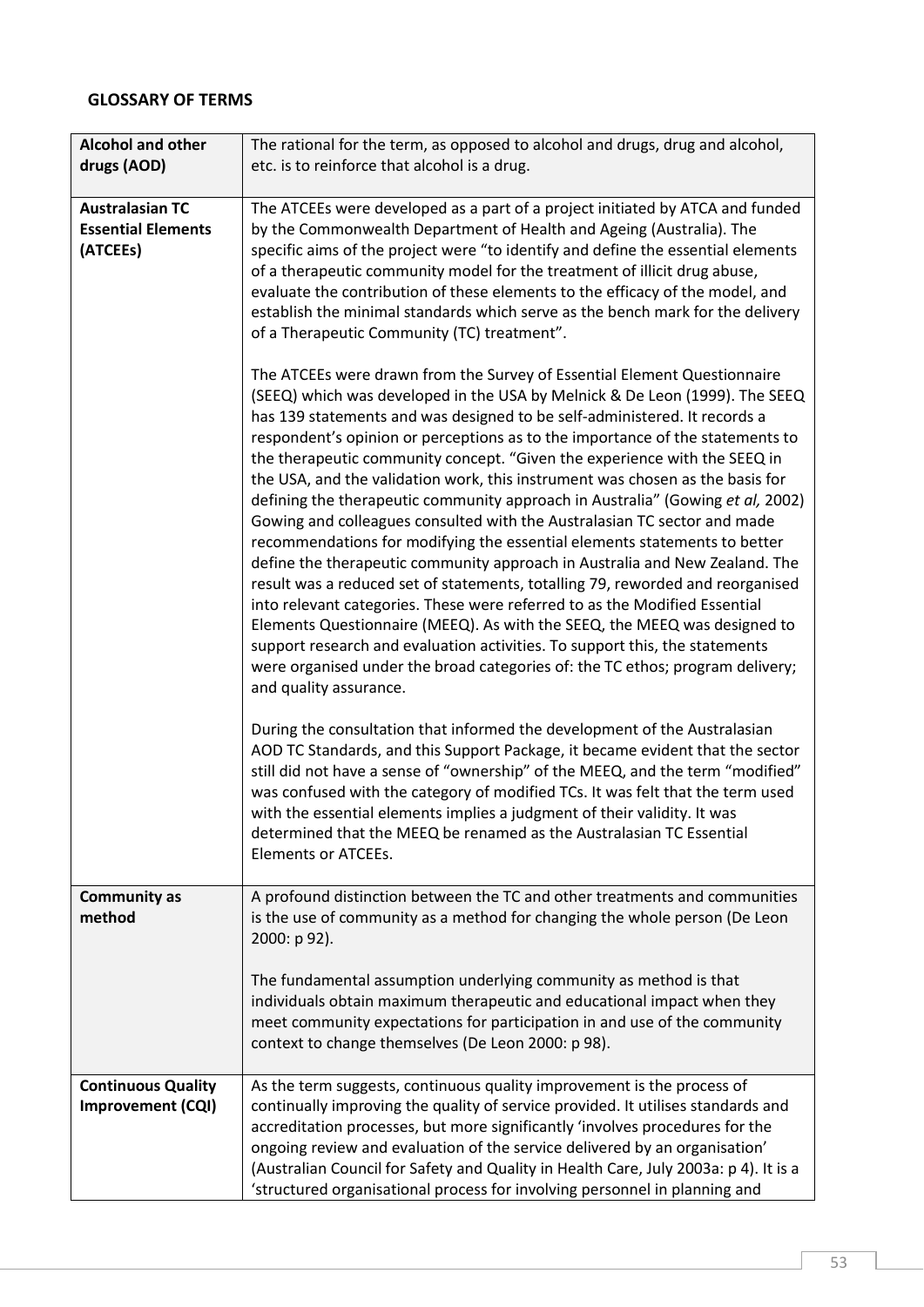|                                              | executing a continuous flow of improvements to provide quality health care<br>that meets or exceeds expectations' (McLaughlin et al, 2004: p 3). As such<br>continuous quality improvement is the means by which standards are<br>implemented.                                                                                                                                                                                                                                                                                                                                                                                                                                                                                                                                                                                                                                                                                                                                                                                                                                                                                                                                                                                                                                                                                                                                                                                                                                                                                                          |
|----------------------------------------------|---------------------------------------------------------------------------------------------------------------------------------------------------------------------------------------------------------------------------------------------------------------------------------------------------------------------------------------------------------------------------------------------------------------------------------------------------------------------------------------------------------------------------------------------------------------------------------------------------------------------------------------------------------------------------------------------------------------------------------------------------------------------------------------------------------------------------------------------------------------------------------------------------------------------------------------------------------------------------------------------------------------------------------------------------------------------------------------------------------------------------------------------------------------------------------------------------------------------------------------------------------------------------------------------------------------------------------------------------------------------------------------------------------------------------------------------------------------------------------------------------------------------------------------------------------|
| <b>Objective Facilitation</b>                | Gowing et al (2002: p 95) provides a discussion on the development of<br>objective facilitation being identified as a role for staff at Australasian TCs. An<br>equivalent role presented in the SEEQ (Melnick and De Leon, 1999) was one of<br>"rational authority". Gowing et al identified the term rational authority as<br>presenting some confusion, varied responses, and some discomfort. The<br>consensus was to change the wording.                                                                                                                                                                                                                                                                                                                                                                                                                                                                                                                                                                                                                                                                                                                                                                                                                                                                                                                                                                                                                                                                                                           |
|                                              | The essential element that uses the term (ATCEE 29) is:<br>In general decision-making processes are consultative, with staff as<br>objective facilitators and the final decision-maker only where necessary                                                                                                                                                                                                                                                                                                                                                                                                                                                                                                                                                                                                                                                                                                                                                                                                                                                                                                                                                                                                                                                                                                                                                                                                                                                                                                                                             |
|                                              | De Leon (2000: p 123) discusses rational authority:<br>The unique requirement of staff as decision makers is that they are<br>rational authorities. Rational authorities make decisions grounded in the<br>TC perspective to protect the community and specifically to foster the<br>goals of individual growth.                                                                                                                                                                                                                                                                                                                                                                                                                                                                                                                                                                                                                                                                                                                                                                                                                                                                                                                                                                                                                                                                                                                                                                                                                                        |
| <b>Workplace Health</b><br>and Safety (WH&S) | Workplace health and safety (WH&S) is a cross-disciplinary area concerned with<br>protecting the safety, health and welfare of people engaged in work or<br>employment. As a secondary effect, WH&S may also protect co-workers, family<br>members, employers, customers, suppliers, nearby communities, and other<br>members of the public who are impacted by the workplace environment.                                                                                                                                                                                                                                                                                                                                                                                                                                                                                                                                                                                                                                                                                                                                                                                                                                                                                                                                                                                                                                                                                                                                                              |
| <b>Recovery</b>                              | The meaning of the term "recovery" has been debated in the AOD field, and<br>particularly its relation to drug-free status and the differences (if any) between<br>the AOD terminology and mental health's definition of the term.                                                                                                                                                                                                                                                                                                                                                                                                                                                                                                                                                                                                                                                                                                                                                                                                                                                                                                                                                                                                                                                                                                                                                                                                                                                                                                                      |
|                                              | The Australian National Drug Strategy is underpinned by the three pillars of<br>supply reduction, demand reduction and harm minimisation, and describes<br>Recovery as a voluntary self-determined process toward minimisation or<br>cessation of drug-related harms. This involves fostering healthy supported<br>connections, such as with self, family, peers and community, and is premised<br>upon fair access to pre-requisites for wellbeing.<br>Recovery is a reflexive, change process with boundless initiating causes.<br>It involves hope and aspirations for development, not just of individuals,<br>but also of wider social networks including communities.<br>Recovery involves perseverance in individuals and families because<br>$\bullet$<br>setbacks are natural. Health should be protected before and throughout<br>a recovery journey.<br>Australian recovery is a non-prescriptive form of harm reduction,<br>$\bullet$<br>fostering improved health and wellbeing, with cessation of alcohol or<br>other drug use a common aspiration and outcome.<br>There are many sources and pathways of recovery. Recovery should be<br>$\bullet$<br>self-determined, rather than being imposed by others.<br>Recovery empowers and develops individuals, families and communities.<br>$\bullet$<br>Recovery involves development of individuals' and communities' social<br>$\bullet$<br>capital, including access to housing, education, work and healthy<br>relationships with others and self. It needs to be holistic and involves |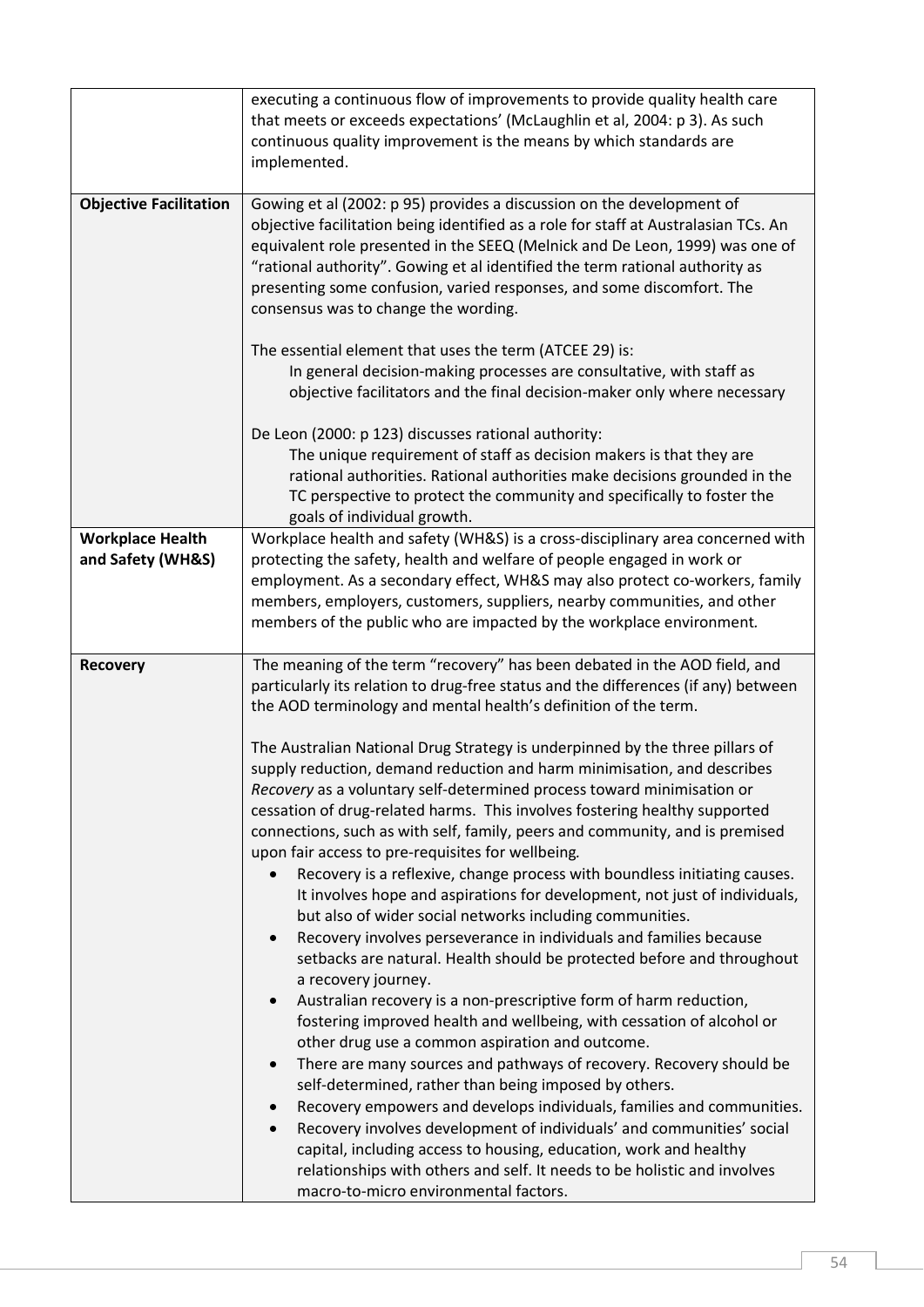|                        | Recovery is fostered by peers, families and allied institutions within<br>$\bullet$<br>communities, as Australian people need to have opportunities for a fair<br>go at the essentials of life.                                                                                                                                                                                                                                                                                                        |
|------------------------|--------------------------------------------------------------------------------------------------------------------------------------------------------------------------------------------------------------------------------------------------------------------------------------------------------------------------------------------------------------------------------------------------------------------------------------------------------------------------------------------------------|
|                        | In December 2011, SAMHSA provided a working definition of "recovery"<br>following a year-long consultation process. This discussion included a wide<br>range of partners in the behavioural health care community and other fields,<br>who worked to develop a definition that encapsulates the essential and<br>common experiences of those recovering from comorbidity of mental health<br>and substance use disorders, along with major guiding principles that support<br>the recovery definition. |
|                        | The definition, released for further comment and discussion states that<br>recovery is: "A process of change through which individuals improve their<br>health and wellness, live a self-directed life, and strive to reach their full<br>potential" (SAMSHA, 2011).                                                                                                                                                                                                                                   |
|                        | The term has also been argued in the Australian context, with the Australian<br>National Council on Drugs (ANCD) attempting to explore and understand the<br>concept of recovery within the AOD field through roundtable discussion in June<br>2012. While a consensus definition was not developed, in the Australian<br>context the following principles were agreed:                                                                                                                                |
|                        | • Recovery does not mean that abstinence must be the goal for all people                                                                                                                                                                                                                                                                                                                                                                                                                               |
|                        | with alcohol and other drug problems<br>Recovery is supportive of harm reduction policies and programs<br>Recovery supports a range of evidence-based interventions including<br>pharmacotherapy treatment and maintenance programs for people with<br>alcohol and other drug problems                                                                                                                                                                                                                 |
|                        | People seeking to either be abstinent, choosing to continue or unable to<br>$\bullet$<br>stop using drugs and alcohol all deserve appropriate and effective<br>assistance and support without facing unnecessary risks of harm to<br>themselves or others.                                                                                                                                                                                                                                             |
|                        | In April 2012, ANEX provided the following definition of 'recovery':<br>Recovery is a voluntary self-determined process towards<br>minimisation or cessation of drug-related harms. This involves<br>fostering healthy supported connections, such as with self, family,<br>peers and community, and is premised on fair access to pre-<br>requisites for well-being.                                                                                                                                  |
| <b>Resident Member</b> | TC service representatives variously use the term resident, client, consumer,                                                                                                                                                                                                                                                                                                                                                                                                                          |
|                        | community member, participant and resident member. Resident member was<br>determined by the ATCA Board as the most appropriate term to use<br>predominantly throughout the TC Standards and the Support Package<br>resources. Other terms are used occasionally, however, reflected in quotes and                                                                                                                                                                                                      |
|                        | feedback and where other terms better support the discussion.                                                                                                                                                                                                                                                                                                                                                                                                                                          |
|                        | The rationale for not selecting other terms include:<br>Resident did not make a distinction between TC and residential<br>rehabilitation service participants                                                                                                                                                                                                                                                                                                                                          |
|                        | Clients, it was felt, maintained a power distinction between the staff<br>-<br>and the resident members<br>Consumer and participant were less personal and specific than                                                                                                                                                                                                                                                                                                                               |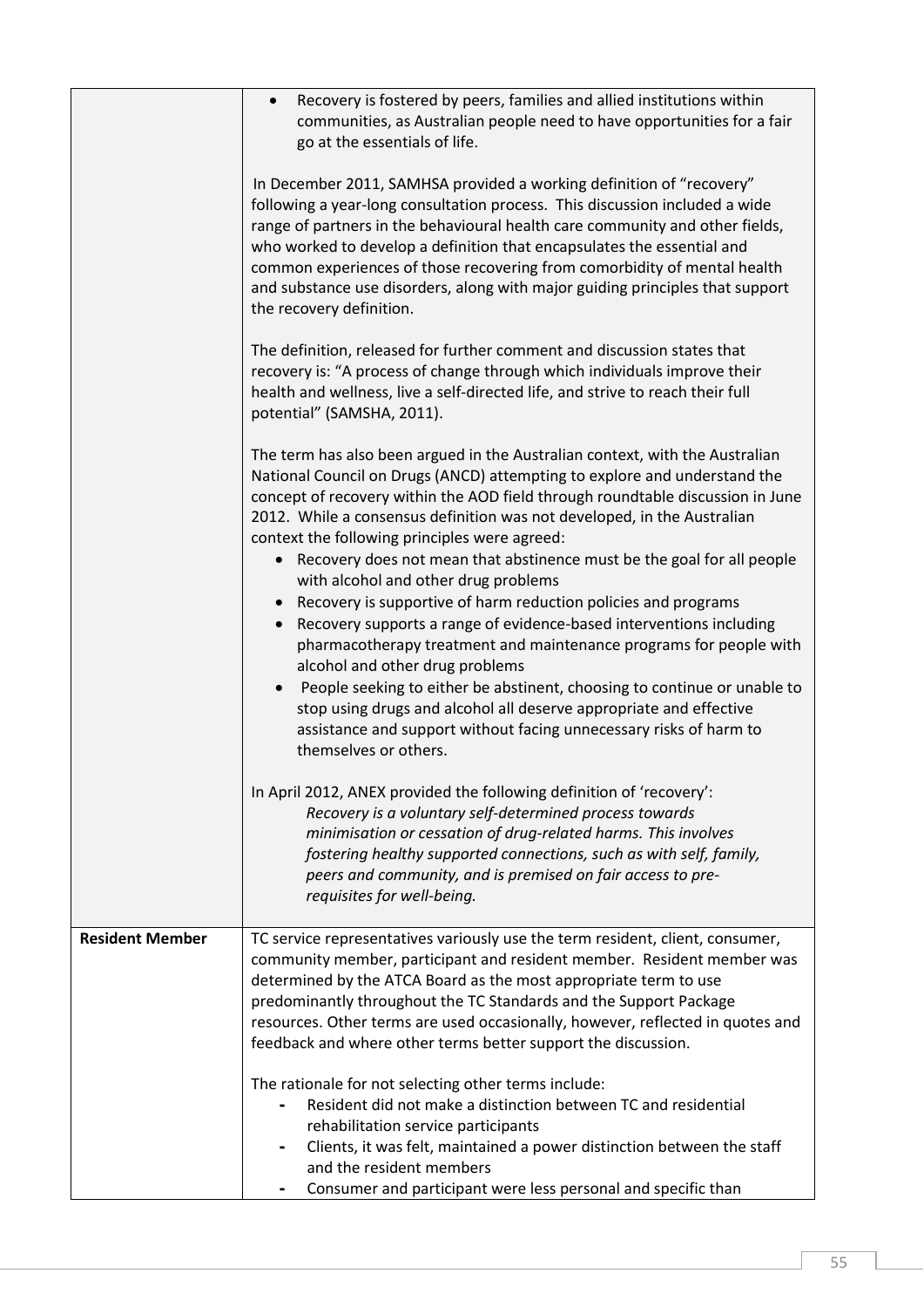|                                                                                                  | residential member<br>Community members in the literature is inclusive of staff and resident<br>members                                                                                                                                                                                                                                                                                                                                                                                                                                                                                                                                                                                                                                                                                    |
|--------------------------------------------------------------------------------------------------|--------------------------------------------------------------------------------------------------------------------------------------------------------------------------------------------------------------------------------------------------------------------------------------------------------------------------------------------------------------------------------------------------------------------------------------------------------------------------------------------------------------------------------------------------------------------------------------------------------------------------------------------------------------------------------------------------------------------------------------------------------------------------------------------|
| <b>TC Model</b>                                                                                  | The therapeutic community treatment model is its social and psychological<br>environment. Each component of the environment reflects an understanding of<br>the TC perspective and each is used to transmit community teachings, promote<br>affiliation, and self-change (De Leon, The Therapeutic Community: Theory,<br>Model, and Method, 2000: p 99).                                                                                                                                                                                                                                                                                                                                                                                                                                   |
|                                                                                                  | Lynne Magor-Blatch (power point presentation 2008) provides a summary of<br>the TC model:<br>Provides a combination of therapeutic involvements between residents<br>and staff and among residents (especially senior and junior residents)<br>through living in a caring and challenging community as the principal<br>means to encourage change and personal development<br>Provides a multidimensional treatment involving therapy, education,                                                                                                                                                                                                                                                                                                                                          |
|                                                                                                  | values and skills development<br>The common theme to all TCs is one of self-help and the notion that<br>$\qquad \qquad \blacksquare$<br>residents play an integral, active role in their own therapy and in the<br>therapy of other residents<br>Social-cognition approach, comprising attitudinal, normative and<br>۰<br>behavioural control components                                                                                                                                                                                                                                                                                                                                                                                                                                   |
|                                                                                                  | Process involves five main areas of primary treatment:<br>socialisation in terms of developing attitudes and values of a<br>$\circ$<br>mainstream, pro-social lifestyle<br>psychological improvement, in terms of heightened insight,<br>$\circ$<br>self-esteem and self-efficacy<br>recognition of triggers to drug taking<br>$\circ$<br>the development of self-efficacy through new coping skills<br>$\circ$                                                                                                                                                                                                                                                                                                                                                                            |
|                                                                                                  | the development of drug-free networks.<br>$\circ$                                                                                                                                                                                                                                                                                                                                                                                                                                                                                                                                                                                                                                                                                                                                          |
| <b>TC Principles</b>                                                                             | The term was often used by the Australasian TC sector representatives in the<br>consultation process. The intent of the term as it is used in the TC Standards<br>and the Support Package, includes that:<br>change is supported<br>there is open and transparent communication<br>there is broad and inclusive consultation                                                                                                                                                                                                                                                                                                                                                                                                                                                               |
|                                                                                                  | significant participation expectations are supported and promote<br>empowerment.                                                                                                                                                                                                                                                                                                                                                                                                                                                                                                                                                                                                                                                                                                           |
|                                                                                                  | Such principles, while not stated directly, are implied throughout the ATCEEs<br>and literature on TCs.                                                                                                                                                                                                                                                                                                                                                                                                                                                                                                                                                                                                                                                                                    |
| <b>The Australasian</b><br><b>Therapeutic</b><br><b>Communities</b><br><b>Association (ATCA)</b> | The ATCA was founded following the 1985 National Campaign against Drug<br>Abuse and its resulting Drug Summit. An inaugural meeting of TC Leaders was<br>convened at Odyssey House, Melbourne in December 1986, and at this meeting<br>a commitment was made to develop the TC movement in Australia under the<br>banner of The Australian Therapeutic Communities Association. This would<br>later become the Australasian Therapeutic Communities Association with the<br>addition in 1996 of New Zealand based therapeutic communities under the<br>ATCA banner. The ATCA's key functions are professional development and<br>maintaining the fidelity of the TC model. The Association is cognisant of the<br>need to foster evidence-based practices as the foundation for treatment. |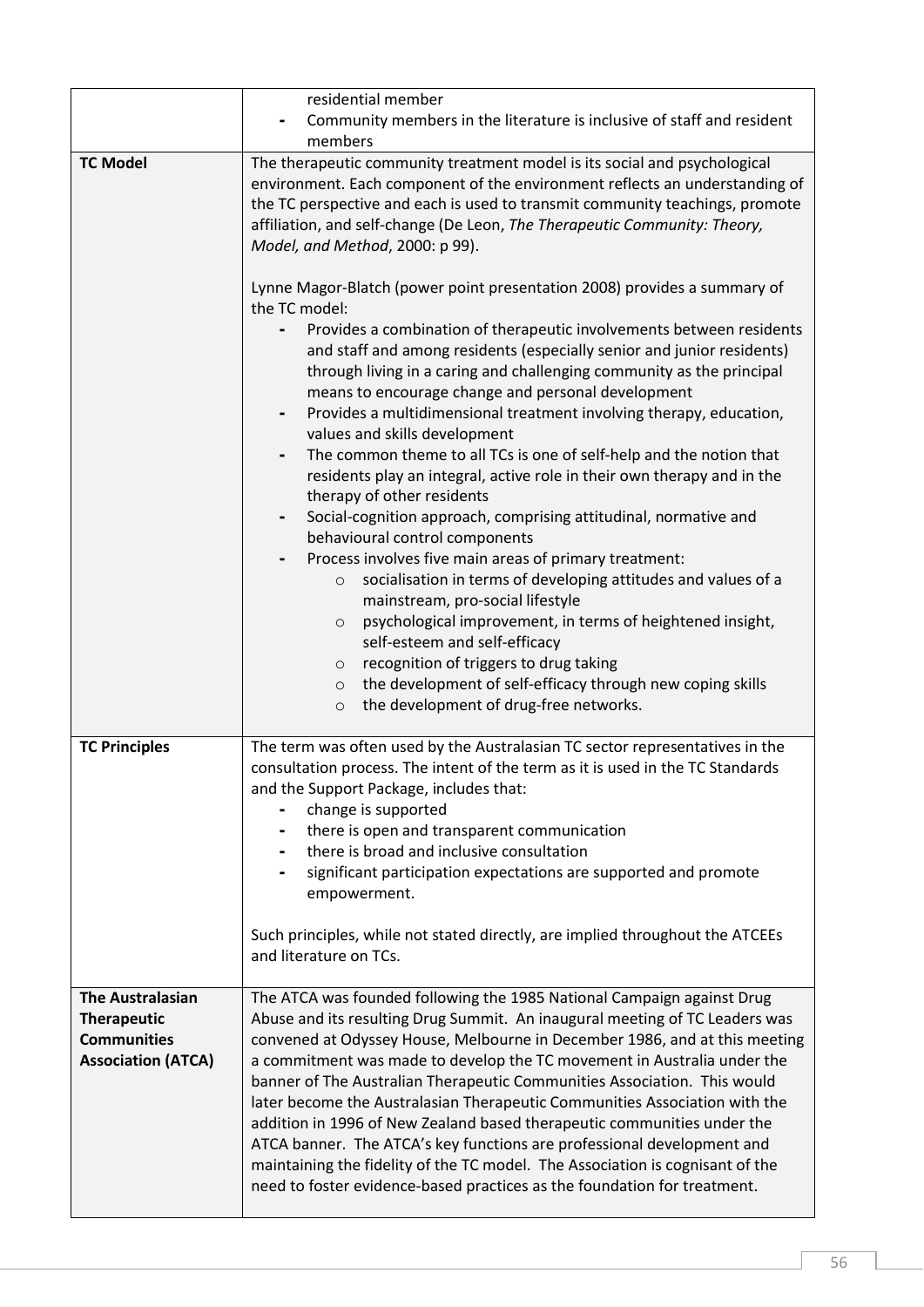| <b>Therapeutic</b><br><b>Community (TC)</b> | The ATCA Website offers the following aspects of what makes up a TC:<br>A Therapeutic Community is a treatment facility in which the<br>$\blacksquare$<br>community itself, through self-help and mutual support, is the principal<br>means for promoting personal change.<br>In a therapeutic community, residents and staff participate in the<br>$\sim$<br>management and operation of the community, contributing to a<br>psychologically and physically safe learning environment where change<br>can occur.<br>In a therapeutic community, there is a focus on the bio-psychosocial,<br>$\blacksquare$<br>emotional and spiritual dimensions of substance use, with the use of<br>the community to heal individuals and support the development of<br>behaviours, attitudes and values of healthy living. |
|---------------------------------------------|-----------------------------------------------------------------------------------------------------------------------------------------------------------------------------------------------------------------------------------------------------------------------------------------------------------------------------------------------------------------------------------------------------------------------------------------------------------------------------------------------------------------------------------------------------------------------------------------------------------------------------------------------------------------------------------------------------------------------------------------------------------------------------------------------------------------|
|                                             |                                                                                                                                                                                                                                                                                                                                                                                                                                                                                                                                                                                                                                                                                                                                                                                                                 |
| <b>Young Person</b>                         | 'Young Person' is a term used to describe an individual between the ages of 12<br>and 24 years of age (AIHW, 2007).                                                                                                                                                                                                                                                                                                                                                                                                                                                                                                                                                                                                                                                                                             |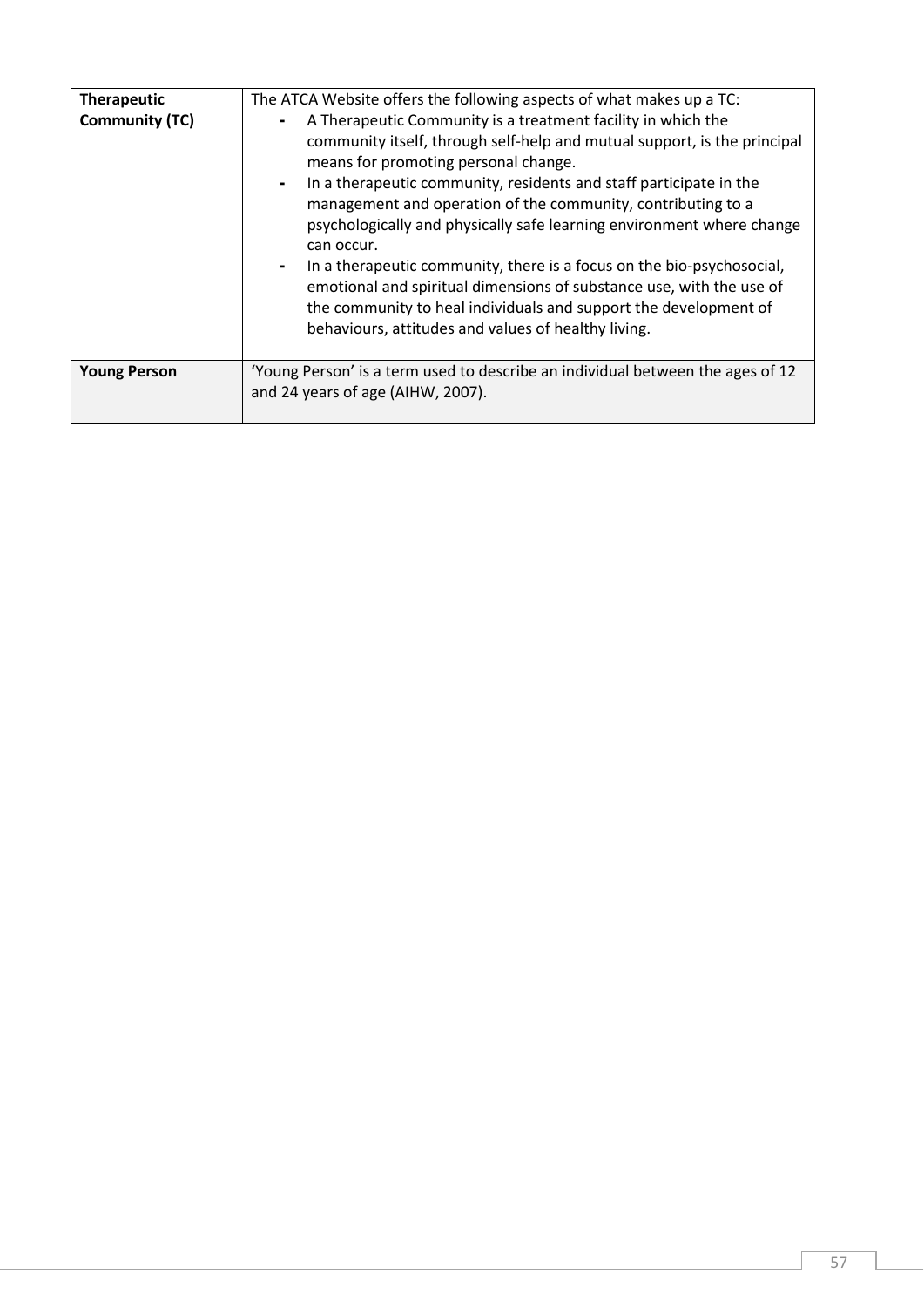#### References

- Anex. (2012). *Australian Definition of Recovery*. http://www.anex.org.au/wpcontent/uploads/2012/04/Australian-definition-recovery.pdf
- Australasian Therapeutic Communities Association. (2013) *A Code of Ethics for Members and Clients*. http://www.atca.com.au/wp-content/uploads/2013/06/Code-of-Ethics-for-Members-and-Clients.pdf
- Australian Institute of Health and Welfare. (2007). *Young Australians: their health and wellbeing in 2007.*  http://www.aihw.gov.au/WorkArea/DownloadAsset.aspx?id=6442459815
- Aylward, P. (2005). Evaluating AOD Projects and Programs. In N. Skinner, A.M. Roche, J. O'Connor, Y. Pollard, C. Todd (Eds). *Workforce Development 'TIPS' (Theory Into Practice Strategies): A Resource Kit for the Alcohol and Other Drug Field*. National Centre for Education and Training on Addiction (NCETA), Flinders University, Adelaide, Australia.
- Coney, S. (2004). *Discussion Document, Effective Consumer Voice and Participation for New Zealand: A Systematic Review of the Evidence*. The New Zealand Guidelines Group.
- De Leon, G. (2000). *The Therapeutic Community: Theory, Model, and Method*. New York, Springer Publishing Company.
- Duraisingham, V. (2005). Recruitment and Selection. In N. Skinner, A.M. Roche, J. O'Connor, Y. Pollard, C. Todd (Eds). *Workforce Development 'TIPS' (Theory Into Practice Strategies): A Resource Kit for the Alcohol and Other Drug Field*. National Centre for Education and Training on Addiction (NCETA), Flinders University, Adelaide, Australia.
- Fry, C. (2007). *Making Values and Ethics Explicit: A New Code of Ethics for the Australian Alcohol and Other Drugs Field.* Alcohol and other Drugs Council of Australia. Deakin, ACT, Australia.
- Gowing, L., Cooke, R., Biven, A., & Watts D. (2002). *Towards Better Practice in Therapeutic Communities.*  Sydney: Australasian Therapeutic Communities Association.
- Hovenga, E., & Lloyd, S. (2002). In M.G. Harris and Associates (Eds). *Managing Health Services: Concepts and Practice.* Sydney, NSW: MacLennan and Petty.
- Marsh, A., Dale, A., & Willis, L. (2007). *Evidence Based Practice Indicators for Alcohol and Other Drug Interventions: Literature Review*, 2nd ed. Perth, WA: Drug and Alcohol Office.
- McDonald, J., Roche, A.M., Durbridge, M., & Skinner N. (2003). *Peer Education: From Evidence to Practice: An alcohol and other drugs primer.* Adelaide: National Centre for Education and Training on Addiction (NCETA).
- Meadows, D.H. (2008). *Thinking in Systems – A Primer*. Chelsea Green Publishing, White River Junction.
- Northam, J.C. & Magor-Blatch, L.E. (2016). Developing a standard for youth modified therapeutic communities. *The International Journal of Therapeutic Communities, 37*(3), 140-148.
- Northam, J.C. & Magor-Blatch, L.E. (2016). Adolescent therapeutic community treatment an Australian perspective. *The International Journal of Therapeutic Communities, 37*(4), 204-212.
- Pollard, Y. (2005). Professional Development. In N. Skinner, A. M. Roche, J. O'Connor, Y. Pollard, C. Todd (Eds). *Workforce Development 'TIPS' (Theory Into Practice Strategies): A Resource Kit for the*